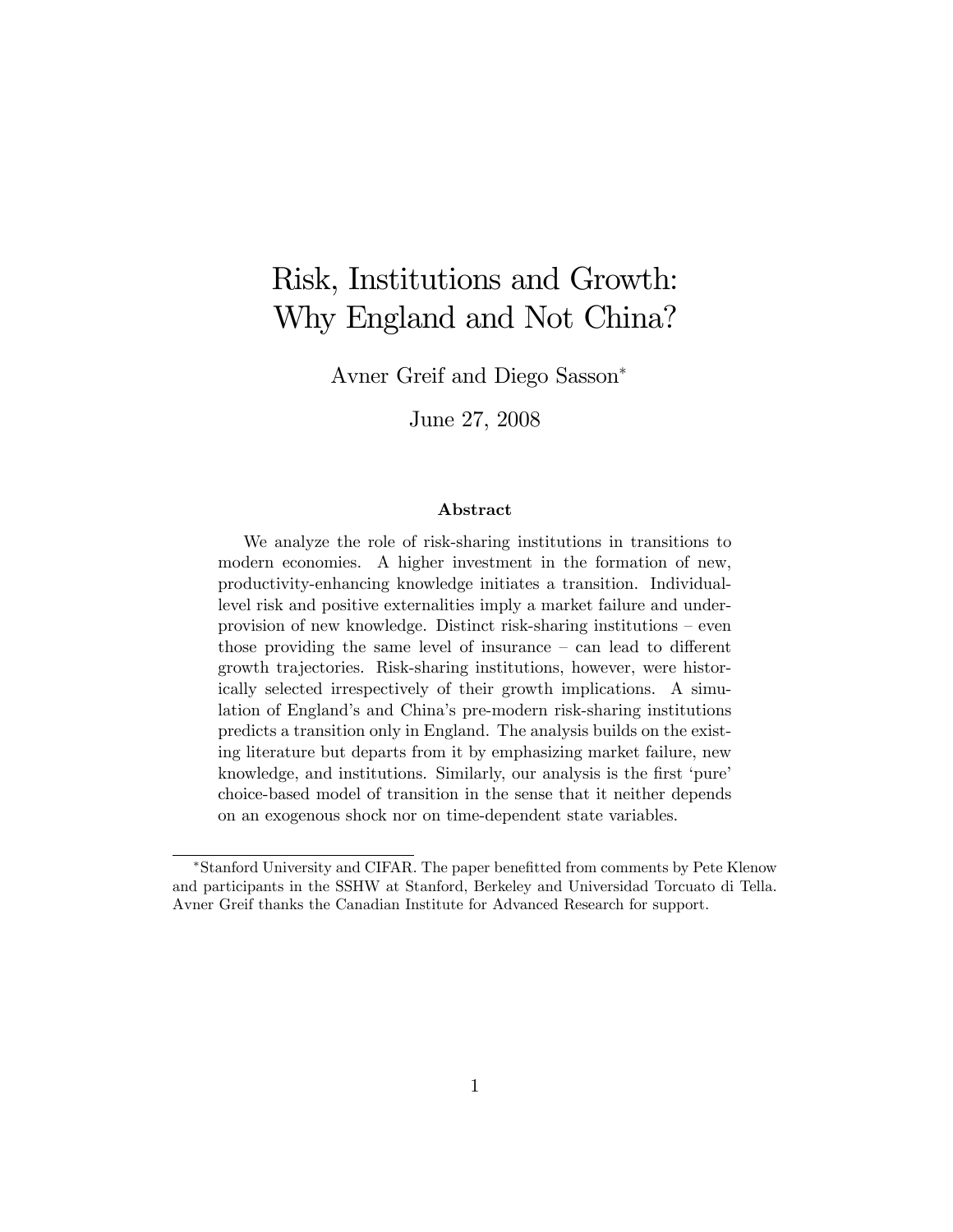"The transition from stagnation to growth is largely an inevitable outcome of the process of development." Oded Galor, 2007, p. 472.

ìTheories of economic growth have failed. These theories are built around a positive rate of technological change, either simply assumed or generated ... by ... assumption." Robert E. Lucas Jr. 2002, p. 110.."

### 1 Introduction

What has led to transitions from pre-modern economies to modern economies? In multiple-equilibria growth models, a low-growth economy is a stable equilibrium because decreasing relative risk aversion implies that agents are too risk-averse to choose the modern, high-risk, high-return technology. A transition occurs due to "accidents and good fortune ... in the initial levels of human capital and technology, and subsequent productivity and other shocks<sup>"</sup> (Becker, Murphy and Tamura 1990, p. s14). In endogenous-transition models, low-growth equilibria are unstable and a "transition from stagnation to growth is largely an inevitable outcome of the process of development"  $(Gabor, 2007, p. 472).$ <sup>1</sup> In particular, time-dependent changes in relative prices, technology, or wealth trigger a transition. These models have been criticized, respectively, for failing to explain transitions because they either invoked accidents (Galor 2005, pp. 176-7) or "are built around a positive rate of technological change, either simply assumed or generated as an equilibrium outcome by the assumption of [for example] constant or increasing returns to the accumulation of knowledge" (Lucas 2002, p. 110).

This paper theoretically analyzes and historically evaluates endogenous transitions in the absence of changes in fortune, time-dependent variables, or even knowledge of modern technology. It focuses on risky activities leading to new, productivity-enhancing knowledge because in the past the epistemological basis of technology was narrow (Mokyr 2002) and the creation and implementation of such knowledge required cultivators, producers, and traders to take risks and experiment.<sup>2</sup> Yet, due to high risk aversion, socially beneficial risk-taking is not likely to be individually rational prior to a transition. The introduction of a risk-sharing institution that makes risk-taking

<sup>&</sup>lt;sup>1</sup>Kremer 1990; Jones 1999; Galor and Weil 2000; Gollin, Parente and Rogerson 2002; Galor 2005.

<sup>2</sup>Acemoglu and Zilibotti (1997) examine the relations between the indivisibility of risky projects, diversification, and growth.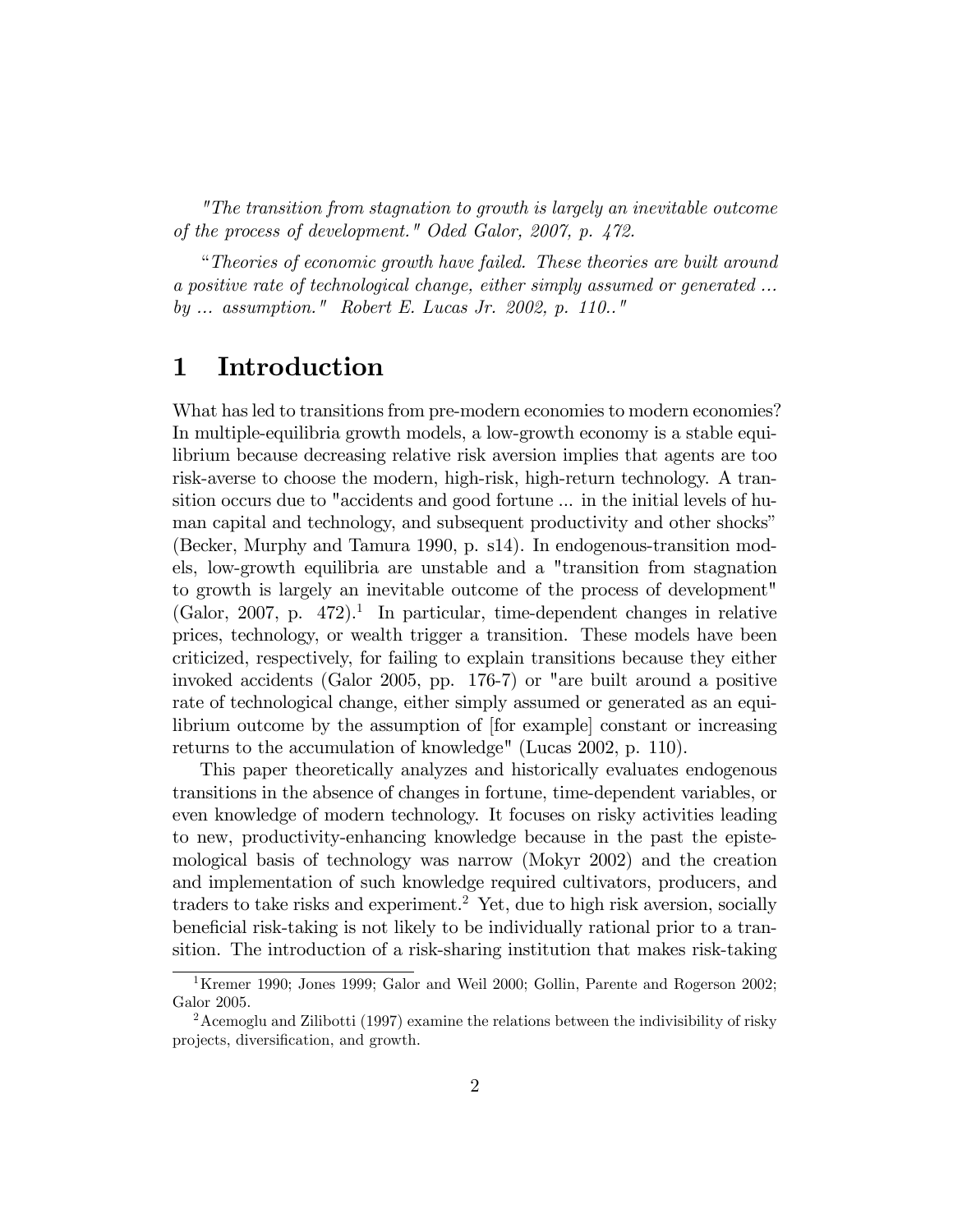individually rational, can lead to new knowledge, higher productivity and initiate a transition. In our analysis, whether a transition transpires directly depends only on choices on the social and individual levels.

We model this argument using an OLG, 'technology transition' framework (Hansen and Prescott 2002) in which economic agents choose how to employ their capital.<sup>3</sup> An agent's choice of how to employ his capital determines the probability that new knowledge will be generated. Employing the 'traditional,' technology is less likely to generate new knowledge but is also less risky. Experimenting and exploring new possibilities is more risky but is more likely to generate new knowledge. This knowledge increases the capital productivity of both the agent who discover it and of subsequent generations. A pre-modern economy is one in which most agents choose the ëtraditional, low-return, low-risk technology (henceforth LR technology) and the rate of productivity growth is correspondingly low. In a modern economy, all agents choose to experiment, to employ the high-return, high-risk technology (henceforth, HR technology) and the rate of productivity growth is high. In a transition, the number of agents choosing the HR technology increases over time, causing an increase in the rate of productivity growth.

Positive externalities implies that agents will employ less capital than socially optimal in the HR technology. Moreover, decreasing relative risk aversion implies that the LR technology will be chosen by sufficiently poor agents. If sufficiently many agents are poor, a transition will therefore will not transpire and the economy stagnates. A risk-sharing institution can mitigate the impact of low wealth and risk aversion on some agent's technological choices and initiate an endogenous transition. More specifically, a risk-sharing institution that sufficiently increases risk-taking, causes a transition. For reasons discussed below, two institutions that provide the same risk-sharing, can nevertheless have different risk-taking implications

This causal relation between new knowledge, non-market institutions, and transitions is intuitively appealing for two reasons. First, it does not rely on the assumption, common in growth models, that the economic agents know the 'modern' technology or that society posses the human capital necessary for a modern economy. Modernization involves discovering this technology and human capital. The analysis here assumes only that the economic agents know the traditional technology but recognize that deviations are risky but

<sup>3</sup>Analytically, we focus on capital productivity rather than human capital to capture choices with positive externalities (e.g., cultivation techniques).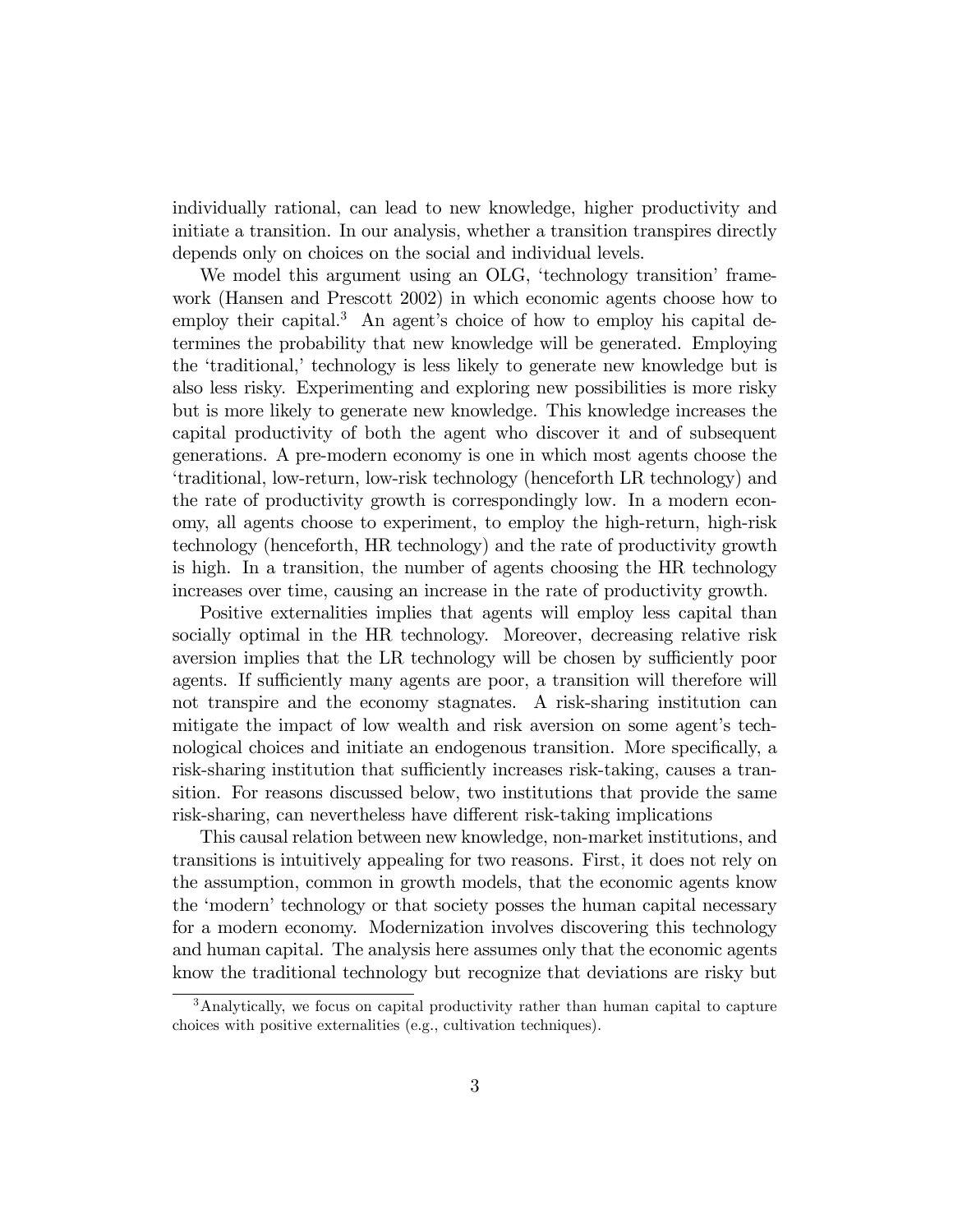potentially rewarding. Similarly gratifying is the observation that transition does not depend, as common in growth models, on incentives provided by changes in market prices. An integral part of a transition is the development of the knowledge required for improving markets.

We evaluate the historical relevance of transitions' institutional conditionality by modeling China's and England's pre-modern institutions, simulate their implications and qualitatively evaluate their time-series and crosssection implications. In both economies, compassion and concern with social order led to effective, yet distinct, risk-sharing institutions. In China, poor relief was predominantly provided by lineages (clans) headed by their elders. In England, the state gradually displaced the Church and voluntary associations as the main provider of poor relief. The Old Poor Law of 1601 formalized the system which, with some modification, prevailed to  $1834<sup>4</sup>$ Similar transitions transpired elsewhere in Europe but England's system was particularly effective (Solar 1995).

In each state, these institutions were not selected by their impact on growth. If these risk-sharing institutions were aimed at promoting growth, the factors limiting the ability to create better institutions, rather than the details of the resulting institutions, would have been the ultimate cause of different growth trajectories. Yet, the details of each of these institutions reflect compatibility with the institutional elements already in existence.<sup>5</sup> A clan-based risk-sharing institution evolved in the collectivists, lineage-based Chinese society while a state-based risk-sharing institution evolved in the individualistic English society. These particular institutions were selected because institutional dynamic is a historical process and not because of their growth implications. It is therefore appropriate to consider them as exogenous in examining their growth implications.<sup>6</sup> We present the historical processes that led to distinct institutions and why each institution was an equilibrium outcome among the economic agents.

The evolution of these particular risk-sharing institutions in each society,

 $4$ Voigtländer and Voth (2006) found that the Old Poor Law did not influence England's industrialization by increasing wages.

<sup>&</sup>lt;sup>5</sup>These institutional elements were their distinct organization of the state, social structures (e.g., clans), and a beliefs system (e.g., regarding the elders' authorities). For the view that institutional dynamic is a historical process in which institutional elements inherited influence subsequent institutions, see Greif 2006, chapter 7.

<sup>&</sup>lt;sup>6</sup>Institutions governing one transaction (i.e., poor relief and social order) tend to have unintended consequences on behavior in other transactions (i.e., risk-taking). Greif (2006).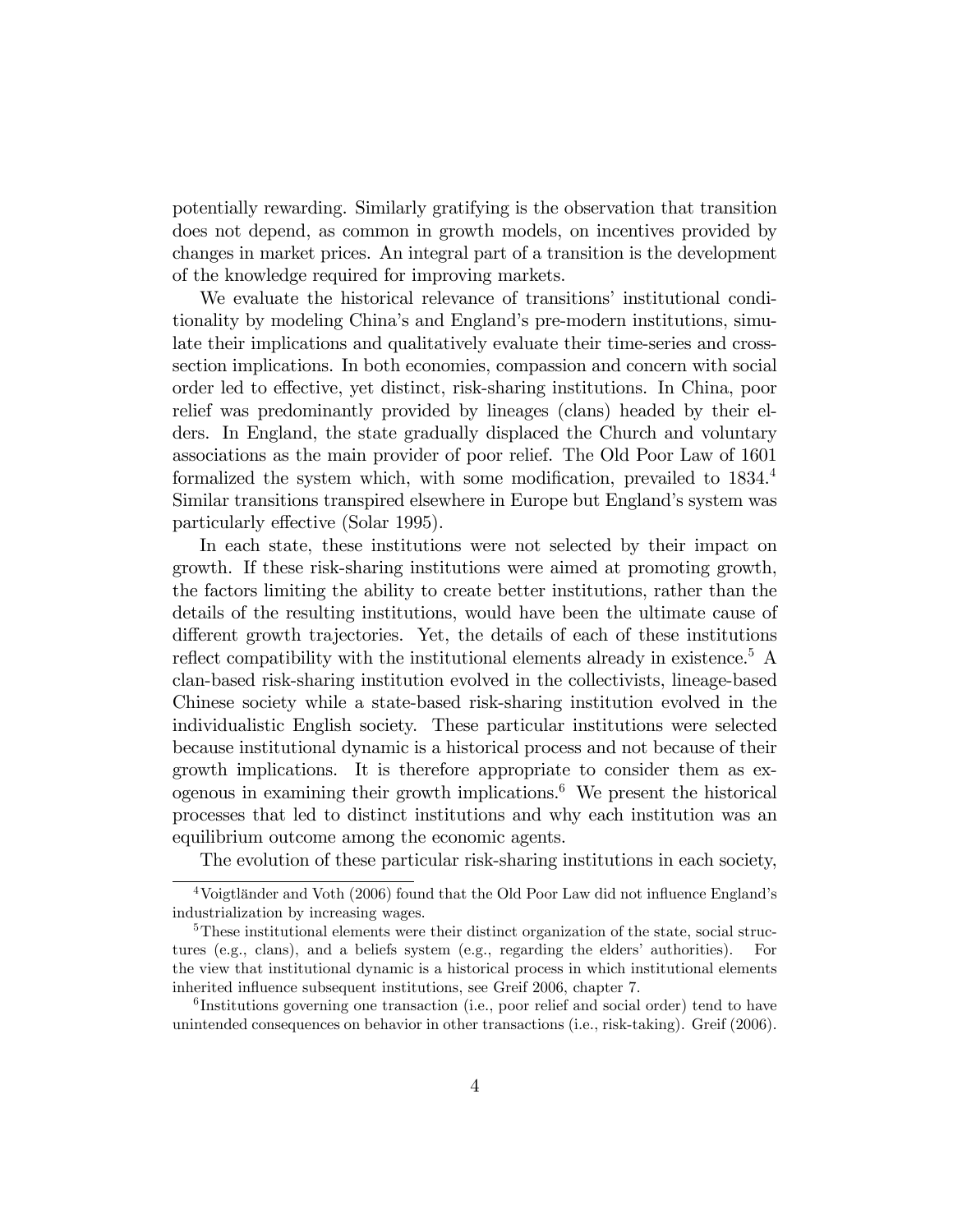highlights an interpretation of our analysis as bridging the view that transitions are due to luck and the view that transitions are inevitable. Transitions transpire when 'luck' creates the conditions under which economic agents find it beneficial to make the choices leading to is a positive rate of technological changes.<sup>7</sup> Luck did not come in the form of a random draw of knowledge or wealth. It came in the form of a historical process leading to institutions that fostered the creation of knowledge and thereby wealth. Transitions to a modern economy might, in particular, transpire neither due to the accident of good endowment nor because they were inevitable outcomes. Transitions were conditional on the luck of having risk-sharing institutions that encouraged productivity-enhancing risk-taking which increased the rate of productivity growth.

Our simulation and historical analysis confirm the importance of risksharing institutions in transitions to a modern economy. China's lineagebased institution implied more risk-sharing prior to the introduction of the Old Poor Law. Yet, it was relatively ineffective in promoting risk-taking because the lineage-based institution also changed the decision-making process. Lineages' elders had, by law and custom, strong influence on technological choices made by their lineages' young members. Because older people tend to be more risk averse than younger, the lineage-based institution led to less risk taking than would have been the case if the young were in charge.<sup>8</sup> Our simulation reveals that if the Chinese and the English institutions implied the same level of risk-sharing, an eight percent initial difference between the risk aversion of young and old was sufficient to prevent China from embarking on a transition to a modern economy. To initiate a transition, the Chinese institutions would have had to provide, roughly speaking, about three times better risk sharing than the English one.

Prior to the introduction of the Old Poor Law, England's risk-sharing

<sup>7</sup>Previous works pursuing this issue have focused on an endowment windfall due to the discoveries (e.g., Pomeranz 2000), better informal contract enforcement institutions and the enlightenment (Mokyr 2005, 2006), and higher mortality rates which increases per-capita income (Voigtländer and Voth 2006).

<sup>8</sup>Contemporary empirical analyses found that the elders are more risk averse. Einav and Cohen (2007) found that risk aversion declines after the age of 18 and increases after the age of 48. See also Agarwall, Sumit, John C. Driscoll, Gabaix, and Laibson 2006; Halek and Eisenhauer, 2001; Riley and Chow, 1992. Early twentieth-century decisions by Chinese peasants regarding crops and labor were influenced by risk aversion (Wiens 1976), while in the modern economy, low risk-aversion fosters entrepreneurship (van Praag and Cramer, 2001).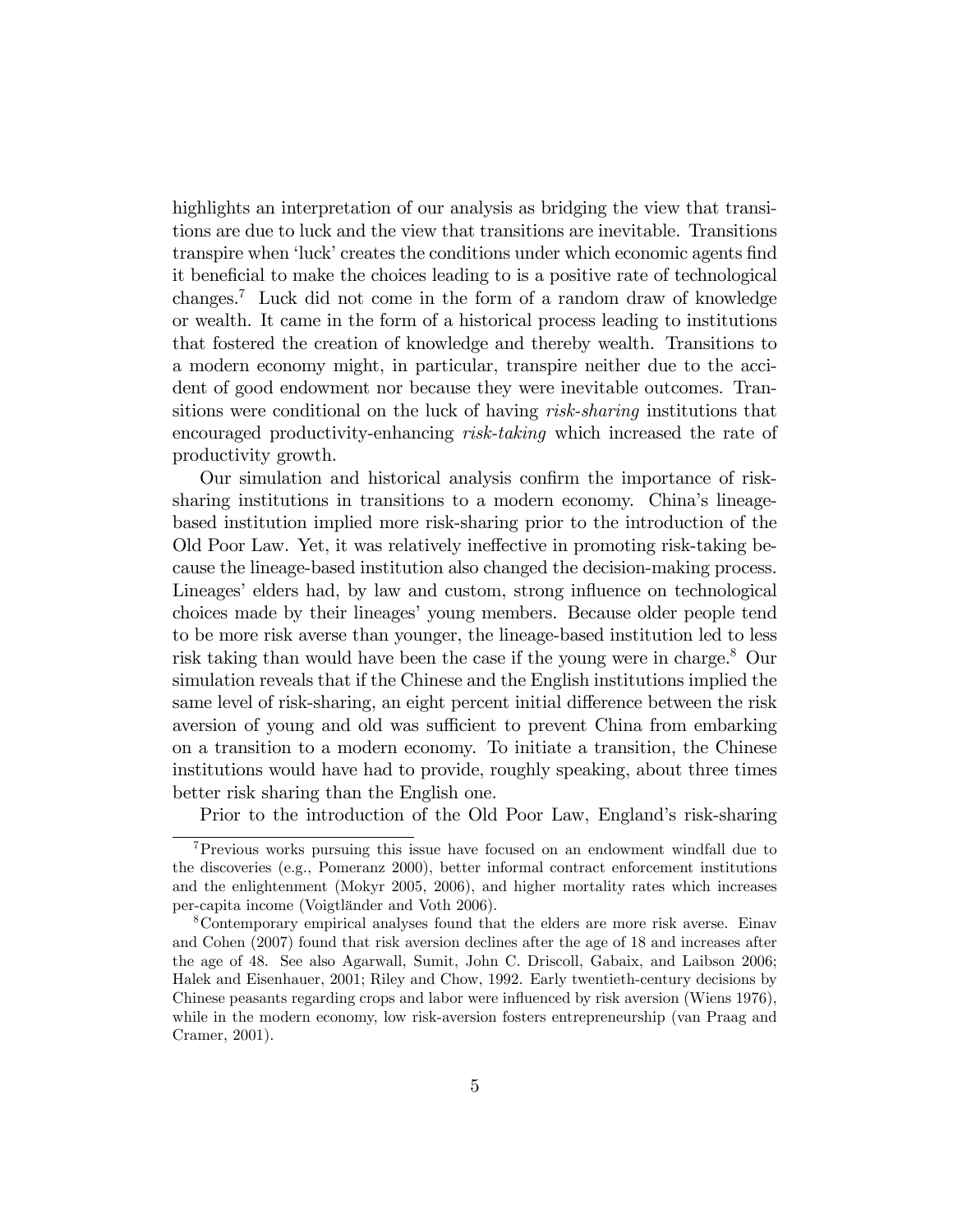institutions were not conducive to initiate a transition either. The early seventeenth century transformation of England's risk-sharing institutions, however, fostered both risk-sharing and risk-taking assumed by the young. More specifically, the Old Poor Law directly insured the poor from the economic risk associated with the structural transformation associated with the transition. Insuring the poor reduced the risk to the wealthy from investing, discovering, and implementing new useful knowledge. By the middle of that century, as discussed below, England began the expansion leading to a modern economy. Risk-sharing institutions can influence if and when a transition to a modern economy transpires. Our analysis reveals that it may have been important in rendering England, rather than China, the first to become a modern economy.

Much more has to be done to develop and evaluate this conjecture, China and England differed by more than risk-sharing institutions, and modernization requires more than only supporting risk-sharing institutions.<sup>9</sup> Our analysis is only aimed at demonstrating the historical relevance of the causal relations between risk-sharing institutions, knowledge, and transitions. It is reassuring, nevertheless, to note the empirical confirmation of the model's qualitative time-series and cross-section predictions. Our analysis accounts for observations that are difficult to reconcile when viewing transitions as either accidental or inevitable. Among these are the surge in China's contributions to new knowledge under the Song Dynasty (960-1279), their subsequent decline, England's leadership in innovations rather than inventions during the Industrial Revolution, and the capacity of European states to rapidly imitate England.

The analysis supports the view that institutional distinctions were central, rather than epiphenomena, to transitions to modern economies. Transitions' institutional conditionality is a contested issue in economic history and growth theory. Economic historians have traditionally emphasized England's growth-enhancing institutions, such as limited government, better labor markets, and a social environment conducive to innovations (e.g., North and Weingast 1989; Mokyr 1990, 1999, 2007; and Solar 1995). More recent literature, however, has down-played institutions' role, claiming that intraand inter-European institutional distinctions were insignificant on the eve of

 $9$ Particularly relevant to our argument are differences in cultural attitudes toward risks and inventions (e.g., Mokyr 2002, 2006) and the institutional foundations of the market (Greif 2005) .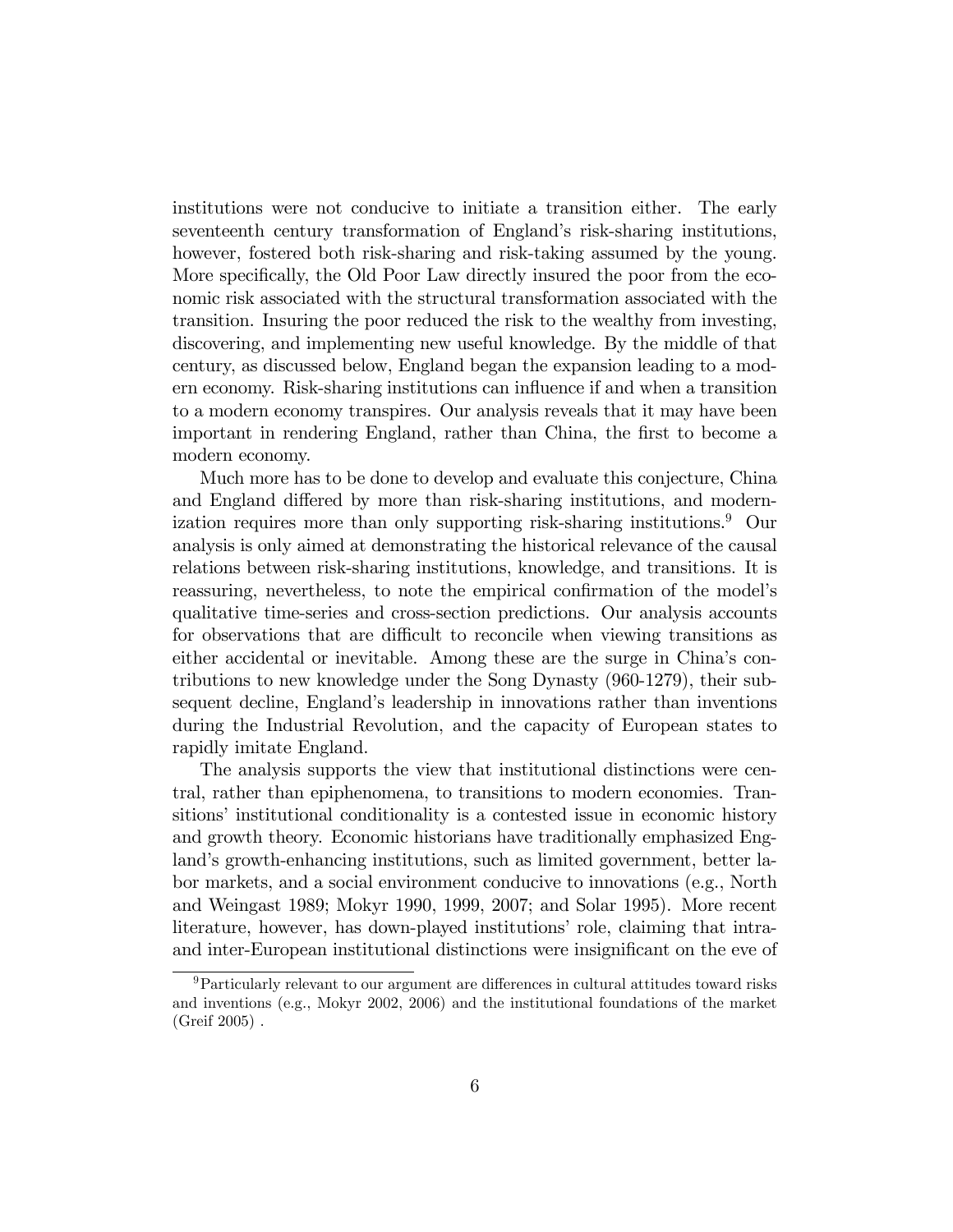the Industrial Revolution (e.g., Craft 1977; Pomeranz 2000; Clark 2005).

Growth theory emphasized the importance of accidents in determining the historical sequence of transitions. The "Industrial Revolution transpired due to an exogenous increase in research productivity" (Kremer 1990, p. 706). Institutions have been considered to impact, at most, the sequence of transitions but not the process leading to them. "Policy and institutions, by discouraging or preventing the invention and adoption of new ideas, might play an important role in determining when" industrialization transpires and "the fact that the industrial revolution happened Örst in England, ... rather than ... China ... is perhaps due to the institutions and policies in place in these two countries" (Hansen and Prescott 2002, p. 1215; and see Galor 2005, p. 178).

Our analysis suggests that institutions play a larger role in transitions than influencing the rate in which a universal growth process transpires. Institutions structure processes of choice thereby determine learning and growth-trajectories. More generally, the premise of growth-theoretic models is that the relevant decision-makers are individuals interacting in markets. Our analysis suggests that transitions depended on non-market institutions provided by the social level, the state and social structures (Greif 2005). Such dependence is reasonable given that such institutions are even important in modern market economies.

The rest of the paper is as follows. Section 2 provides historical background on risk-sharing institutions and eldersí authority in England and China. Section 3 describes the model. Section 4 provides the numerical results of our model and Section 5 concludes.

## 2 Social structures, Risk-Sharing Institutions and Knowledge

Because in pre-modern economies, insurance against idiosyncratic individuallevel risks were not provided by the financial market, it is appropriate to focus on non-market, risk-sharing institutions which, over the last millennium, evolved in different ways in China and England. Three observations about this evolution are presented in this section. They underpin the assumptions we later make in modeling these risk-sharing institutions and this modeling also exposes why these institutions were self-enforcing. First, lineages, domi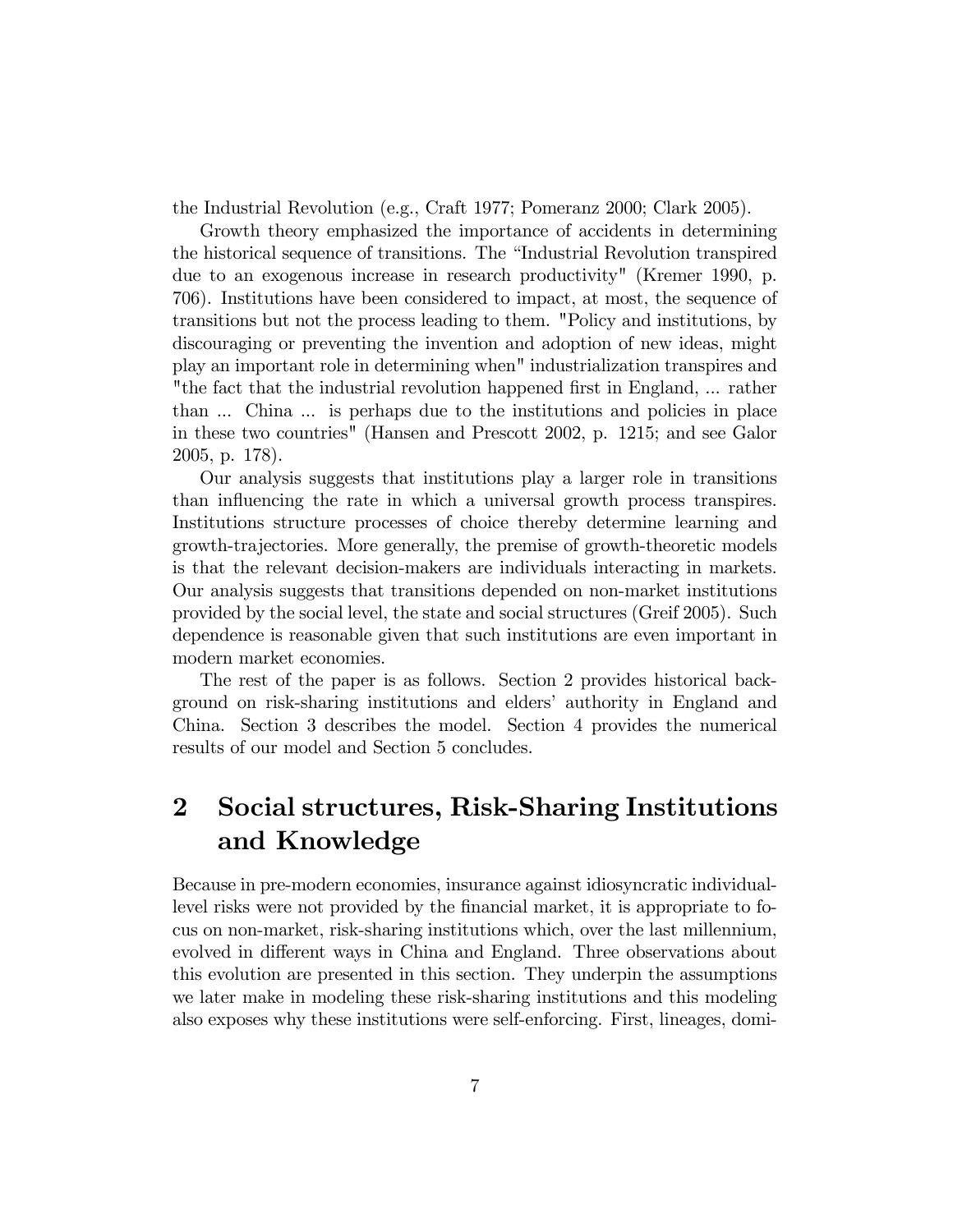nated by their elders, prevailed in pre-modern China, but not England. More economic choices involving risk-taking were made by elders. Second, after 1601 the main risk-sharing institutions in these countries were state-based in England and lineage-based in China. Third, risk-sharing institutions ináuenced risk-taking and hence the creation of new knowledge.

### 2.1 Social structures

By 1000 AD, social structures in England and China had already evolved differently. In England and Europe more generally, large, kin-based social structures such as lineages and tribes declined, while in China they gained dominance as economic and social units.

The elimination of large, kin-based social structures in Europe was due to the marriage dogma adopted by the Church in the fourth century. The adoption of this dogma may had been aimed at dissolving kin-based social structures to facilitate control by the Church (Goody 1983; Greif 2006, 2007). The marriage dogma adopted by the Church discouraged practices that enlarged the family, such as adoption, polygamy, concubinage, divorce, and remarriage. The Church also restricted marriages among kin (consanguineous marriages) often up to the seventh degree and prohibited unions without the bride's explicit consent.<sup>10</sup> Kin marriages, particularly among cousins, and parents' ability to retain kinship ties through arranged marriages were historically important means of maintaining kinship groups.

The European family structures did not evolve monotonically toward the nuclear family, nor was their evolution geographically and socially uniform. Yet, various evidence indicates that by the late medieval period the nuclear family became the norm in Western Europe (e.g., Mitterauer et. al. 1982; Goody 1983; Ekelund et. al. 1996;Herlihy, 1985; Greif 2006, chapter 8). The (Germanic) Salic law of the sixth century denied legal rights to anyone not affiliated with a large kinship group. By the 10th century, the English King Edward issued a law mandating that every male join a group that would guarantee his appearance in court, suggesting that kinship groups could no longer be held accountable as was the case when the Salic law was specified. Indeed, already by the eighth century the term family among the Germanic

<sup>&</sup>lt;sup>10</sup>In the late Roman period, the law prohibited marriage among relatives to the 3rd degree, implying that first cousins could marry. The Roman law also required consent to these marriages. Herlihy (1985), pp. 7-8.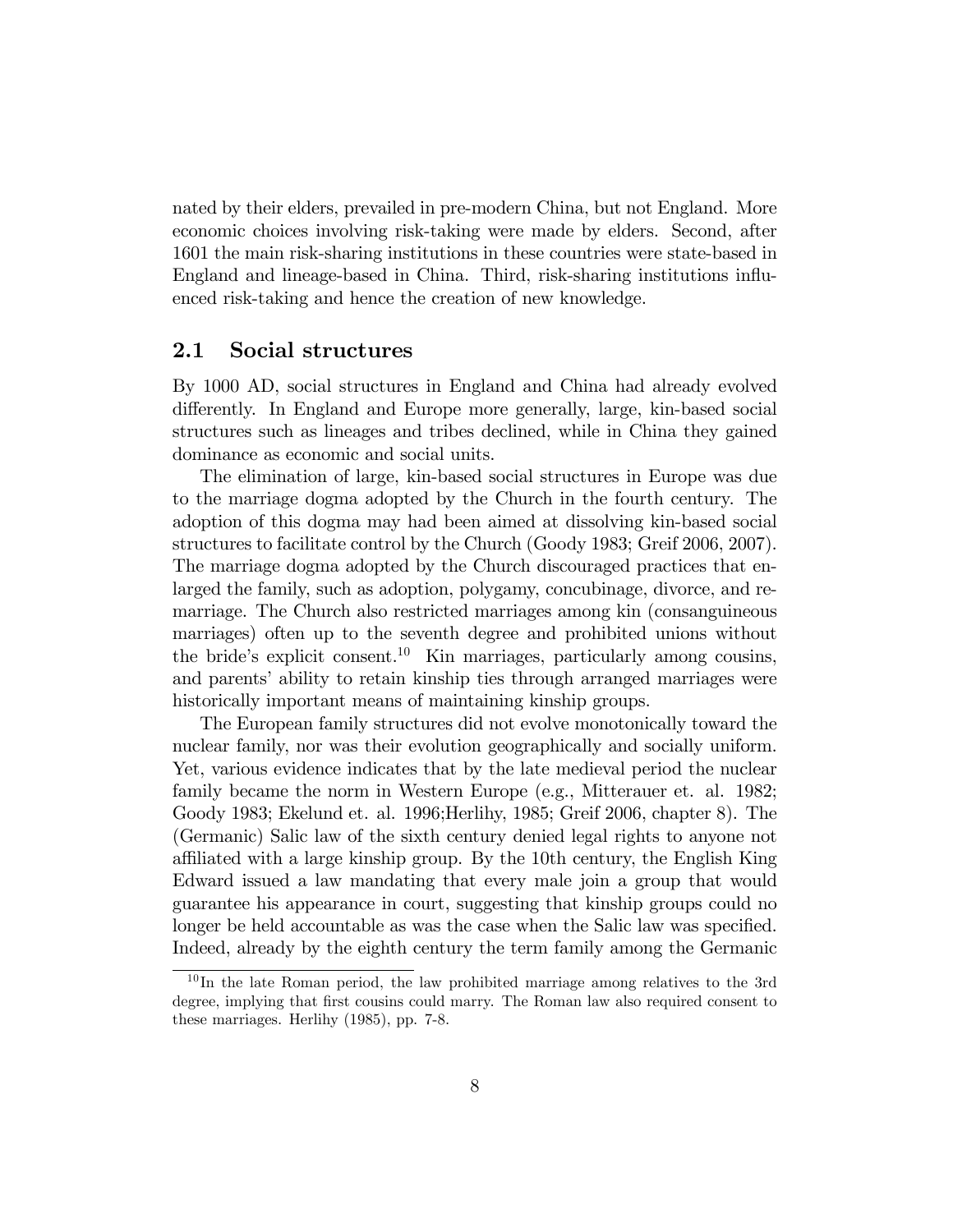tribes denoted one's immediate family. Tribes and lineages, by and large, were no longer institutionally relevant (Guichard and Cuvillier 1996).

Quantitative evidence from later centuries also reveal a decline of large kinship groups. English court rolls from the thirteenth century reflect that cousins were not more likely than non-kin to be in each other's presence (Razi 1993). The English poll-tax records of 1377 indicate that there were approximately 2.3 individuals over the age of thirteen per-household (Schofield 2003, p. 83). This was also the mean household size of those receiving poor relief in Strasbourg in 1523 (Jutte 1996, p. 382). Large kinship groups remained important only among nobility and on the fringes of Europe (e.g., Scotland).

The nuclear family, a couple and their unmarried children, was also a basic unit of social organization in pre-modern China. But larger, kin-based social structures were common. Many of those with sufficient means maintained larger households, either in the form of a 'stem' or an extended family. A stem family included parents and at least one married son and his family and averaged ten people (Fei and Liu 1982). The extended family was an augmented version of the stem family, encompassing members of several families related through the male line. Members often lived in a family compound, had common property and an internal dispute-resolution mechanism. Such larger households were culturally esteemed and economically beneÖcial to their members, practically because they consolidated assets and local political power under family control.

Larger kinship groups were common in China as well and remained culturally, socially, politically and economically prominent to the modern period.<sup>11</sup> Indeed, the ideology and practice of patrilineal descent, filial pity, and ancestor worship was the hallmark of Chinese society and culture (e.g., Freedman 1958). Furthermore, social and economic relations were commonly kinshipbased and lineages provided members with local public goods such as protection and education (e.g., Hamilton 1990). The state, whose magistrates were positioned at the county level and above, used kin-based organizations for tax collection and considered male descendants of a household a jointly liable tax unit.

The structure of Chinese kin-based social structures evolved over time and was not uniform over space. In particular, there was a gradual shift from communal families to lineage organizations. The communal family are

<sup>&</sup>lt;sup>11</sup>The discussion particularly draws on Smith 1987; Ebrey and Watson 1986; Szonyi 2002; Freedman 1958; Watson 1982; Liu 1959.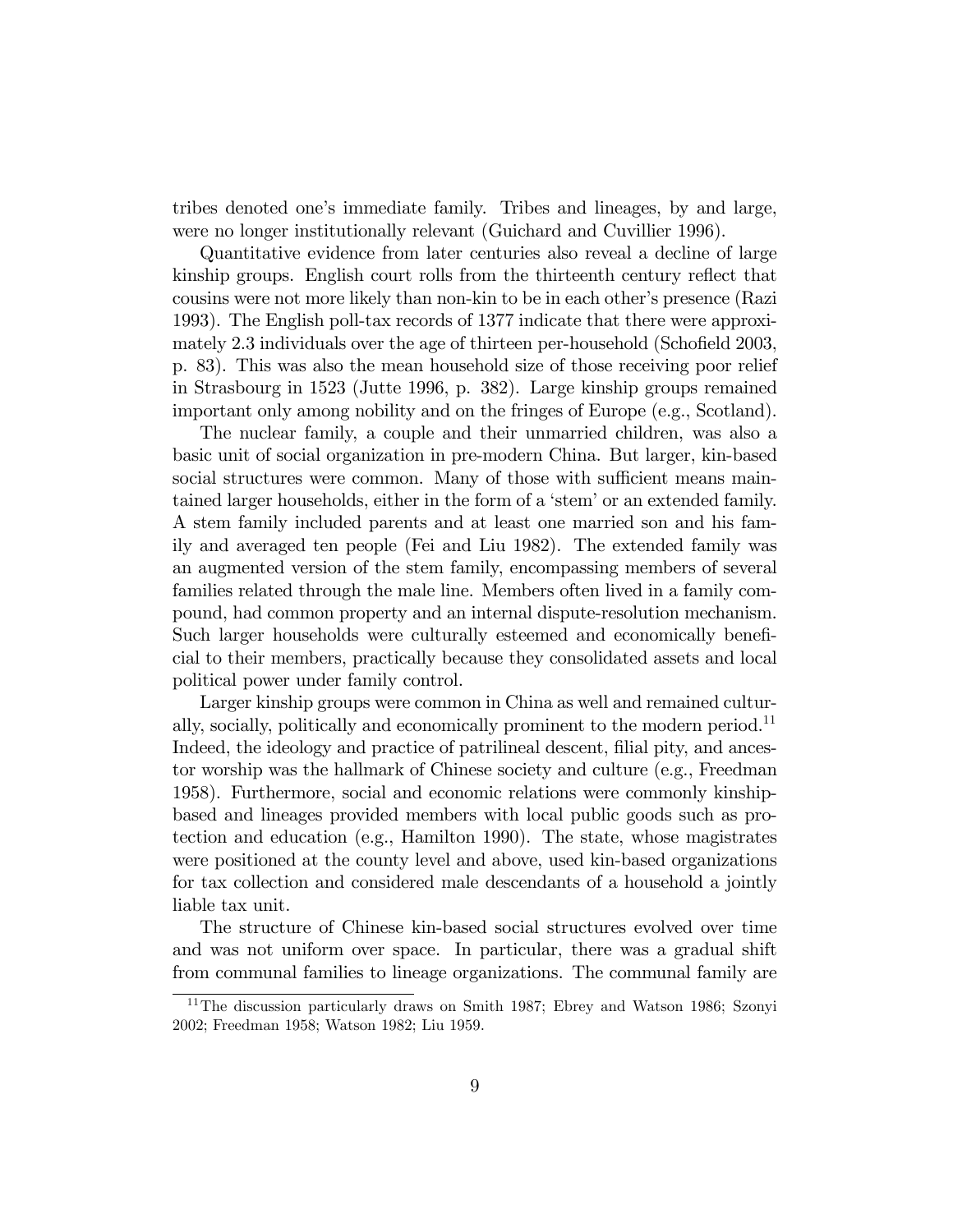the kinship group referred to the most during the Tang (618-690, 705-907) and the Song (960-1279) dynasties. These were domestic units that had not  $divided - in terms of property or membership - for five, six, or even ten gen$ erations. Some communal families included hundreds and even thousands of members. The state praised communal families as an ideal form of organization and supported exceptional ones through tax exemptions. Communal families are also often reflected in the historical records of later dynasties but we have no quantitative measure of how many communal families existed at any point in time. Given the complexity of supporting, organizing and maintaining the coherence of such large groups, really large communal families must have been relatively rare and it seemed that they gradually vanished.<sup>12</sup>

After the Song dynasty (960-1279), lineage organizations became common. These looser associations of relatively large numbers of kin "were the predominant form of kinship organizations in late imperial Chinaî (Ebrey and Watson, 1986, pp. 1, 6; Watson 1982). Detailed information on the share of the population with lineage affiliation is not available but lineages were common in the south of China, were less common at the center and least common in the north of China.

Fathers exerted various degrees of authority even over their adult children and controlled the family's assets. In Imperial China, "the father had paternal authority over his children, while the children had the duty to practice filial behavior and to support their parents in old age. The family head had absolute authority and discretion. This kind of power was not only confirmed by the rule of propriety (li) ... but was also protected by state and customary law. These rules provided him with arbitrary power over family property ... [and] in making decisions concerning all aspects of family matters... all earning of family members had to be handed to him.... Even members who settled somewhere else or were temporarily absent, sent their surplus earnings to him" (Chen 1999, pp. 250-1). The preferences of the elders dictated the economic actions of young adult. In sharp contrast, long before the 17th century under English law and customs, adult sons were not under their fathers' authority.

 $12\,\text{By tracing elans' life-cycle, Fei and Liu (1982, p. 399) concluded that the critical$ maximum size (CMV) of a lineage is about I,400 males and females which is about 300 families. Abramitzky (2008) presents an empirical analysis of contractual problems in large, risk-sharing organizations.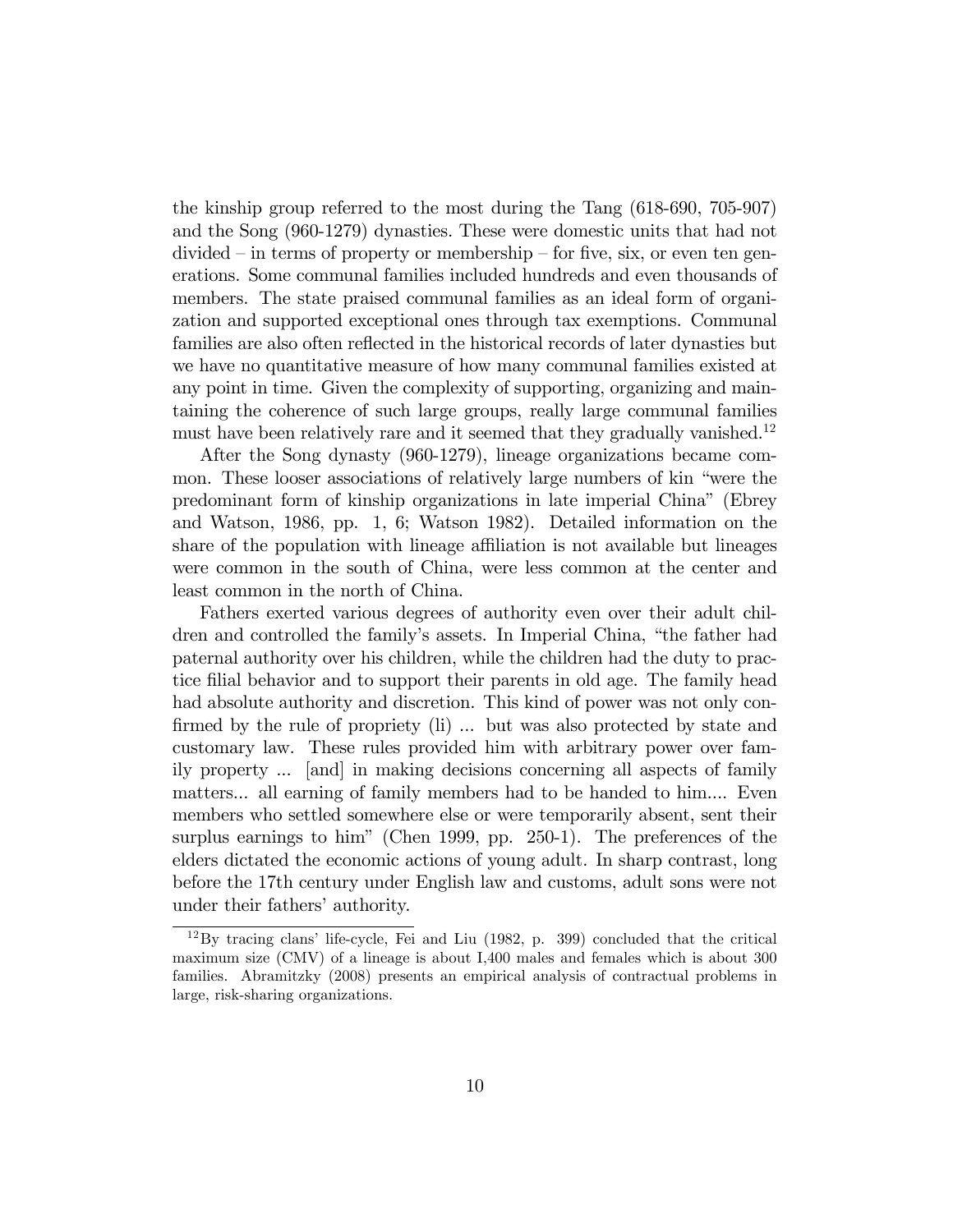### 2.2 Risk-sharing institutions

Risk-sharing institutions prevailed in all pre-modern stable societies. Indeed, risk-sharing institutions were means to maintain social order and thereby a society's stability. Because risk-sharing institutions were not designed to promote growth but stability, their growth implications were unintended. It is therefore appropriate to consider the details of risk-sharing institutions as exogenous to their impact on growth. These details were endogenous to these societies' circumstances and social organizations. In England and China, the absence and presence of large kinship groups let to the development of distinct risk-sharing institutions. From the early 17th century, the state in England provided for the poor while in China, poor relief was provided by kin-based groups to the modern period.

More specifically, prior to the 16th century, Europeans relied on various non-state risk-sharing institutions. In particular, secular and religious organizations – monasteries, fraternities, mutual-insurance guilds, and communes – assisted the poor or their members in times of need. They provided individuals with such services as poor relief and unemployment and disability assistance. In the late medieval period, the total capacity of Englandís monasteries for grain storage was more than was required to sustain the Kingdom's population for a year (Fenoaltea 1976). In the early 16th century, the majority of the commoners in England belonged to fraternities and guilds that provided social safety nets (Richardson 2005). The same pattern seems to have prevailed elsewhere in Europe (Reynolds 1984; Brenner 1987). Getting relief from these risk-sharing institutions was, however, uncertain as they were either voluntarily provided by charity organizations (e.g., by the Church) or cooperatively Önanced by working people without much wealth.

The conflicts associated with the rise of Protestantism in the 16th century terminated this system of poor relief. Many of the corporations through which insurance was provided were associated with the Catholic Church and Protestant rulers dismantled them. In England, Henry VIII established the Anglican Church, dissolved the monasteries in 1536-40, and shut down all religious guilds, fraternities, almshouses, and hospitals in 1545-49. These actions "destroyed much of the institutional fabric which had provided charity for the poor in the past" (Slack 1990, p. 8). During the Counter-Reformation, Catholic rulers confiscated the properties of these corporations to finance their wars against Protestantism. Europe lost its system of poor relief.

Social order was undermined by the lack of an effective poor relief sys-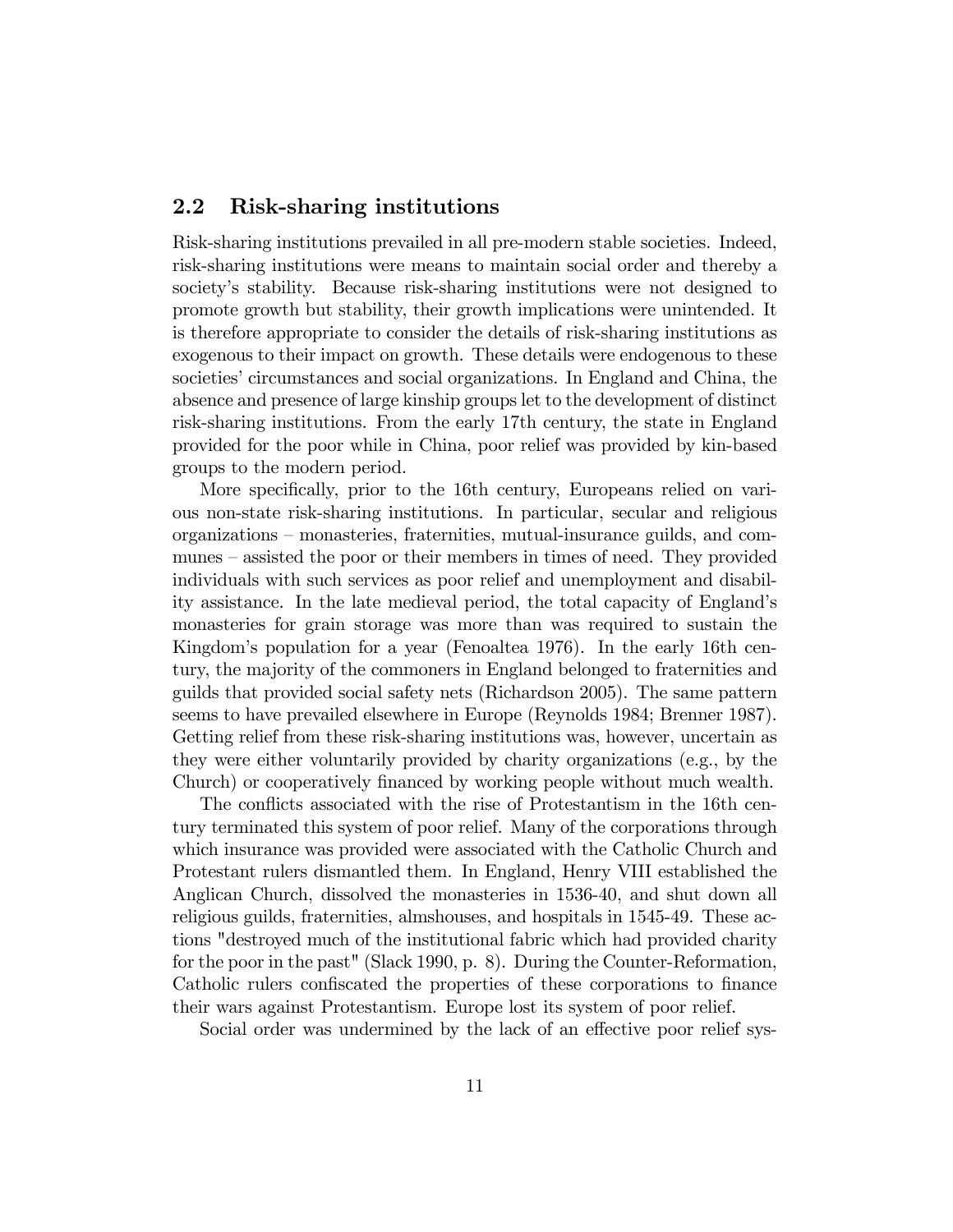tem and population growth pressured wages and increased poverty. States responded by creating alternative, state-based systems. Local administrative bodies within the European states, such as parishes and cities, were required by law to care for the poor. In England, the Poor Law Act of 1601 formalized the emerging alternative system which lasted, with some modifications, until 1834. Each parish was authorized and obliged to levy a property tax to care for the poor (Boyer 1990).

Shifting the responsibility for poor relief to the state (via local administrators) was a European phenomenon and poor relief systems similar to Englandís were established elsewhere in Europe (Geremek 1997; Jutte 1996; de Vries and de Woude 1997, pp. 654-664). Yet, for unknown reason, England was particularly effective in providing poor relief (Solar 1995). The English Poor Law system was more reliable and more generous than the continental ones. In England, expenses were financed through a variable poor rate on the assessed rental value of local real estate property and most aid was given without forcing the recipient to move to the poor house.<sup>13</sup> Continental poor relief, by contrast, was financed from a variety of sources: voluntary donations, capital income, subsidies from local and national governments, and general tax revenues. Funding was therefore less reliable. Furthermore, in England the right to relief was well defined legally while on the continent rights were vaguely defined, less credibly assured, and generally at the discretion of local authorities. Annual spending on poor relief in England were about 1 percent of the national income in the seventeenth century and about 2.5 percent at its peak during the 19th century. At that time, it supported about 11 percent of the population and may have boosted average income of the bottom 40 percent by 14 to 25 percent. Expenditure per-capita was 7.5 times higher than in France in 1780s, 2.5 times higher than in the Netherlands in 1820s, and 5 times higher than in Belgium in 1820s. (Boyer 1990; 1999; Mokyr 2002).

Imperial China also experienced great diversity and changes in poor relief institutions.<sup>14</sup> The state sporadically financed general or medical aid to the old, poor, sick, and disabled. Buddhist monasteries and temples provided

 $13$ Those who financed the Poor Law had no legal rights to influence risk taking. Moreover, farmers who took risk (by specializing in grains) had the political power to trasnfer the cost of insurance on others. Boyer (1986).

<sup>14</sup>The discussion particularly draws on Smith 1987; Ebrey and Watson 1986; Szonyi 2002; Freedman 1958. We are not familiar with quantitative analysis of these kinship organizations' relative importance.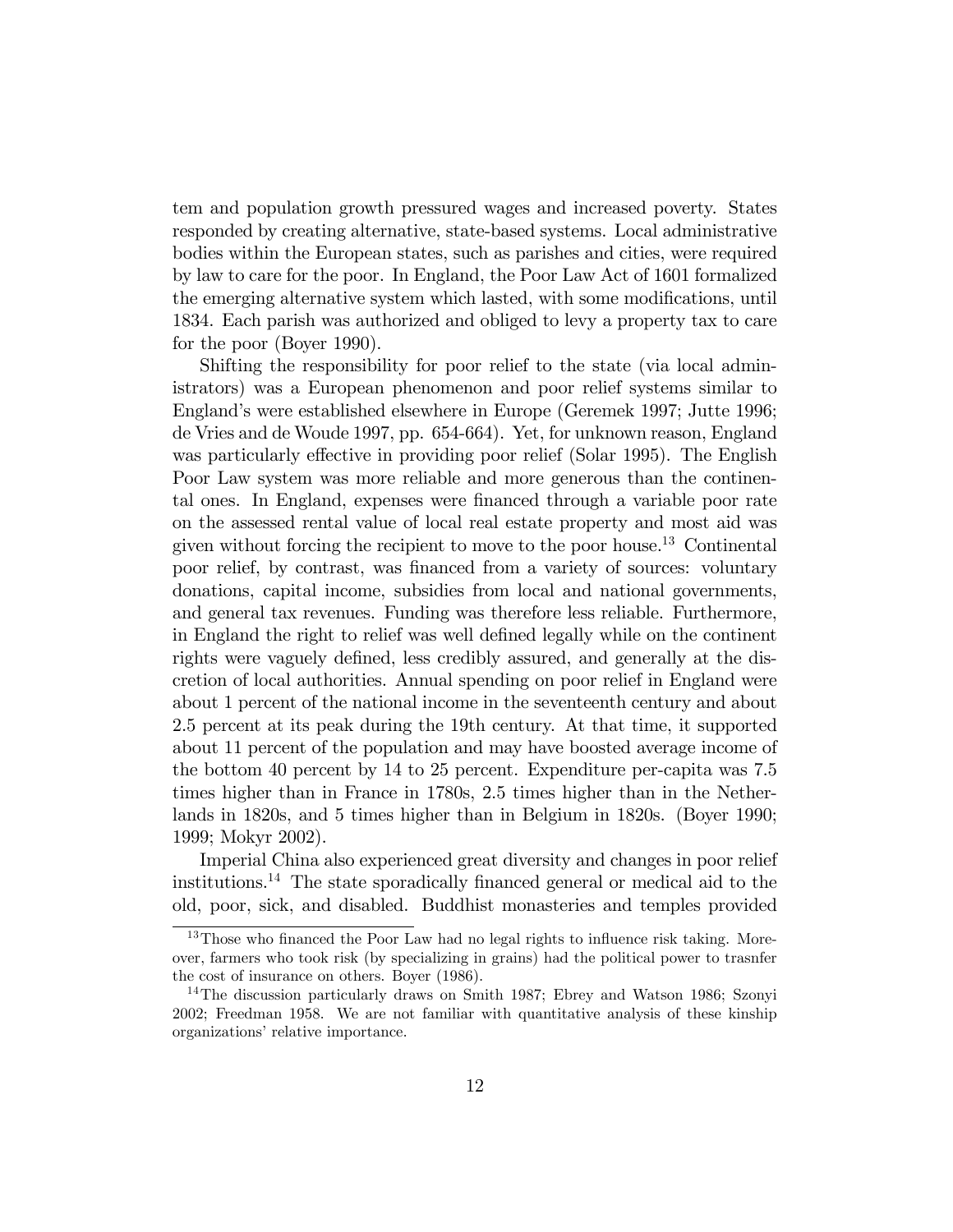medical service, fed the hungry and sheltered the aged and decrepit. Their support, however, was uncertain as they fed any poor including 'undeserving' ones. Benevolent societies were established after 1580, particularly by members of the mercantile elite and the gentry. Yet, their forms and functions were often rigid and did not adjust to various needs.

The major source of aid to the poor, the sick, and the aged were kinship groups. The role of communal and extended families in providing insurance is transparent from their internal organization. In such families, all property was held in common and the "underlying principle was distribution of income to all members equally according to need, just as though they were members of small familyî(Ebrey and Watson 1986, p. 33). The young provided labor while the elders controlled all assets and had the legal and customary rights to make communal decisions.

In many respects, the lineages were the functional successors of communal families. They similarly exerted considerable legal and customary control over their members, provided them with public goods such as education, held common property, and acted as social and political units. In pre-modern China a lineage "performs many functions related to education, ceremony, social security, and maintenance of law and order. Whereas now most of these functions are performed by the government, the clan was a primary social group (or organization) through which these functions were carried out before the art of government was perfected" (Fei and Liu 1982, p. 375).

After the eleventh century, if not before, lineages became the most common and reliable source of poor relief. The first lineage charitable was established by Fan Chung-yen (989-1052) and such estates were considered by the state and their members as the lineageís property. Yet, they were not organized or legally recognized as commonly owned corporations but were controlled and managed by the elders of the lineage's prominent families. Income was used to finance rituals and to provide members with education, income, and support for weddings, burials and illness. Members in poverty received additional benefits and sometimes free lodging. The state motivated lineages to care for its poor by considering it legally responsible for crimes committed by its members.

Common to these poor relief institutions in England and China is that they evolved irrespectively of their impact on economic growth but were shaped, in particular, by institutional elements inherited from the past. It is easy to see why a lineage-based institution prevailed in China but not in England. The English society was organized around families and not larger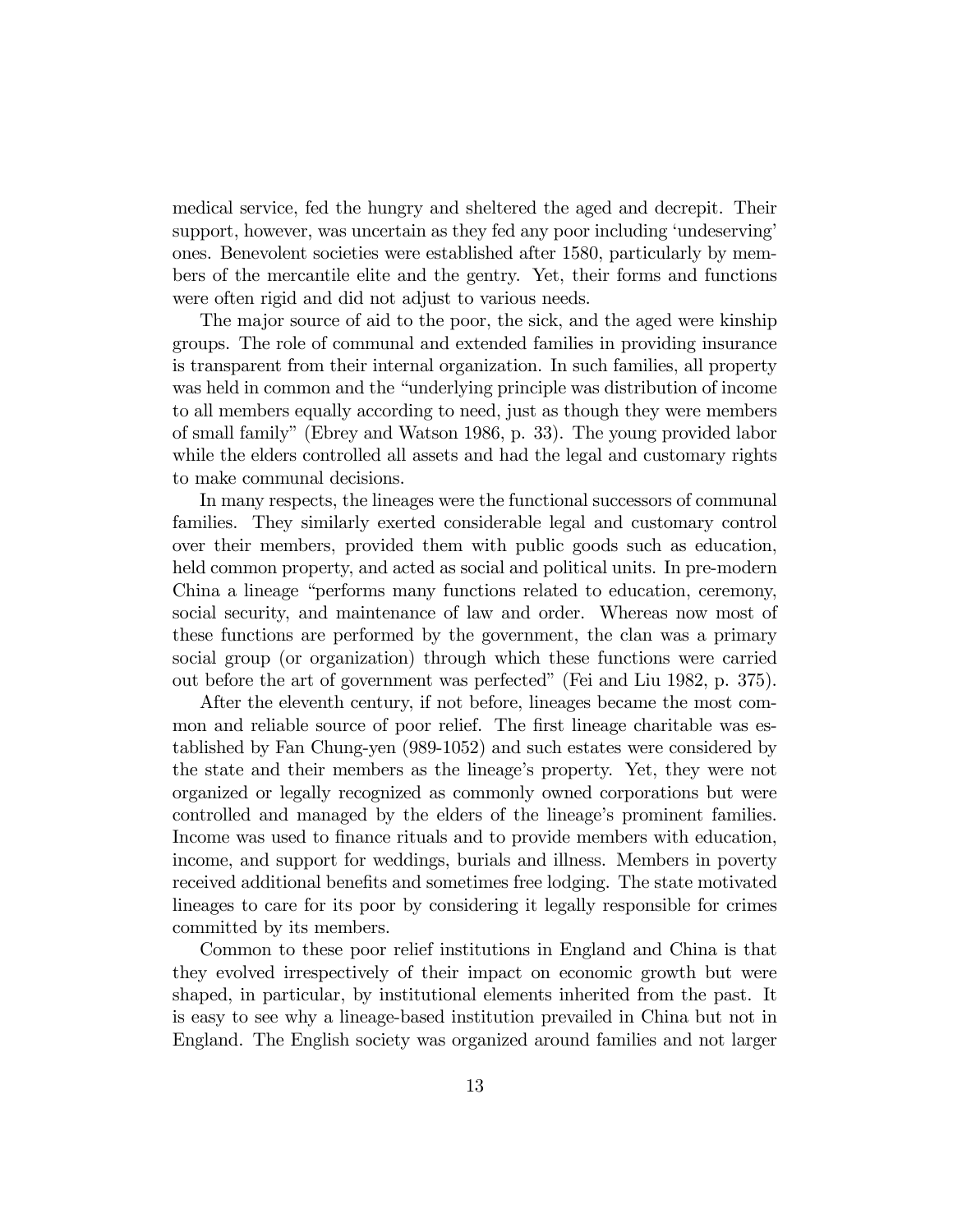kin-based units. When Henry VIII dissolved the existing risk-sharing institutions during the Reformation, a lineage-based institution for risk-sharing was not much of an option. It was too costly, if not simply beyond the capacity of the state to create. It was less costly to rely on the parishes that pre-dated the Reformation. The institutional implications of the resulting state-based institution were to reinforce the family-based social organization and to undermine the development of contractual alternatives. The absence of kin-based or contractual alternatives increased the cost to the state of ceasing to provide poor relief.

China had different institutional elements by the eleventh century. Lineages prevailed and the state's administration was designed to interact with large kin-based social structures and not their individual members. Creating a state-based poor relief system was too costly given the alternative of relying on lineages. (In future versions we will examine why these systems were self-enforcing in the interactions among the economic agents.) .

#### 2.2.1 Risk-taking and knowledge

Increase in useful knowledge underpinned pre-modern productivity growth. The putting-out system, the turnpike trust, drainage projects, the factory system, the steam engine, the New Husbandry, and the joint stock companies directly increased production and/or productivity. The ultimate source of this increase, however, was the knowledge of, or the correct belief in, their benefits to those who employed them. Similarly, new knowledge underpinned changes that eliminated factors, particularly institutional ones such as guilds and restrictions on trade, that inhibited growth.

It is risky to invest in discovering new, productivity-enhancing (technological, organizational, or commercial) knowledge. We often associate such investment with important inventions and consider patents as the means to mitigate the associated risks. Yet, patent systems were rare and ineffective in pre-modern economies. Even in England, an acceleration in patenting began only by 1757 (Sullivan, 1989) while the transition to modern growth began in the seventeenth century (Clark 2005). By and large, the new knowledge that increased productivity in pre-modern economies reflected the input of many individuals. These individuals took personal risk in 'deviating' from the conventional ways of 'doing things' but in doing so were also more likely to create productivity-enhancing new knowledge. Pursuit of risky innovations, inventions, and experimentations contributes to the knowledge base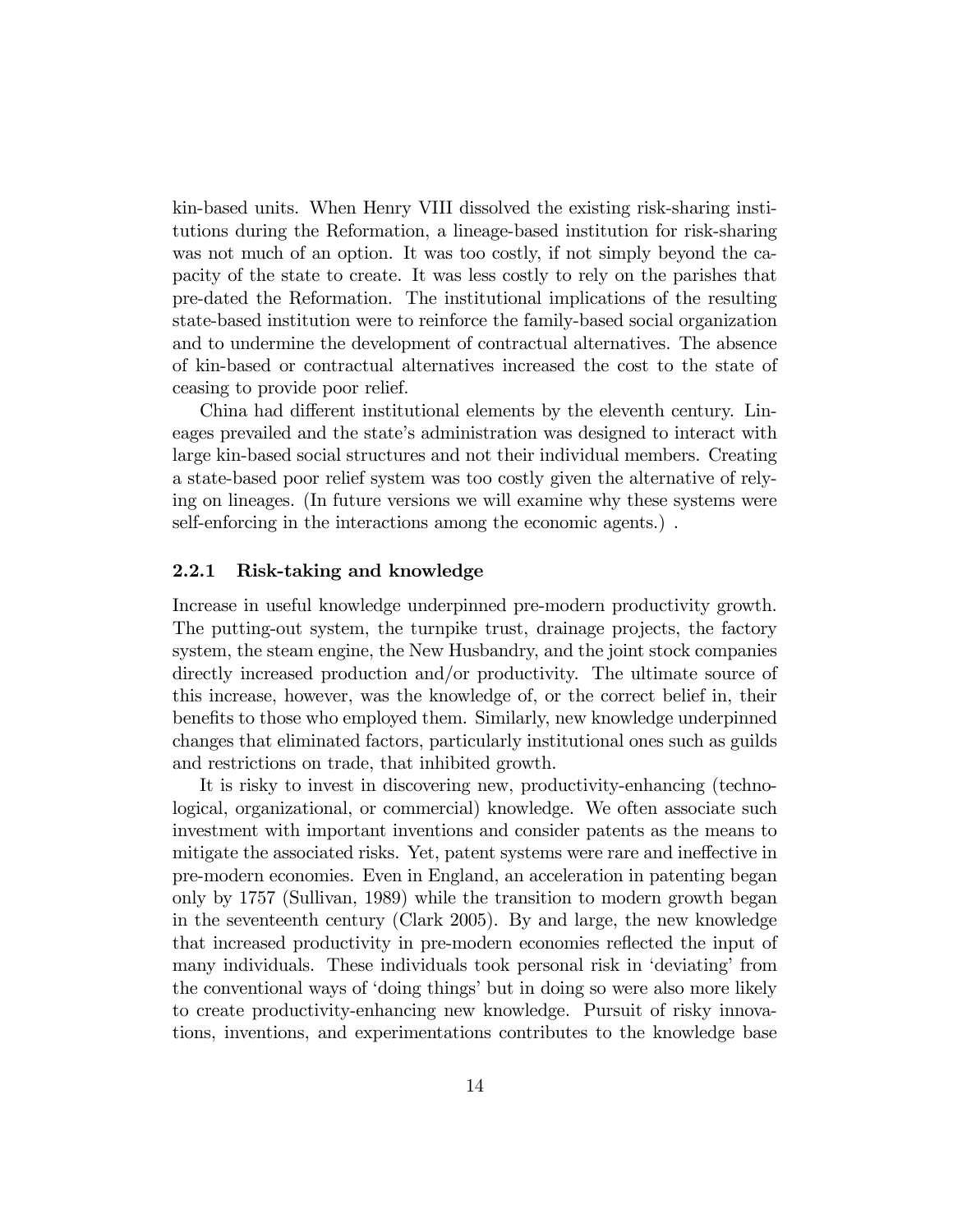that others can acquire through observation, imitation, and education. Some of those who took this risk paid a high personal price. Johann Gutenberg, the European inventor of the printing press, ended his life in the poor house. Marie Curie, who pioneered the study of radioactivity, died immaturely from radiation. The knowledge they discovered was used by others.

The high personal risk associated with developing new knowledge during the English Industrial Revolution is suggested by the size of inheritances left by English entrepreneurs in modern and traditional occupations. The evidence is "consistent with the intuitively appealing hypothesis that entrepreneurs in the modern sector  $[from 1700 to 1850]$  suffered a higher failure rate, but when they struck it big, they did so on a larger scale" (Mokyr 2006, p. 31). The risk was sufficiently high that even wealthy individuals sometime lost all their property and ended relying on poor relief. One wealthy individual who took risk and paid dearly was "William Radcliffe, a Derbyshire 'improver of cotton machinery,' who bought Samuel Oldknow's mill after the latter's bankruptcy, and apparently died poor after a roller-coaster career; another was Samuel Hall, a cotton-spinner and engineer who died in 'very reduced circumstances.<sup>†</sup> The cotton merchant Thomas Walker had to live his final years from a bequest. Perhaps the most spectacular example of a failed entrepreneur was the highly eccentric Archibald Cochrane, earl of Dundonald, who spent his familyís fortune on his ill-fated chemical business. More than anything, however, Cochrane was unlucky. Somewhat comparable was the case of Henry Fourdrinier, a well to-do London stationer who gambled on the main innovation in paper-making of his age, spent £ 60,000 on the business and failed in 1810. Both Cochrane and Fourdrinier are thus examples of a significant negative private return on entrepreneurship" (Mokyr 2006, pp.  $24-5$ ).

Given the personal risk of perusing new productivity-enhancing knowledge, it is reasonable to conjecture that risk-sharing institutions mattered. Indeed, the number of individuals of modest means that took the risk of creating new knowledge during the Industrial Revolution was far from negligible. There were 333 great inventors who were active after 1790 and were born prior to 1845 in Britain and the USA (that also had a Poor Law system).<sup>15</sup> Some 38 percent of the great inventors were of modest means judging by the fact that their fathers were farmers, low-skilled workers, or were neither

<sup>15</sup>A great Inventor is an individual who was included in biographical dictionaries because of his or her contributions to technological progress.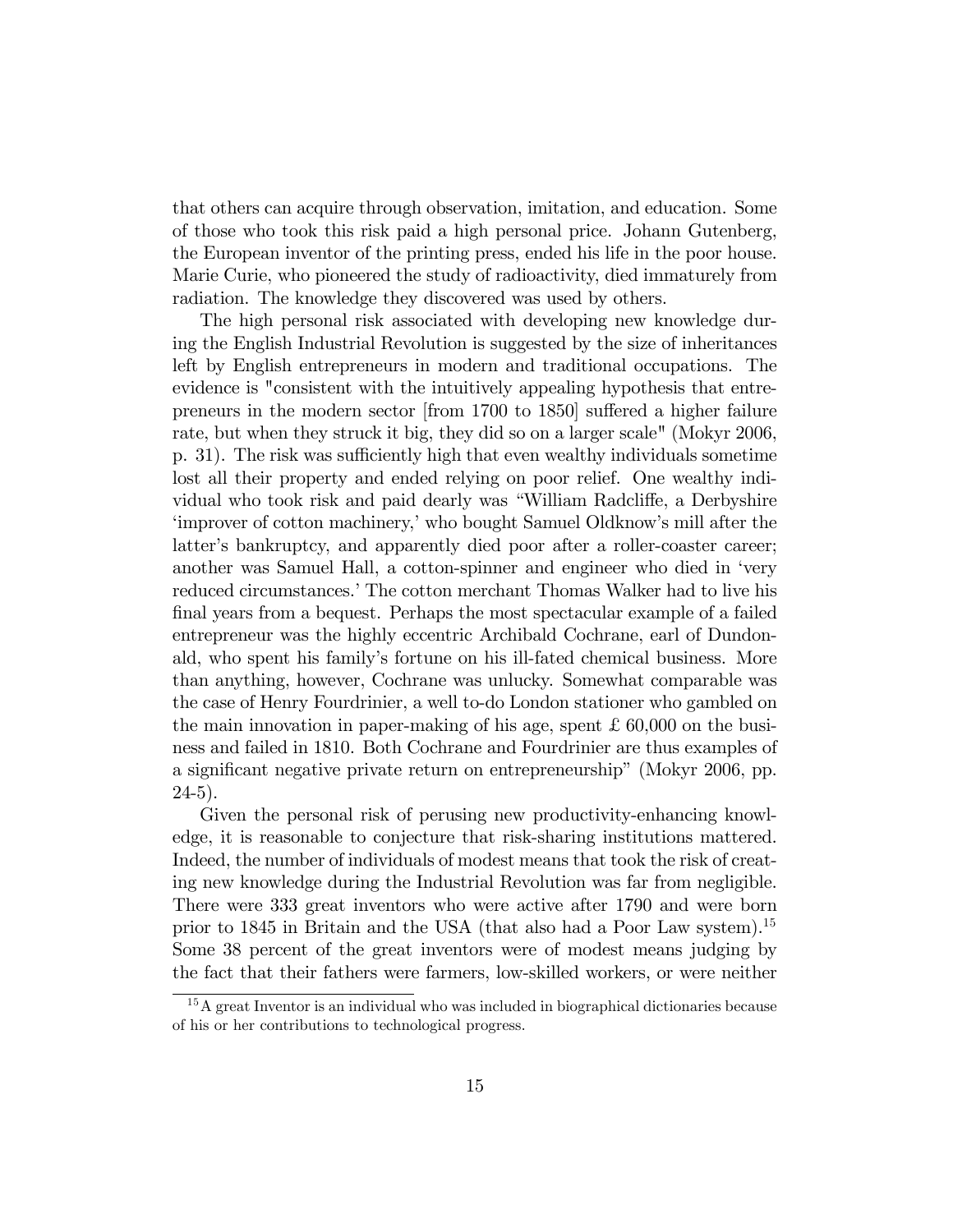members of the elite nor had a declared occupation.<sup>16</sup>

Pre-modern risk-sharing institutions contribution to growth went beyond insuring one from economic risks. Their most important contribution was probably in mitigating the risk associated with social responses to new knowledge. In England, for example, members of the elite who were engaged in risky activities rarely ended up on the poor roles. Recipients of poor relief were generally individuals who never had substantial means (Boyer 1990). Yet, the Poor Law probably encouraged the wealthy to invest in the creation of new knowledge by reducing the likelihood that its implementation would elicit violent responses from the economically disadvantageous. The cost to the wealthy of risk-taking activities leading to new technological, organizational and commercial methods declined because the Poor Law secured those with meager means from the implied economic risks.

Indeed, despite the major transformation that England experienced during its transition, it was surprisingly peaceful and it is reasonable that the Poor Law contributed to this outcome.<sup>17</sup> The system supported between the 5 to 15 percent of the population at any time (Solar, 1995, p. 8) and transfer of such magnitude probably contributed a great deal to a relatively peaceful economic transition. "While there was some resistance to enclosure, the English were, by continental or Irish standards, quite easily separated from the land in the seventeenth and eighteenth centuries" (Solar 1995, p. 9). Similarly, there was relatively little popular resistance to other major transformations such as the decline in the putting out system, the introduction of hourly wage or the New Husbandry. England was remarkably peaceful during a transition that destroyed numerous traditional occupations and shifted risk toward the poor by increasing wage labor and eliminating many of their small landholdings and communal rights.

During the century that followed the Old Poor Law of 1601, the intellectual and organizational basis of the innovations leading to the industrial revolution was formed (Mokyr 2005). The seventeenth century also experienced a rise in the distribution and creation of new agricultural knowledge. Two

 $16$ Calculated from Khan (2008), table 3. The table precludes calculating the percent for Britain separately

<sup>&</sup>lt;sup>17</sup>Charlesworth (1983) presents rural protest in Britain from 1548 to 1900. Protests were common but particularly when food price was high. He notes that In Lowland England ìby the second decay of the seventeenth century ... lords were successful in ... sweeping away ... tenantry to make way for the large leasehold farm ... through the poor law, the attack on alehouses, the quarter session and the church court" (pp.  $16-18$ ).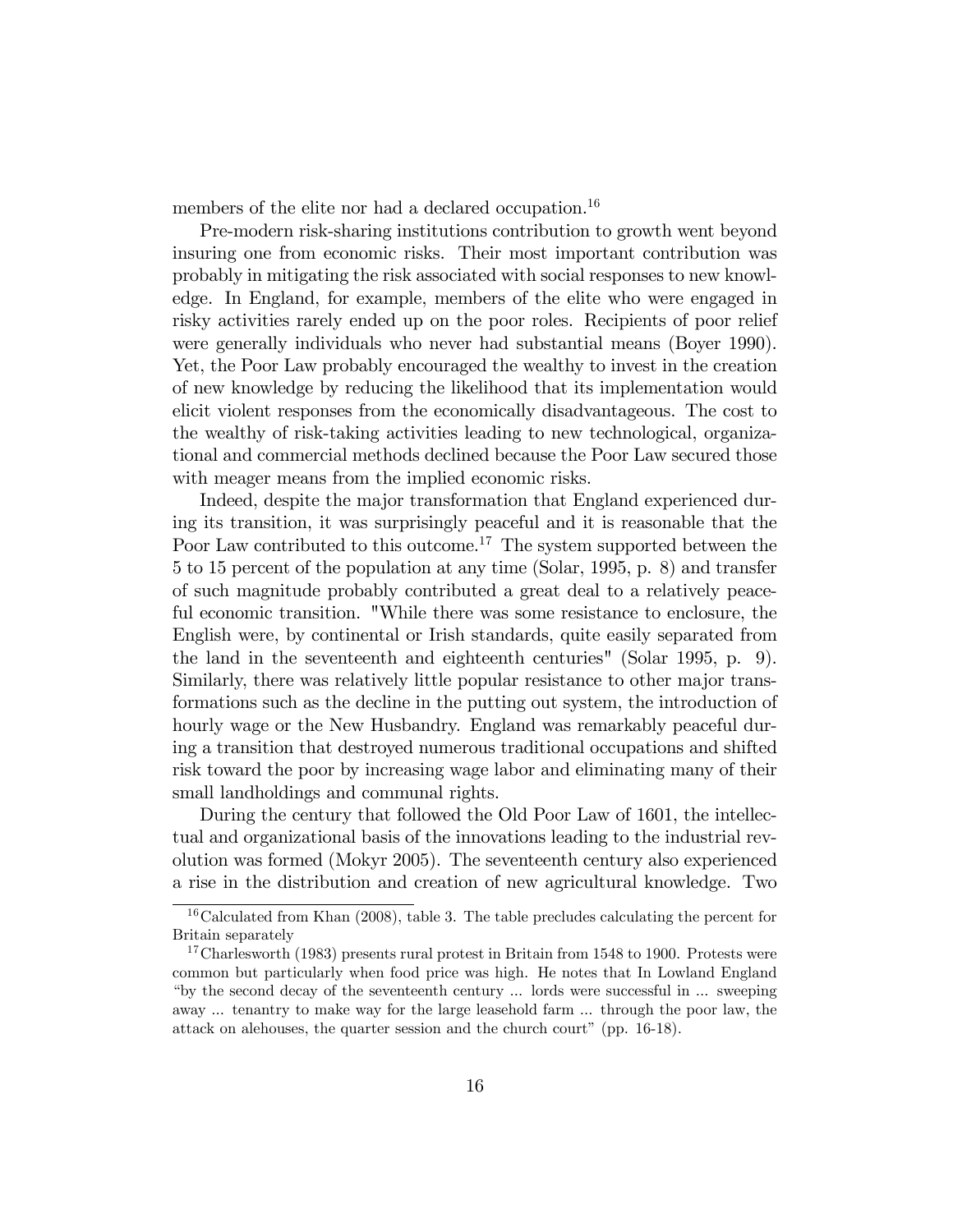measures for the formation and distribution of such knowledge are patents and technical manuals. Between 1550 and 1600, the number of patents was zero and the number of published farming technical manuals was 16. In the next 50 years the numbers increased to 28 and 43 respectively (Sullivan 1984, table  $1$ ).<sup>18</sup>

Changes in crops also provide evidence suggesting the contribution of the Poor Law to reducing the risks associated with transition. Grain production was highly profitable but its labor demand was seasonal. The Poor Law protected the livelihood of the laborers during the down season and reduced their incentives to seek employment elsewhere. This reduced the risk of labor shortage while, unlike higher seasonal wages, protected the farmers during years of low output prices. Furthermore, the law subsidized grain production by shifting the cost of seasonal unemployment to non-farmers and might have motivated a shift toward more risky economic pursuits more generally (Boyer 1986). Indeed, the particularly good data from early 19th century New York reveals a positive correlation between poor law expenditures and shift to wage labor in industry and agriculture (Hannon 1984).

### 3 Model

We model the rate of technological change as a function of risk-sharing institutions. The model highlights the factors influencing, under various institutions, the rate of technological changes. After presenting the modelís basic structure, this section models the bench-mark case of a market economy and continue by considering two risk-sharing institutions. The first is a statebased institution which complements the market through redistribution to the poor and the second is a lineage-based institution under which economic agents are insured by their lineages, employ the technology chosen by their elders and share the output.

### 3.1 The basic structure of the model

Consider the following OLG, full information model. There is a continuum of agents in  $\left[0, \frac{1}{1 -}\right]$  $1-\lambda$ each of whom might die with probability  $\lambda$  at the beginning

<sup>&</sup>lt;sup>18</sup>Sullivan conjectured that the increase reflects popolation growth. The rate of population growth, however was much lower.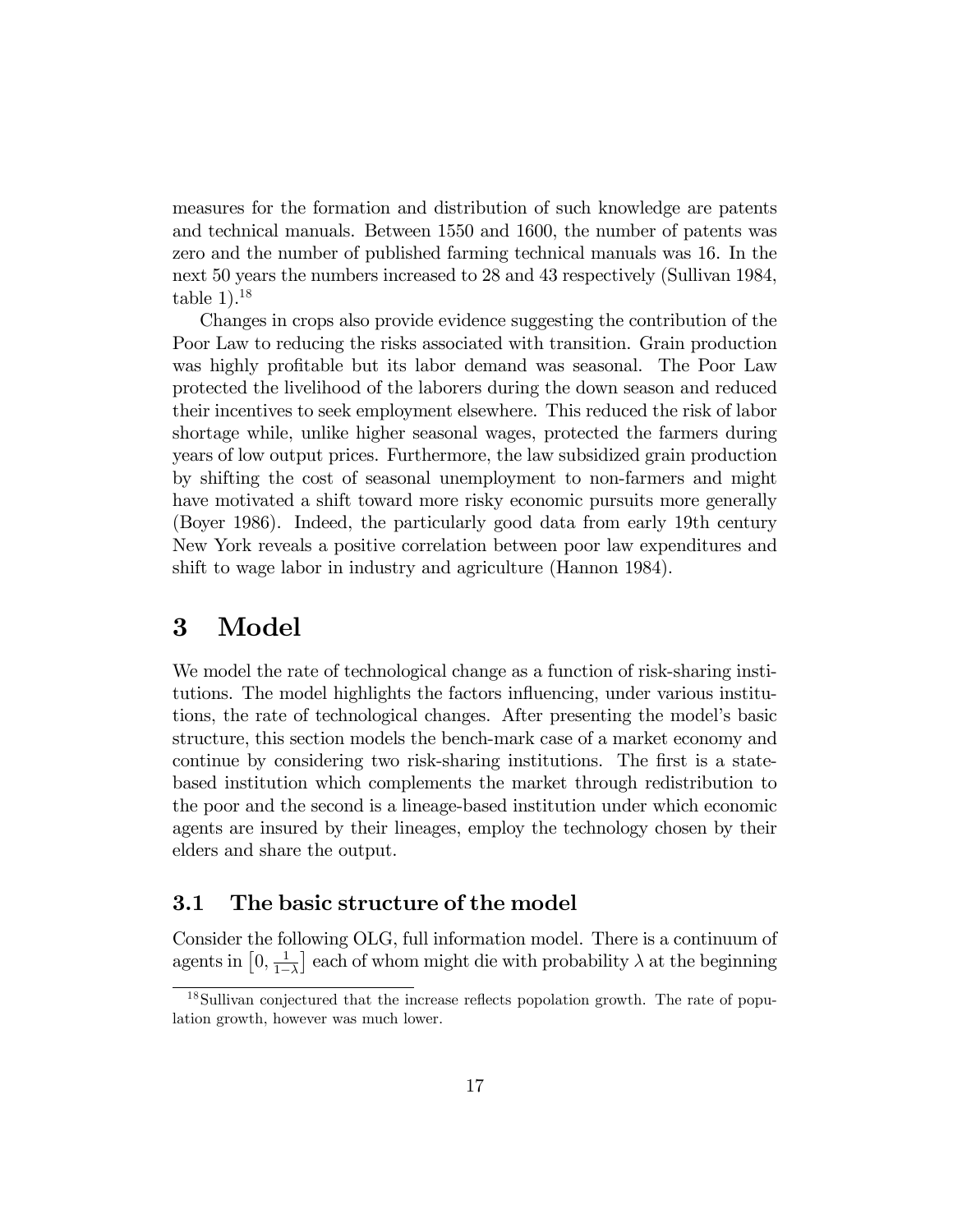of each period.<sup>19</sup>. Agents are young for two periods in the first of which they are 'newly born' and in the second of which they are 'young adults'. An agent who dies is replaced by a newly born agent. Newly born agents are endowed with one unit of labor.<sup>20</sup> The rest of the agents have no labor endowment. Labor is supplied inelastically and the utility function for individual  $i$  is given by:

$$
U(C_{\tau}^{i,\tau}) = \sum_{t=\{0,1\}} \sum_{s_{\tau+t} \in S} \pi (s_{\tau+t} | s_{\tau+t-1}) (\beta \lambda)^{t} u^{y} (c_{\tau+t}^{i,\tau} (s_{\tau+t})) + \sum_{t>1} \sum_{s_{\tau+t} \in S} \pi (s_{\tau+t} | s_{\tau+t-1}) (\beta \lambda)^{t} u^{o} (c_{\tau+t}^{i,\tau} (s_{\tau+t}))
$$

S is the space of states of the world,  $s_{\tau+t}$  is the state of the world at time  $\tau + t$ ,  $\pi(s_{\tau+t} | s_{\tau+t-1})$  is the conditional markovian probability,  $c_{\tau+1}^{i,\tau}$  $\tau+t$ is the consumption of agent *i* of generation  $\tau$  in period  $\tau + t$  and  $C_{\tau}^{i,\tau} = (c_{\tau+t}^{i,\tau}(s_{\tau+t}))_{t=0}^{\infty}$  represents every possible consumption value for each state  $\left( s_{\tau+t} \right)_{t=0}^{\infty}$  represents every possible consumption value for each state of the world conditional on surviving,  $u^y$  is the utility function of a young agent (either newly born or young adult),  $u^{\circ}$  is the utility function of an old agent and  $\beta$  is the discount factor. The utility functions are both increasing, concave, continuously differentiable, satisfy the Inada conditions and have decreasing relative risk aversion (DRRA).

Only the labor-endowed agents (the newly born) can produce. The perperiod production function is

$$
y = (Ak)^{\alpha}
$$

where  $Ak$  denotes units of effective capital where  $A$  is capital productivity and  $k$  is the capital level. A newly born agent combines effective capital with

<sup>19</sup>Our analysis abstracts from fertility issues to ease demonstrating that it does not depend on time-dependent variables and changes in relative prices. This implies, however, that we have to ignore some of the stylized facts regarding fertility. We do not dispute that fertility issues are important, but our focus is on the effects of risk sharing institutions on the adoption of risky technologies. We leave potential linkages between fertility and risk sharing for future work.

<sup>20</sup>Standard models let agents be young for only one period. Yet, the relevant choice in our model is next period's capital productivity, which is driven by next period utility function. If agents are young for only one period then age does not affect agents differently. To circumvent this issue we could change the timing, and let first agents determine their technological choice, then have the productivity realizations and finally let agents produce. This would have implied that young agents had to make decisions before they were born, which did not sound appealing to us.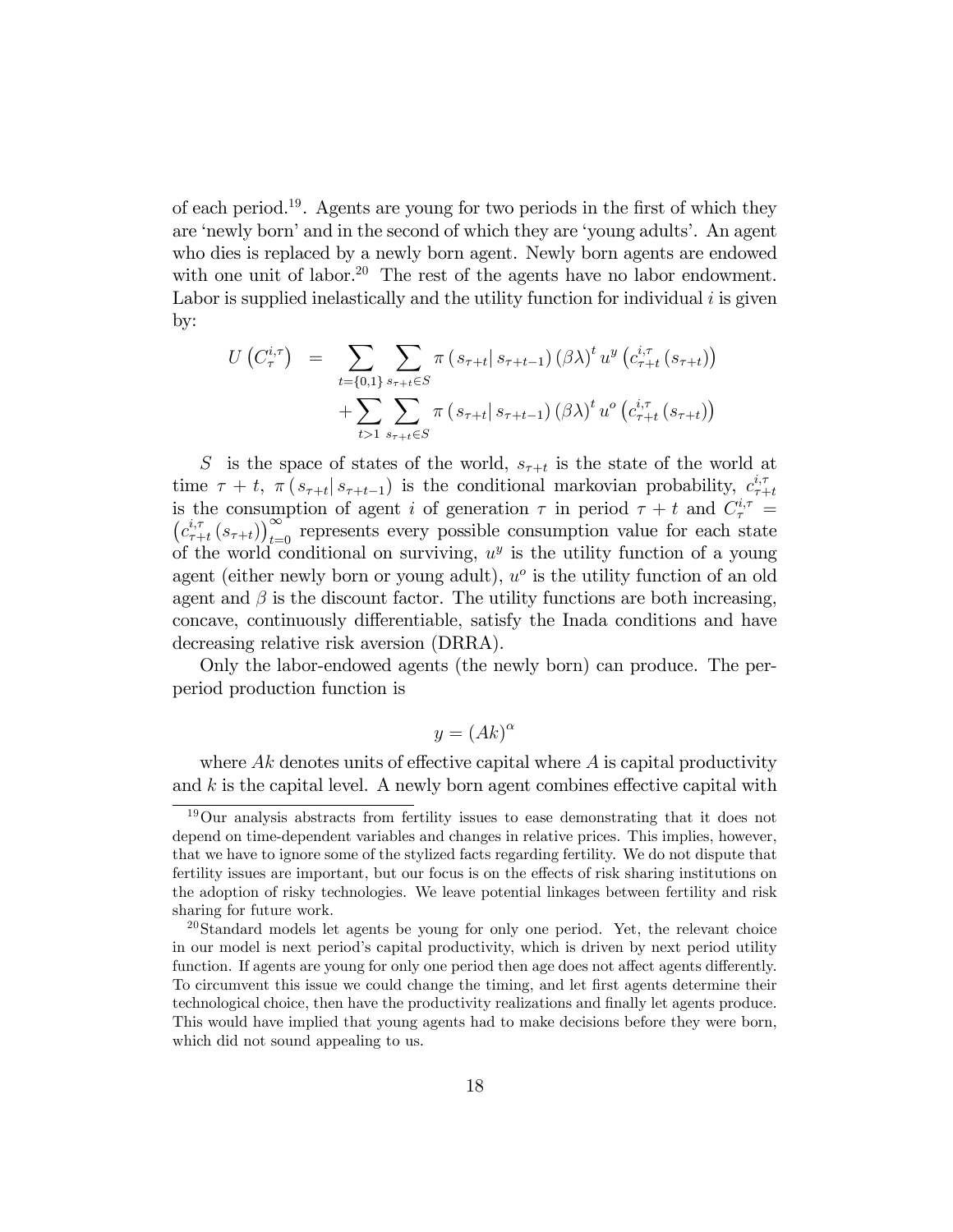her labor to produce and  $\alpha < 1$  is the capital share. At the end of her first period, a newly born agent divides her income between consumption and saving in the form of capital. Young adults and elderly agents rent their capital, consume and save. Capital depreciates at rate  $\delta$  per-period.<sup>21</sup>

The initial capital level of a newly born (her 'inheritance') equals the previous periodís average capital level minus the depreciation rate and her initial capital productivity is the previous period's average. This process determining the initial capital productivity and capital levels creates intergenerational spillover effects in our fertility-free model. The initial productivity level of a young adult's capital equals the previous period's average productivity level.

Each agent  $i$  can use one of two technologies that affect her own future idiosyncratic capital productivity  $A_{t+1}^i$  and therefore her units of effective capital. The technologies differ in their return and risk. The first is "lowrisk, low-return" (LR) and the second is "high-risk, high-return" (HR) where these risks and returns are with respect to future productivity of capital rather than current output. Formally, each technology  $j$  is defined by its expected return,  $\mu_j$ , and its variance  $\sigma_j^2$  where

$$
\mu_{LR} < \mu_{HR} < \sigma_{LR} < \sigma_{HR}
$$

The expected productivity of agent *i*'s capital next period,  $A_{t+1}^i$ , depends on her current productivity,  $A_t^i$ , the return on the technology she chooses,  $\mu_j$ , and an idiosyncratic shock,  $\varepsilon_{t,j}^i$ . That is,

$$
A_{t+1}^i = A_t^i \left( 1 + \mu_j \right) + \varepsilon_{t,j}^i
$$

where the distribution of the idiosyncratic shock for technology  $j$  is:

$$
\varepsilon_{t,j}^{i}{}^{\sim}F:\{F:F^{\sim}(0,\sigma_{j}^{2})\}\ \ \text{where}\ j=LR, HR
$$

The main distinction between this set-up and those common in growth theory is regarding the rate of productivity growth. In growth theory models,

 $21$ An alternative specification is that capital depreciates at rate one upon one's death and there is no intergenerational bequest. We simulated this model and our results remains qualitatively the same. This is because  $\delta$  is already so large that the effect of the additional depreciation becomes of second order.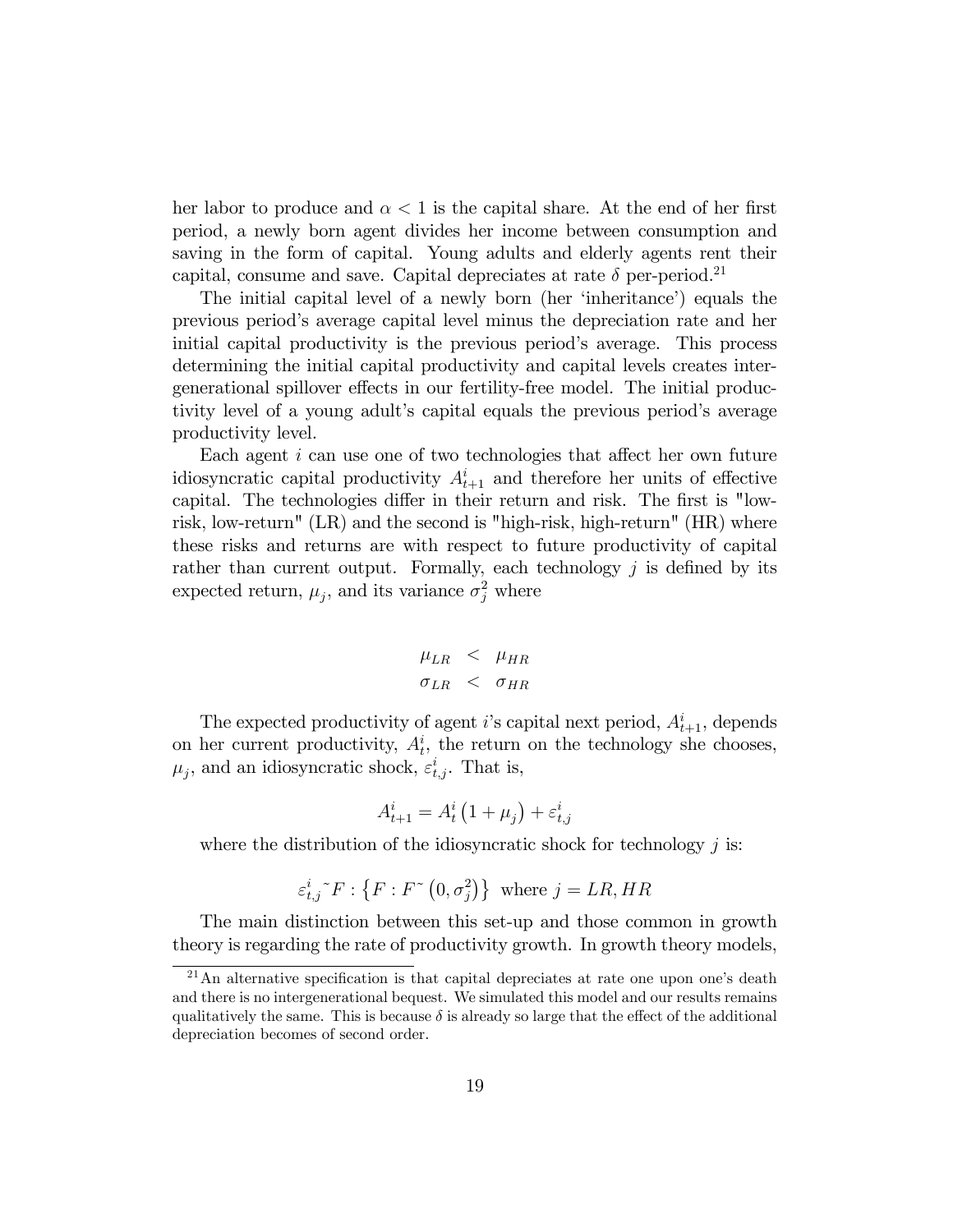productivity growth is either exogenous, due to investment in education, or positively depends on a time-dependent increasing variable, such as population. In the current model, productivity growth is endogenous to the choice of technology.

### 3.2 Risk-sharing: the Market, the State and the Lineage

The rest of this section considers the growth implications of how labor and capital are matched and risk is shared. We simplify the analysis by considering a small open economy with a fixed, state independent rental rate of capital,  $r^{22}$  Consistent with the historical records, we assume that there is no insurance market and recognize that the allocation of both decision rights and income depends on the market, the state, and kinship relations. Our specification enables comparing and individualistic, market economy with or without a state-based insurance with an economy with a lineage-based insurance.<sup>23</sup> In the individualist, market economy labor and capital are matched by the market, each agent chooses technology for her capital, and have no insurance unless provided by the state. In the lineage-based society, labor and capital are matched within the lineage, elders choose among technologies, and lineage members insure each others.

#### 3.2.1 Individualistic, Market Economy

Recall that a newly born agent produces by combining her labor with capital and the rental rate of capital is fixed at  $r$ . The profit-maximizing level of effective capital units is therefore  $Ak = \left(\frac{\alpha}{r}\right)$  $\frac{\alpha}{r}$ ) $\frac{1}{1-\alpha}$ . Although all newly born agents have the same endowment of effective capital, denote, for ease of exposition, the capital productivity and capital of a newly born agent  $i$  born at time  $t$  by  $A_t^i$  and  $k_t^i$ , respectively. If a newly born is endowed with less than the optimal units of effective capital,  $\left(\frac{\alpha}{r}\right)$  $\frac{\alpha}{r}$   $\frac{1}{1-\alpha}$ , she rents  $A_t k_t$  units from the market and otherwise rents her excess capital in the market. The maximization problem for the newly born is  $\max_{A_t k_t} (A_t k_t + A_t^i k_t^i)^{\alpha} - r A_t k_t$  implying the profit function of newly born agents in period t,  $\pi_t(A_t^i, k_t^i, r) = (1 - \alpha) \left(\frac{\alpha}{r}\right)$  $\frac{\alpha}{r}$ )  $\frac{1-\alpha}{1-\alpha}$  +  $r A_t^i k_t^i$ 

 $22$ We keep the interest rate constant and exogenous to have a parsimonus model.

<sup>23</sup>Markets prevailed in pre-modern China, of course, but our focus is on non-market relations among members of lineages.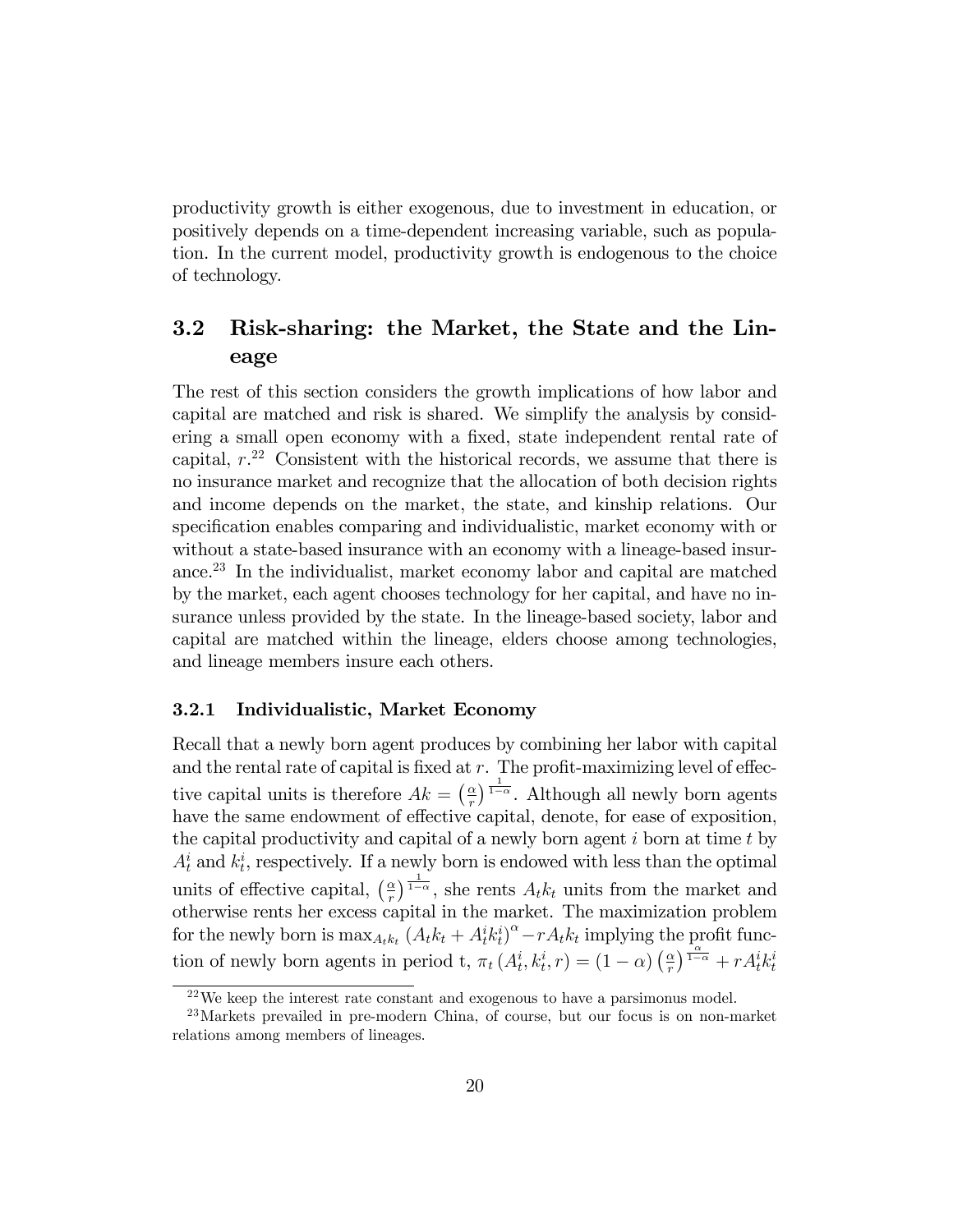which is continuous and linearly increasing with the agent's initial capital  $(k_t^i)$  and capital productivity  $(A_t^i)$ .

We can now turn to the inter-temporal problem of saving and technological choices. After choosing technology in the beginning of a period, an agent observes the productivity of her capital in the next period and then allocates her income between consumption and saving. In formally presenting this dynamic programing problem we denote by  $k_{t+1}^i$  an agent's i capital in period  $t+1$  (which equals her saving in period t) and by  $V_k^{i,m}$  $\kappa^{i,m}$  the value functions for an agent of cohort  $k = 1, 2, 3$  (a newly born, young adult and elderly respectively) for a given a technological choices  $(J_{k,t}^i)$  by agent i of cohort k at time t. Recall that the capital productivity of each of the young adults and elders differ due to agent-specific past outcomes. For simplicity, however, we present the optimization problem of an agent i of cohort  $k$  at time t. These problems are (using superscript  $m$  to denote a market economy):

$$
V_{1,t}^{i,m} (A_t^i, k_t^i | J_{1,t}^i) = \max_{k_{t+1}} u^y \left( \pi_t (A_t^i, k_t^i, r) - (k_{t+1}^i - (1 - \delta) k_t^i) \right) + \beta \lambda E_{A_{t+1}|A_t} V_{2,t+1}^{i,m} (A_{t+1}^i, k_{t+1}^i | J_{2,t+1}^i) \right)
$$

$$
V_{2,t}^{i,m} (A_t^i, k_t^i | J_t^i) = \max_{k_{t+1}} u^y (r A_t^i k_t^i - (k_{t+1}^i - (1 - \delta) k_t^i)) + \beta \lambda E_{A_{t+1}|A_t} V_{3,t+1}^{i,m} (A_{t+1}^i, k_{t+1}^i | J_{3,t+1}^i)
$$

$$
V_{3,t}^{i,m} (A_t^i, k_t^i | J_t^i) = \max_{k_{t+1}} u^o (r A_t^i k_t^i - (k_{t+1}^i - (1 - \delta) k_t^i)) + \beta \lambda E_{A_{t+1}|A_t} V_{3,t+1}^{i,m} (A_{t+1}^i, k_{t+1}^i | J_{3,t+1}^i)
$$

Comparing the expected utility under various technological choices yields the optimal per-period technological choice for an agent of a given cohort and wealth which we denote by  $J_{1,t}^{i,m}$ ,  $J_{2,t}^{i,m}$ ,  $J_{3,t}^{i,m}$  for a newly born, young adult and elderly respectively at time t.

$$
J_{1,t}^{i,m}(A_t^i, k_t^i) = \arg \max \left\{ V_{1,t}^{i,m} (A_t^i, k_t^i | LR), V_{1,t}^{i,m} (A_t^i, k_t^i | HR) \right\}
$$
  

$$
J_{2,t}^{i,m}(A_t^i, k_t^i) = \arg \max \left\{ V_{2,t}^{i,m} (A_t^i, k_t^i | LR), V_{2,t}^{i,m} (A_t^i, k_t^i | HR) \right\}
$$
  

$$
J_{1,t}^{i,m}(A_t^i, k_t^i) = \arg \max \left\{ V_{3,t}^{i,m} (A_t^i, k_t^i | LR), V_{3,t}^{i,m} (A_t^i, k_t^i | HR) \right\}
$$

In this economy, a transition to a modern economy in which all agents use the HR technology can transpire. Declining relative risk aversion implies that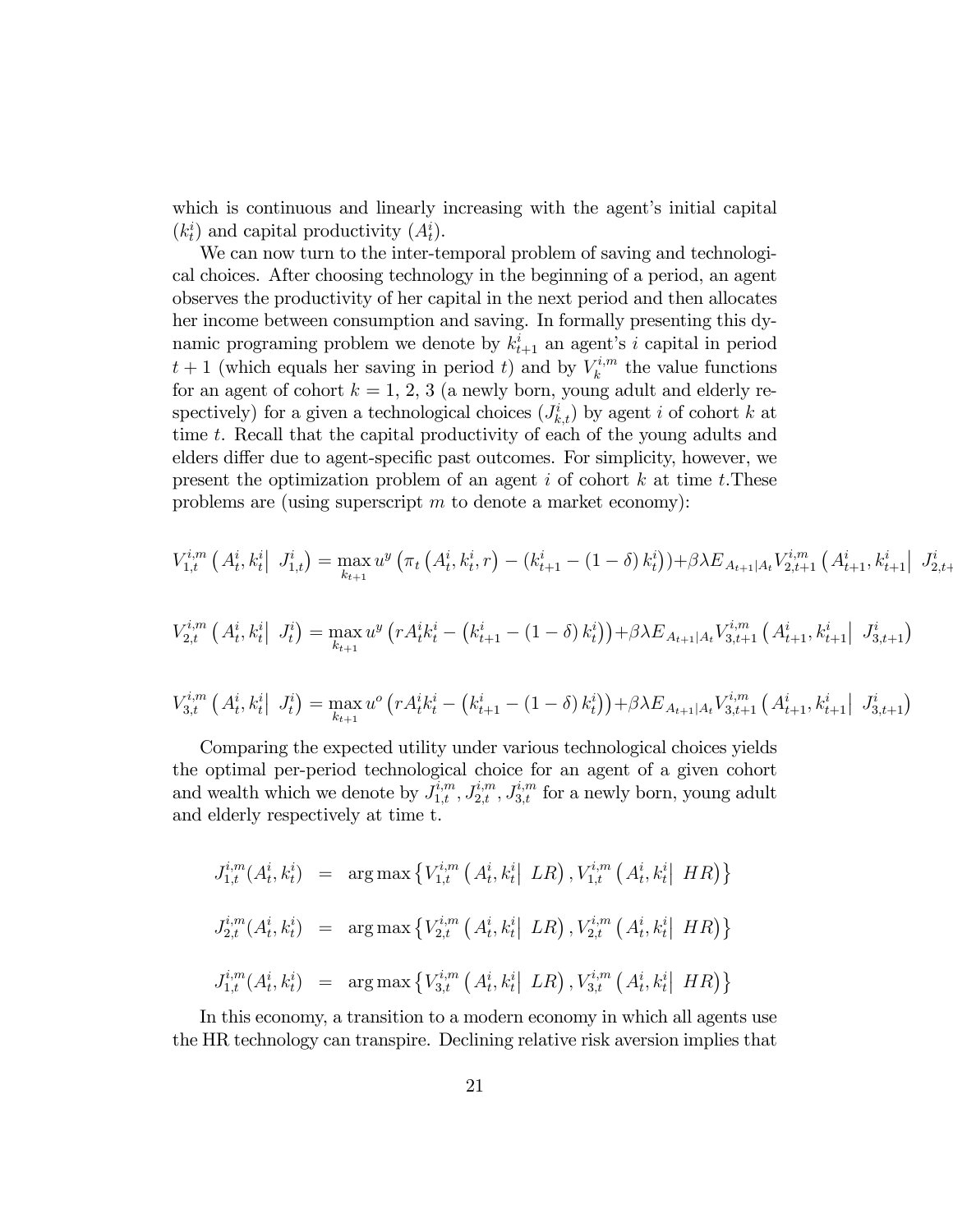sufficiently poor agents (those with low  $A_t^i k_t^i$ ) adopt the LR technology while sufficiently wealthy agents adopt the HR technology. If there are initially sufficiently many poor agents, the average productivity of capital is sufficiently low to make the LR technology optimal for subsequent generations as well. If, however, there are initially sufficiently many wealthy agents who adopt the HR technology, their choice has a positive inter-temporal spill-over effect; it increases the initial capital productivity of the newly born. This process of higher capital productivity reinforces itself and eventually every agent employs the risky technology. Our model thereby captures that technological choices have an external effect on productivity growth and either LR or HR technologies can perpetuate in equilibrium.<sup>24</sup>

The HR technology Pareto dominates the LR technology because shocks are agent's specific and there is no aggregate uncertainty.<sup>25</sup> It is Pareto optimal for all agents to use the HR technology and share the output thereby gaining from its positive inter-temporal spill-over effects. Risk-sharing institutions can therefore determine whether an economy remains in a LR technology equilibrium or exhibits an industrial revolution, a transition to HR technology equilibrium. In our model, unlike the common Industrial Revolution macroeconomic models, societies can remain trapped in a low-growth equilibrium in the absence of risk-sharing institutions. If a risk-sharing institution is introduced, however, a larger fraction of the agents adopt the HR technology. The increase in wealth can reinforce the adoption of the risky technology, up to the point where every agent utilizes the HR technology.

#### 3.2.2 State-based insurance: the Old Poor Law

In modeling the Poor Law, one has to consider possible distortions due to its fiscal implications. Relief to the poor has to be financed through taxation that can distort technological choices and the allocations of capital and labor. The Old Poor Law, however, was financed by a tax on land. Taxing a fixed factor acted as a quasi lump-sum tax, and it is therefore reasonable

 $24$ This is similar to the increasing returns to scale literature where higher income per capita leads to higher productivity levels, which itself increases income per capita and reinforces growth (e.g., Romer 1986).

 $^{25}$ For a proof see Kocherlakota (1996) or Ligon, Tomas and Worral (2000). Since the endowment is state invariant in the economy and there is perfect risk sharing, agents will have constant consumption across states. Since total endowment is larger under the high risk-high return technology, agents will have a higher state-invariant consumption under the latter technology.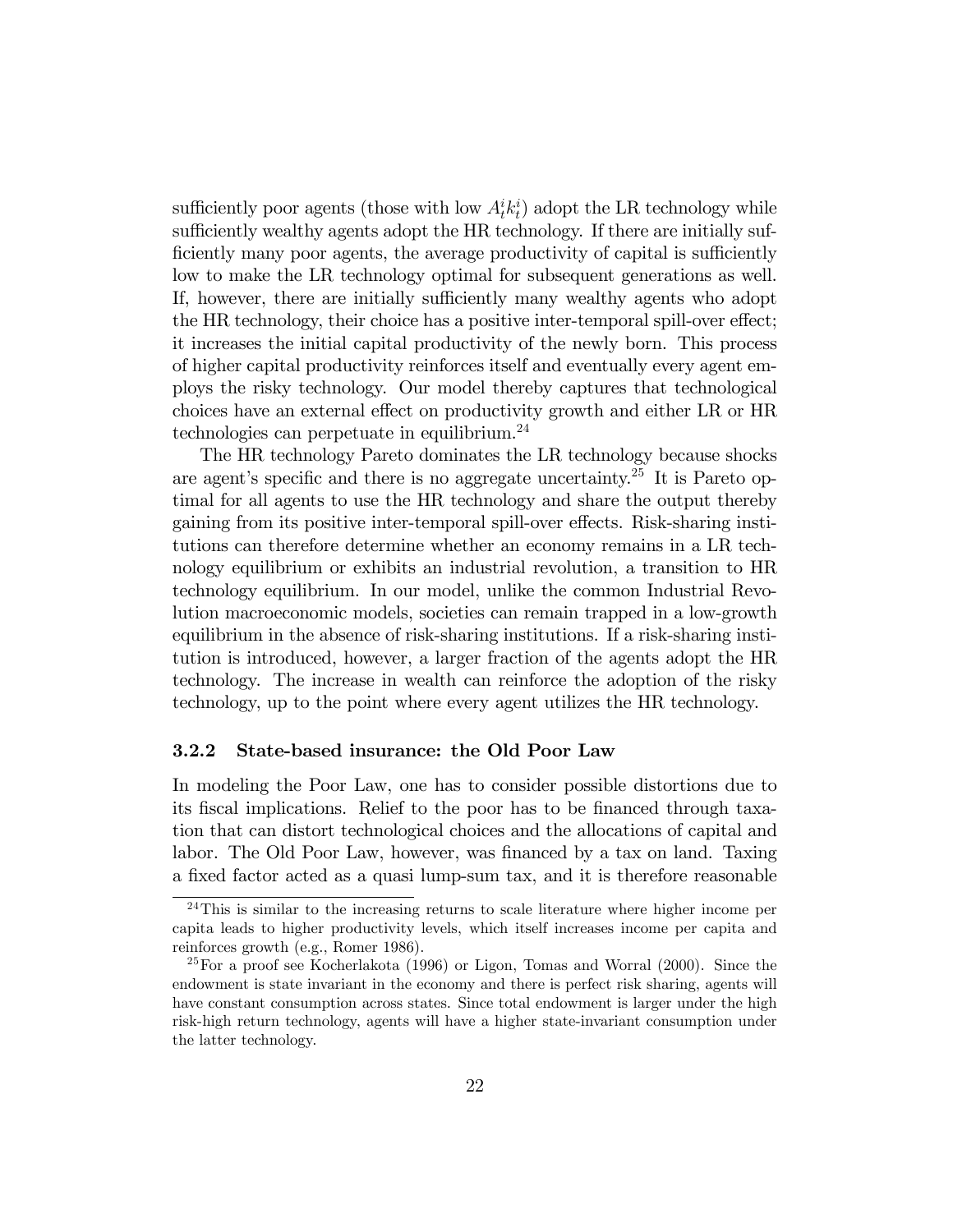that distortions were relatively small.<sup>26</sup> Similarly, those who paid or administered the tax had neither legal nor customary rights to influence others' technological choices. Accordingly, we ignore the issue of financing (and its distortionary effect)to more clearly capture the Poor Law's impact on risktaking rather than wealth redistribution. Specifically, we assume that the Poor Law reduces the variance of the technological shocks.<sup>27</sup> Accordingly, denote the standard deviation of the individual level idiosyncratic shock under the Poor Law by  $\sigma_{j,PL}^2$ ,  $j = LR, HR$  and assume that:

$$
\varepsilon_{t,j}^{PL} {}^{\sim} F_{PL} \text{ with } \{ F_{PL} : F_{PL} {}^{\sim} (0, \sigma_{j,PL}^2) \}
$$

with 
$$
\sigma_{j,PL}^2 < \sigma_j^2
$$

The Poor Law reduces risk and therefore the capital productivity levels above which agents adopt the risky technology. Formally, denote these thresholds, market, capital productivity levels by  $\left(A_y^m, A_o^m\right)$  $\int$  for the newly born and the rest of the agents respectively before the Poor Law, and by  $\left(A_{y}^{PL}, A_{o}^{PL}\right)$ ) after the Poor Law. The reduction in risk implies that  $A_y^{PL}$  <  $A_y^m$ ,  $A_c^{PL} < A_c^{m.28}$  (See proof in the appendix.)

By reducing the threshold levels above which agents adopt the risky technology, a Poor Law can initiate a transition that otherwise would not have happened. The simulation below lends support to the argument that the

$$
\varepsilon_{t,j}^{PL} F_{PL} \text{ with } \left\{ F_{PL} : F_{PL} \sim (0, \sigma_j^2) \text{ and } \sup_F [-\iota_{PL}, \iota] \right\}
$$
  
where  $-\iota_{PL} > -\iota$ ,  $F(-\iota_{PL}) > 0$  and  $F_{PL}(x) = F(x) \quad \forall x > -\iota_{PL}$ 

Because  $E\left(\varepsilon_{t,j}^{PL}\right) > 0$  this modeling of the Poor Law implies both a change in the risk structure and wealth. To keep the introduction of the Poor Law wealth neutral, we prefer modelling as a reduction in the volatility of the shocks.

 $^{26}$ Clark (2008) estimated that the Old Poor Law was not distortive. Personal and commercial wealth was not taxed. To the extent that the Poor Law thereby led to allocating more resources toward commerce and industry, it had an additional favorable impact on industrialization.

 $27$ Another way to model the Poor Law is to truncate shocks below a certain threshold:

 $^{28}$ It is sufficient to focus on the newly borns and the elders becuase the trashold for the young adult and the elderly are the same. The choice of the technological regime impacts next period utilty, where both the current young adults and elder agents have the same preferences.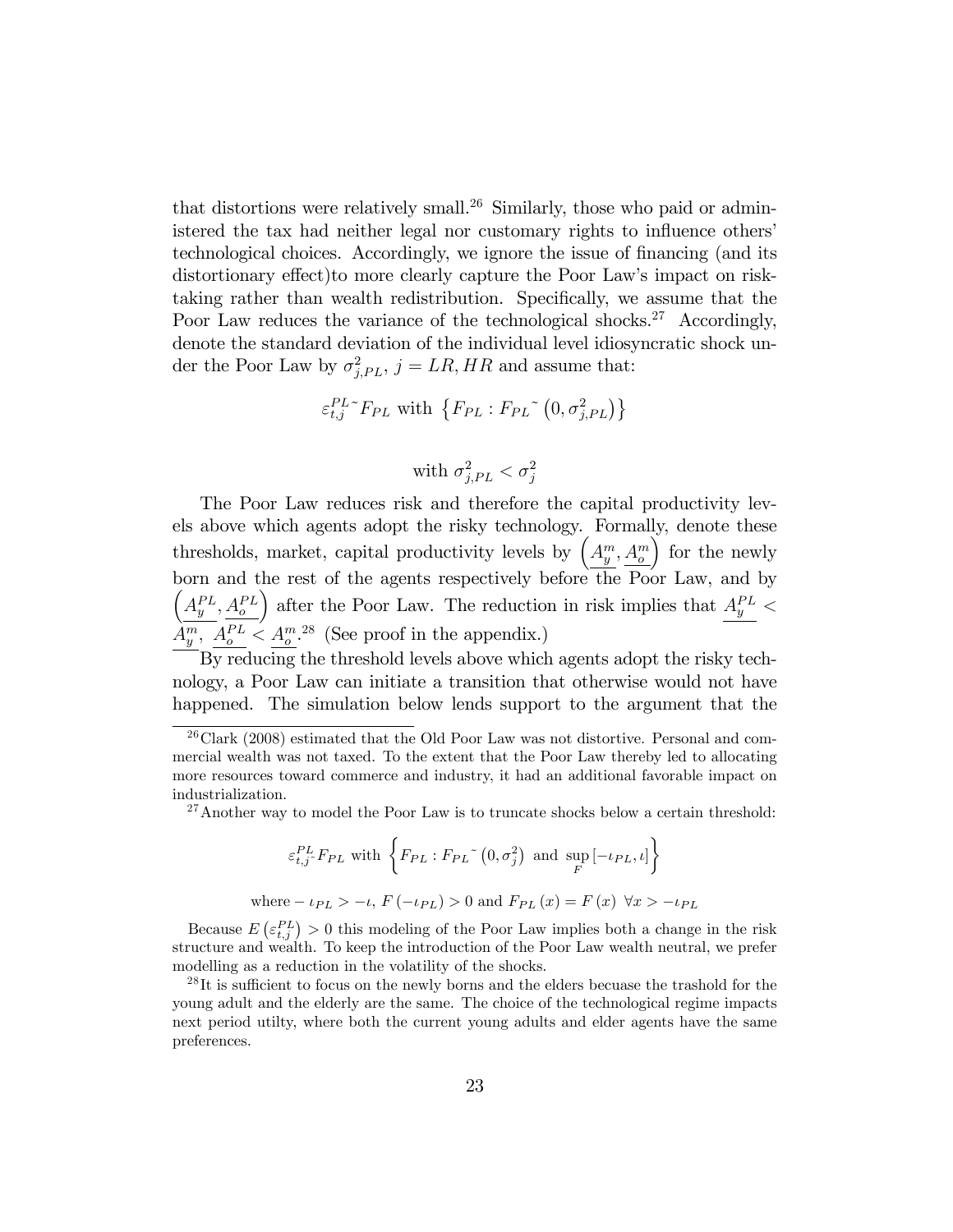Old Poor Law had such impact. Before turning to the simulation, however, we address the comparative question: couldn't an equivalent lineage-based insurance be similarly effective in promoting industrialization? We find that the lineage-based insurance, as practiced in China, was not similarly effective.

#### 3.2.3 Social Insurance: The Lineage

Distinct assignment of decision rights were associated with the Chinese lineagebased institution and the English Poor Law. Under the lineage-based insurance, elders had more decision rights over technological choices than they had under the English Poor Law. The following extension of the model captures this distinction.

A lineage,  $\Gamma$ , is a finite group of agents of different generations that merge their endowments, share the output they produce and commonly decide which technology to use. Since each lineage has a finite number of agents, even initially identical lineages will subsequently differ in their perperiod mortality and membership. We therefore model the dynamics of an average lineage, whose demographic are identical to that of the population as a whole. The average lineage is composed of one newly born,  $\lambda$  young adults and  $\frac{\lambda^2}{1}$  $\frac{\lambda^2}{1-\lambda}$  elderly agents implying an expected number of agents of  $\frac{1}{1-\lambda}$ .

Capital and labor are matched within the lineage and output is divided, without loss of generality, equally among members. There are  $\frac{1}{1-\lambda}$  members in the average lineage and therefore each member obtains  $(1 - \lambda)$  of the total production. To maintain comparability with the individualistic society and to capture insurance provided by the lineage, we assume that the capital of each lineage's member is still subject to idiosyncratic shocks. The variance of the productivity shock that the lineage faces is  $(1 - \lambda)^2$  times smaller than the variance of any given technology. Lineages provide insurance.

Insurance provided by the lineage, everything else being equal, makes an industrial revolution more likely. Lineage-based insurance, similar to the Poor Law reduces risk and therefore the capital productivity levels above which agents adopt the risky technology. Formally, denote these threshold by  $\left(A_{y}^{\Gamma}, A_{o}^{\Gamma}\right)$ when there is insurance. Everything else being equal, the lineagebased insurance might be as effective in promoting risk taking as the Poor Law.

But not everything is equal. Societal organization based on lineages can also influence decision rights and in the case of China, elders had more decision rights than other members. Accordingly, we assume that the elders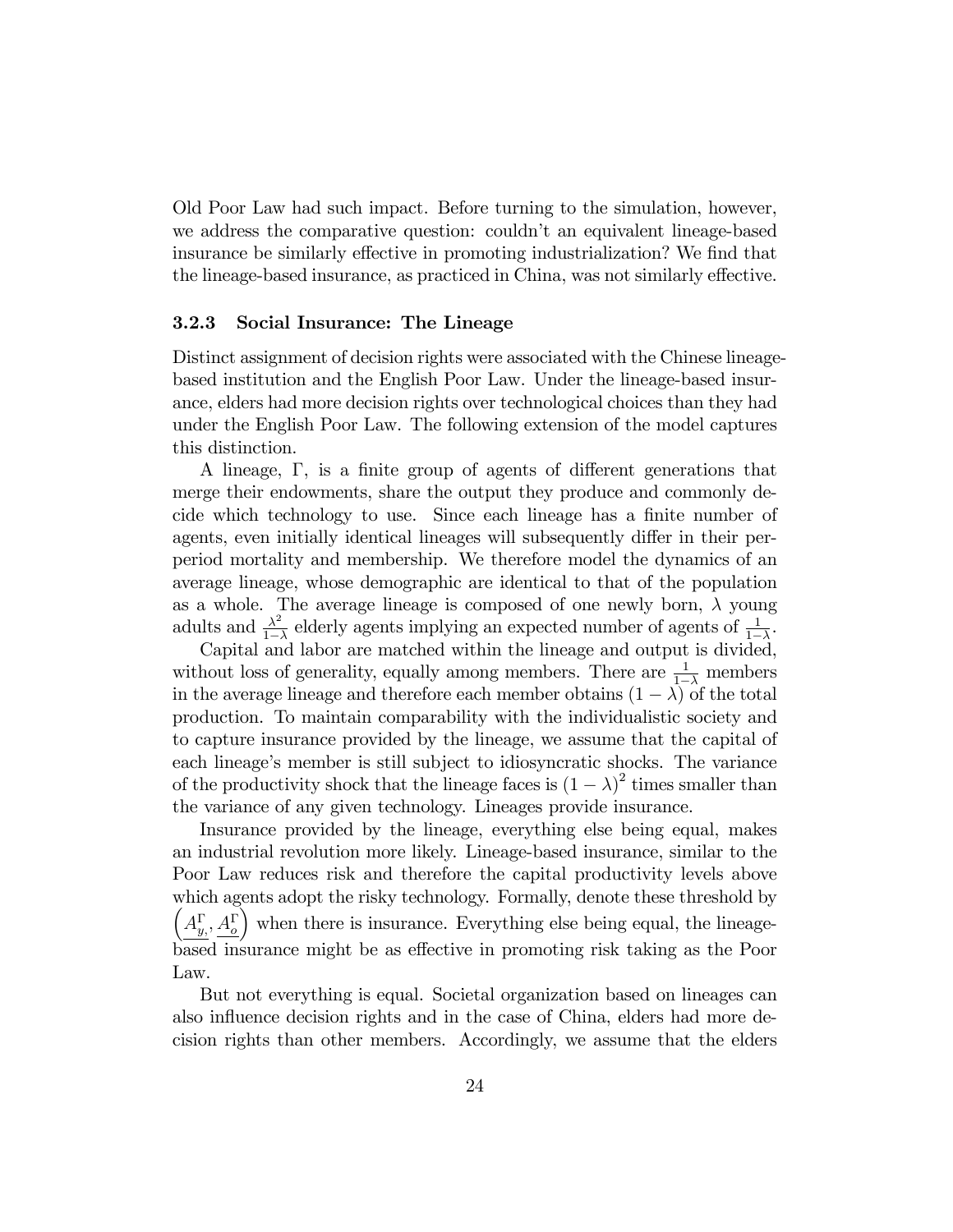determine the technological choice and the capital accumulation within each lineage. Formally, the evolution of the capital stock for the average lineage is  $k_{t+1}^{\Gamma} = \lambda \left( k_t^{\Gamma} \left( 1 - \delta \right) + h_t^{\Gamma} \right)$  where  $k_t^{\Gamma} = \sum$  $i \in \Gamma$  $k_t^i$  and  $h_t^{\Gamma}$  is investment at time t. The elders' decision can be analyzed sequentially first considering the optimal investment for a given the clan's members technological regime at time  $t_i$ ,  $J_t^{\Gamma} = \{LR \text{ or } HR\}$  and then considering the choice of optimal technology. Note that the value functions for the newly born and the young adults are determined by the elders' investment choice and the full insurance - equal consumption - within the clan.<sup>29</sup> Using the notations developed above, these value functions and choice are, for a given technology:

$$
V_{1,t}^{i,\Gamma} (A_t^{\Gamma}, k_t^{\Gamma} | J_t^{\Gamma}) = u^y ((1 - \lambda) (A_t^{\Gamma} k_t^{\Gamma})^{\alpha} - (k_{t+1}^{\Gamma} / \lambda - k_t^{\Gamma} (1 - \delta))) (1) + \beta \lambda E_{A_{t+1} | A_t} V_{2,t+1}^{i,\Gamma} (A_{t+1}^{\Gamma}, k_{t+1}^{\Gamma} | J_{t+1}^{\Gamma})
$$

$$
V_{2,t}^{i,\Gamma} (A_t^{\Gamma}, k_t^{\Gamma} | J_t^{\Gamma}) = u^y ((1 - \lambda) ((A_t^{\Gamma} k_t^{\Gamma})^{\alpha} - (k_{t+1}^{\Gamma} / \lambda - k_t^{\Gamma} (1 - \delta))))(2)
$$
  
 
$$
+ \beta \lambda E_{A_{t+1} | A_t} V_{3,t}^{i,\Gamma} (A_{t+1}^{\Gamma}, k_{t+1}^{\Gamma} | J_{t+1}^{\Gamma})
$$

$$
V_{3,t}^{i,\Gamma} (A_t^{\Gamma}, k_t^{\Gamma} | J_t^{\Gamma}) = \max_{k_{t+1}} u^o ((1 - \lambda) ((A_t^{\Gamma} k_t^{\Gamma})^{\alpha} - (k_{t+1}^{\Gamma} / \lambda - k_t^{\Gamma} (1 - \delta)) )\mathfrak{Z}) + \beta \lambda E_{A_{t+1} | A_t} V_{3,t}^{i,\Gamma} (A_{t+1}^{\Gamma}, k_{t+1}^{\Gamma} | J_{t+1}^{\Gamma})
$$

The lineage's optimal technology is the one optimal to the elders implying that the technological regime,  $J_{3,t}^{i,\Gamma}$ , is:

$$
J_{3,t}^{i,\Gamma} = \arg \max \left\{ V_{3,t}^{i,\Gamma} \left( A_t^{\Gamma}, k_t^{\Gamma} \middle| LR \right), V_{3,t}^{i,\Gamma} \left( A_t^{\Gamma}, k_t^{\Gamma} \middle| HR \right) \right\} \tag{4}
$$

Since the elders are more risk averse than the young, it is theoretically possible that the elders would choose the LR technology in situations in which the newly born agents would have chosen the HR technology. This is likely to be the case in 'intermediate' level of capital productivity. (See appendix.) Two opposite forces emerge in the lineage-based society. On the one hand,

 $^{29}$ All elders will make the same choice given that each considers the clan's total effective capital.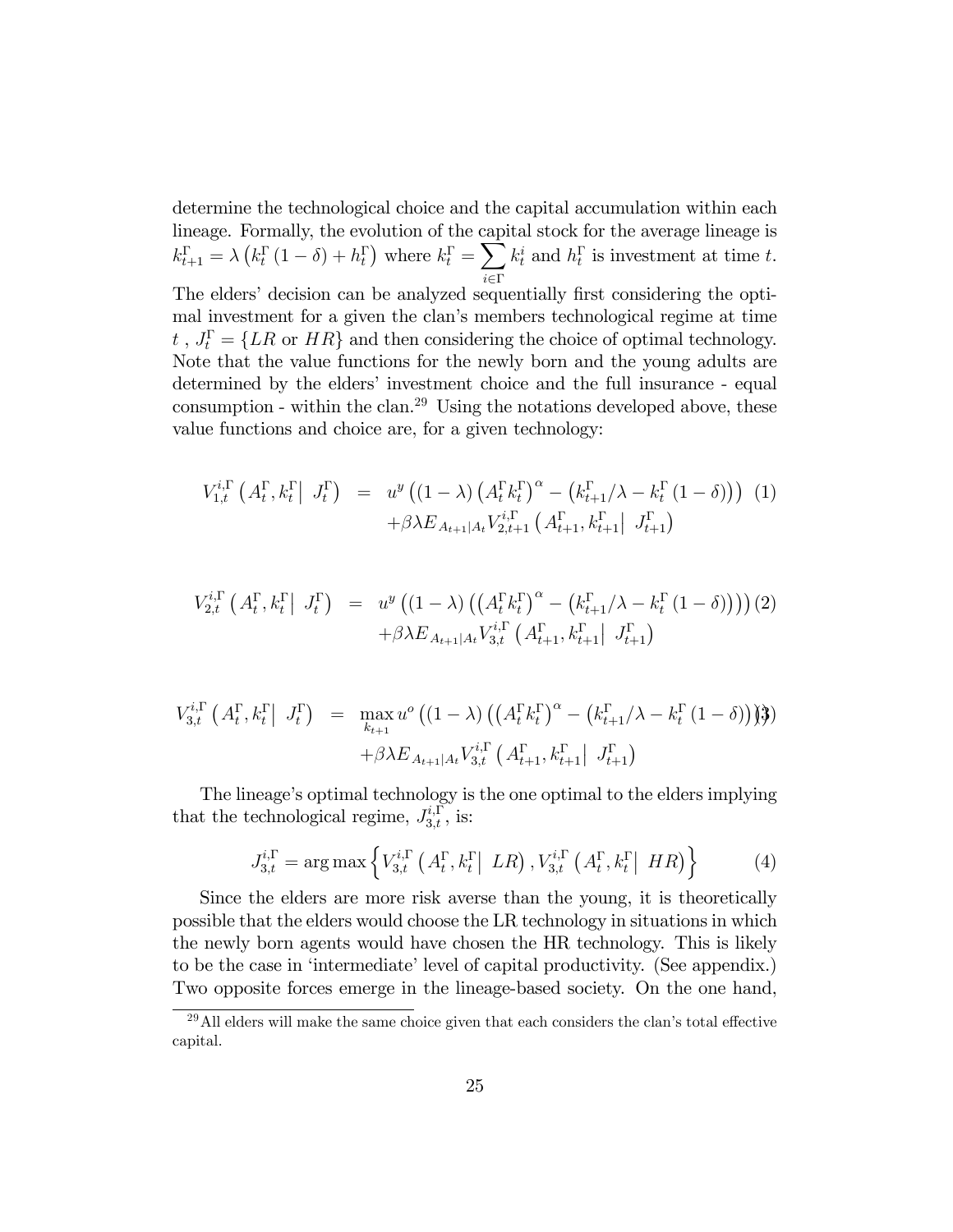insurance within the lineage fosters idiosyncratic risk taking. On the other hand, the elders' higher risk aversion can imply less risk taking. Which force would dominate and whether the lineage-based insurance promotes growth more than a poor law is an empirical matter.

## 4 Simulation $30$

In the absence of data to conduct to an empirical analysis, we resort to simulation. Was the reduction in risk-taking caused by differences in decision rights large? More generally, could differences in risk-taking account for England's transition and China's stagnation? Our simulation suggests a positive answer to both questions.

To make the simulation meaningful, it assumes that in both societies there are initially some agents for whom the LR technology is optimal. This allows for an absorbent steady state where income per capita is relatively constant over time. The simulation then examines the differential impact of state-based and lineage-based risk-sharing institutions assuming that both institutions provide the same level of risk-sharing. The simulation thus reveals the impact of the difference in risk-taking these institutions entail.

### 4.1 Parameter Choice

In the model there are parameters related to preferences and technology. The main parameters that affect preferences includes risk aversion  $(\sigma)$  and discounting  $(\lambda \beta)$ . The main parameters that affect technology are means  $(\mu_{LR}, \mu_{HR})$ , variances  $(\nu_{LR}, \nu_{HR})$ , capital share  $(\alpha)$  and depreciation rate  $(\delta).$ 

We use a CES utility function and to prevent uninsured agents from always preferring the risky technology, we set the common risk aversion parameter,  $\sigma$ , to 5. (Such value is high within the range of risk aversion coefficients in the macroeconomics literature.) To make elderly agents more risk averse and generate the DRRA property, we introduce different minimum consumption requirements for the young and the old.<sup>31</sup> Specifically,

 $30$ This simulation is tentative and based on a slightly different specification of the newly born profit function. We are in the process of rerunning the simulation and expect the results to be qualitatively the same.

 $31$ This property enables us to carry our argument that higher wealth induce agents to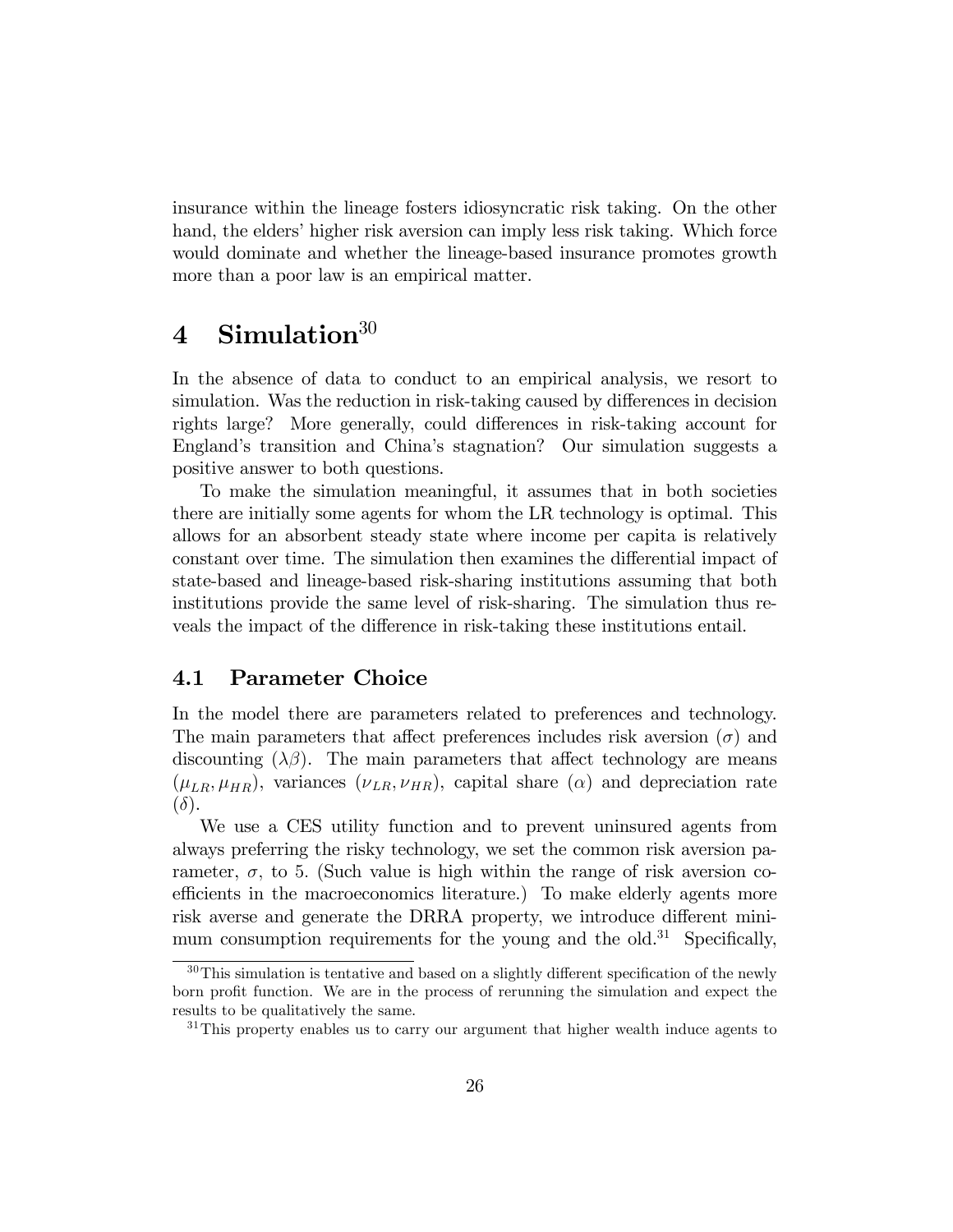the utility function of agent  $u^r$ ,  $r = y$ , o is:

$$
u^r = \frac{(c - \overline{c}^r)^{1 - \sigma} - 1}{1 - \sigma}
$$

where  $\bar{c}^y < \bar{c}^o$ . The relative risk aversion coefficient  $R^r$  is:

$$
R^r = \sigma \left(\frac{c}{c - \overline{c}^r}\right)
$$

This specification leads to a reasonable difference in risk aversion between the young and the old. Assume that the consumption requirement for the young is  $\bar{c}^y = 0.01$  and for the old is  $\bar{c}^o = 0.05$ .<sup>32</sup> We set the interest rate r to 4.5% a year (yielding a 141.17% return every twenty year period), so that the steady state consumption per capita is the same across societies before the poor law is established and therefore the relative risk aversion profiles. Given that consumption per capita in the simulation is almost 0.55, the risk aversion coefficient for the young initially becomes 5.09 and 5.5 for the elderly, that is, 8% larger.

Each period lasts for twenty years in our simulation. Agents are newly born in the 0-19 cohort, young adult in the 20-39 cohort and elderly for the rest of the cohorts. We set the discount factor,  $\beta$ , to .603, which implies an annual discount factor of .975. Agents die with a per-period probability,  $\lambda$ , of :5. An agentís expected working life is thirty years which is reasonable given that as late as the early 19th century, life expectancy at birth was about 40 years.<sup>33</sup> We assume that young agents are born with the average productivity of the previous period and the average capital level of the previous period minus depreciation.

The LR technology has a return  $\mu_{LR} = 0$ , while the HR technology has a period return of  $\mu_{HR} = 10.489\%$  which implies a 0.5% return a year.

engage in further risk, for lotteries that affect capital productivity in absolute value and in percentage change.

 $32\,\text{We set the initial capital stock and capital productivity values to generate a steady}$ state where none of the agents ' consumption goes below 0.01 when young and 0.05 when old, and to prevent  $A_t^i$  from becoming negative.

<sup>33</sup> In the early nineteenth century China (the Yangzi Delta), male life expectancy at 15 was between 30 to 54 years (Liu, Cuirong, 1992 cited by Brenner and Isett, 2002). In our model the probability of being older than 100 years is 3:125%. This is clearly unrealistic, but keeping an unconditional death probability simplifies the model and keeps the fertility issue as silent as possible.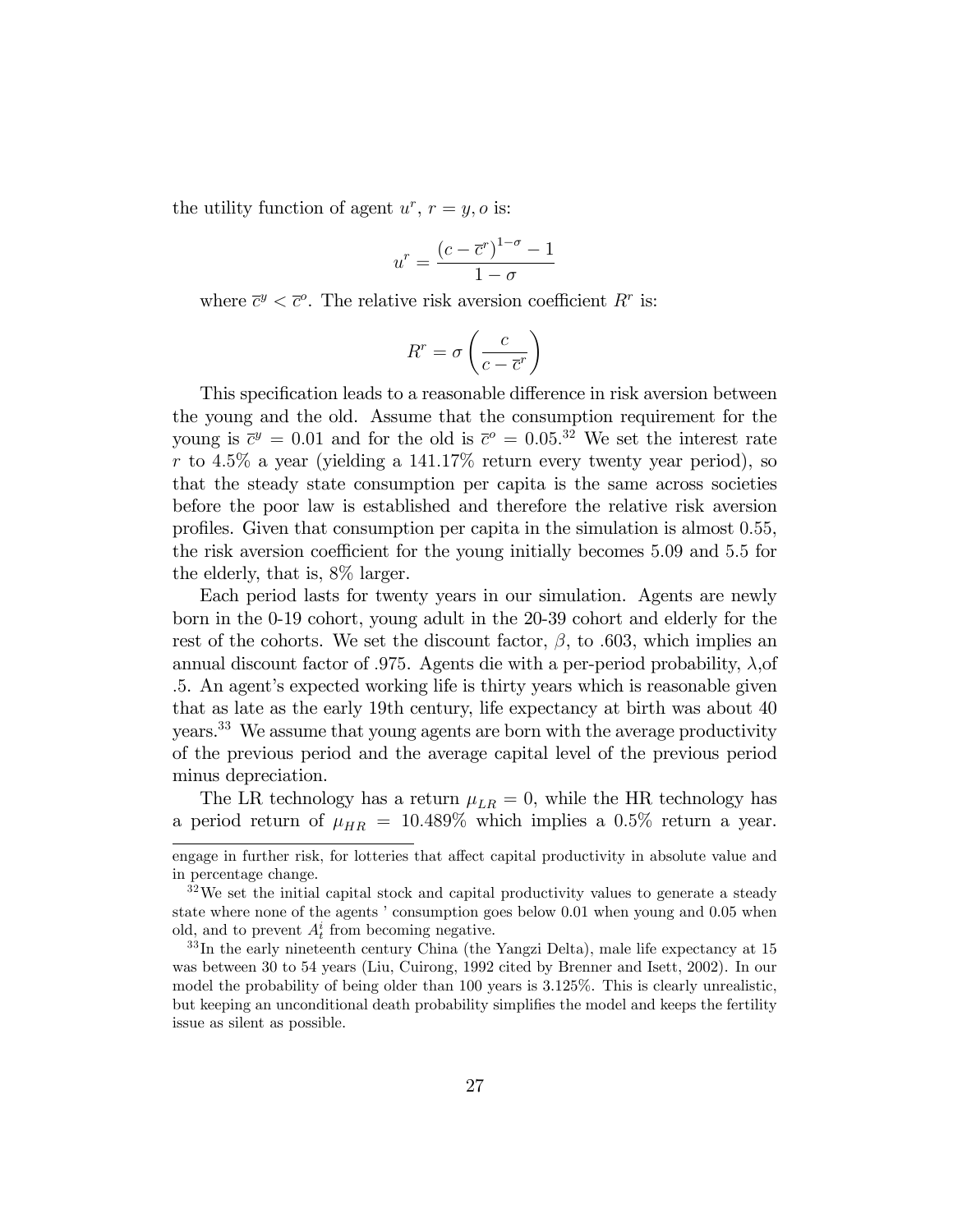Although this return is low, it corresponds to England's history. In the early stages of the Industrial Revolution (1780 to 1820), the annual income per capita growth rate was slightly less than 0:5% (Maddison 1991).

To simplify the simulation we set the binomial shock,  $\varepsilon_t^i$ , to  $\varepsilon_{t,LR} = \pm \nu_{LR}$ and  $\varepsilon_{t,HR} = \pm \nu_{HR}$  for the low and high risk technology respectively. Table 1 shows the level of  $\nu_{LR}$  and the relative value of  $\nu_{HR}$  on the rows and columns respectively, given that the rate of return for the LR and HR technologies are 0 and 0:5% a year respectively. We set the absolute and relative size of the variances to replicate the initial conditions of zero or very low productivity growth. If the shocks are too small, the initial capital and productivity endowments determine whether all or none of the agents engage in risky activities. Larger values for  $\nu_{LR}$  enable more technological transitions as positive productivity shocks imply that the optimal technology from LR to HR. Under the Poor Law, large shocks enable us to have agents switching from low income levels to income levels that are high enough to adopt the HR technology. Once agents choose the HR technology they might transition back into the less risky technology. However, given the higher mean, this transition is less likely to happen. If  $\nu_{LR}$  is below 0.1, there is almost no transitions. On the other hand, if  $\nu_{LR}$  is above 1/3, there is too much variation in the shocks and we have cases were productivity becomes negative for some agents. If  $\nu_{HR}$  is twice as much as  $\nu_{LR}$ , too many people engage in risky activities. If it is three times as much, only some individuals engage in risky activities in the steady state before the Poor Law is introduced. If it is four times as much, almost no individuals engage in the risky technology. We let  $\nu_{HR}$  be three times as high as  $\nu_{LR}$  and set  $\nu_{HR} = 1$  and  $\nu_{LR} = 1/3$ .

The survival probability of  $1/2$  implies that there are two agents in the average lineage, meaning that the shock it faces is four times smaller than the one any given individual faces in the English society. We therefore model the lineage shock to be half as large:  $\varepsilon_{t,j}^{\Gamma} = \frac{\varepsilon_{t,j}}{2}$  $\frac{t,j}{2}$ . We consider the Poor Law as a reduction in volatility. We reduce the shock to the lineage value, that is one half, and let the English agents face the same shocks that the Chinese lineage faces. By reducing the shock by half, we assume the Poor Law provides the same social insurance that the lineage does (recall that the average lineage is composed of two members).  $34$ 

Since  $\nu$  is fixed, the wealthier the individuals are, the more they are

<sup>&</sup>lt;sup>34</sup>We have performed a comparative statics analysis where we increase the number of agents per lineage. The more agents present in the lineage, the more inclined the lineage is to engage in the risky technology. This matches the anecdotal evidence of the Tong and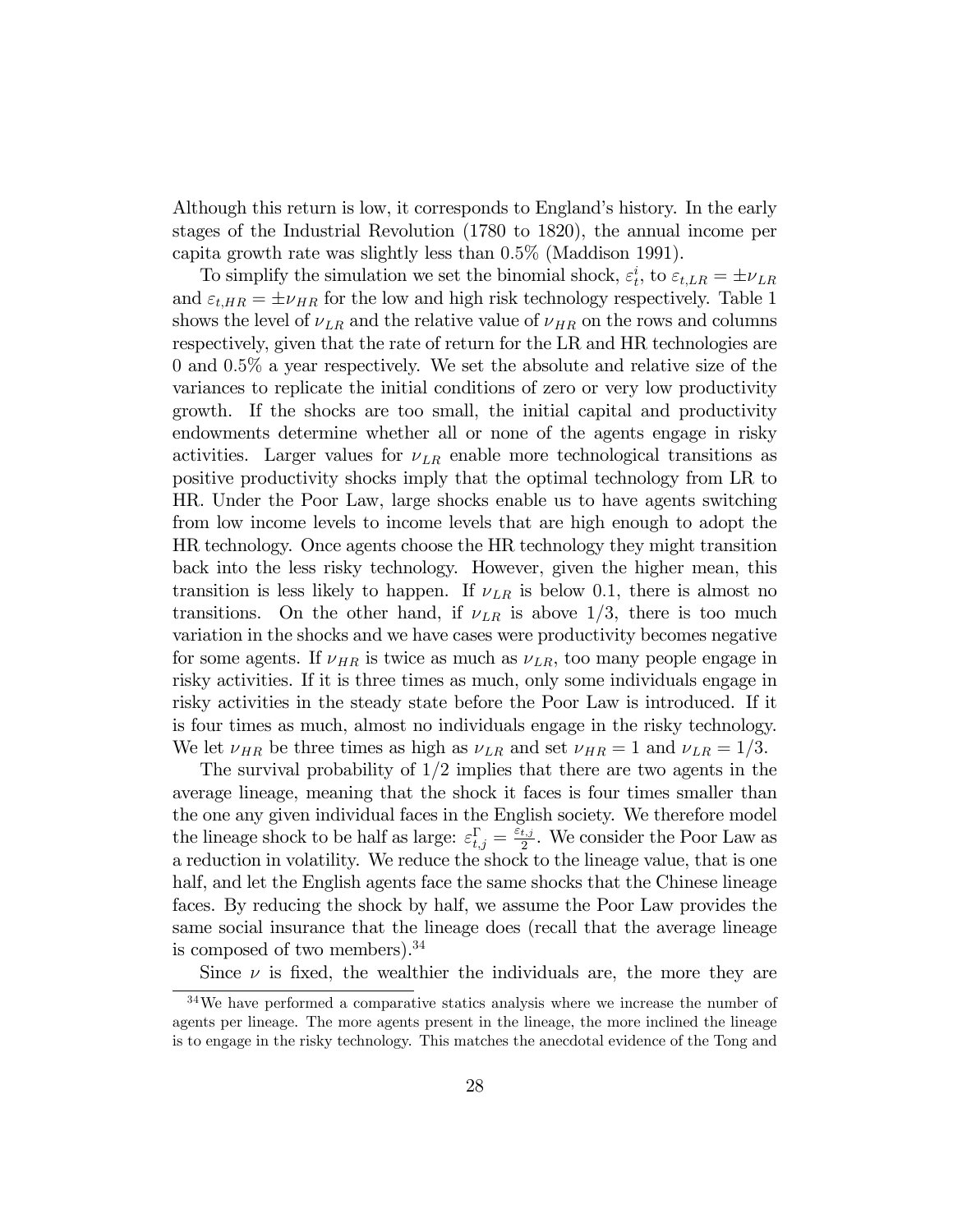inclined to engage in the risky technology. We have also modeled the case where the shock is heteroskedastic and takes the form:  $\varepsilon_t = \pm \nu * A_t$ . Since preferences are DRRA, as agents become wealthier the same effect emerges as in the Öxed case and the results we obtain are similar to the ones reported.

We set the capital share  $\alpha = 1/3$ , the depreciation rate  $\delta = .543$ , implying a 3% annual depreciation and a population size of 10000: Table 2 summarizes the parameters chosen for the simulation.

### 4.2 Results

The simulation supports the conjecture that risk-sharing institutions might have been important in England's transition and China's relative lack of economic growth. In China, the lineage provides risk-sharing and although the risk averse elders chose technology, a small fraction of the lineages takes risk. If the fraction is sufficiently small, however, there is no transition. There is no major shift toward using the HR technology. In England, prior to the Poor Law, there is no risk taking at all and the economy is literally stagnant. Once the Poor Law is established, the thresholds to engage in riskier activities are reduced and there is an instantaneous spike in the fraction of the population that engages in such activities. This immediately generates income per capita growth that fosters further risk taking. A transition transpires until every agent uses the HR technology and consumption per capita growth becomes positive.

Initially, all elders in England prefer the low return technology while sufficiently wealthy young adults would choose the risky technology. Once the Poor Law is established the thresholds are reduced for both types. Elderly agents engage in risky activities if productivity and their capital stocks are sufficiently high, and young adult do so for a larger state space than they did before. Figure 1 and 2 show the regions of  $A_t$  and  $k_t$  for which the newly born and elderly respectively choose the different technologies. The black area represents the adoption of the LR technology while the shaded area represents the adoption of the HR technology.

Prior to simulating the introduction of the Poor Law in England, the English young adults are less risk takers than Chinaís elders. In other words, the elders in China have a lower productivity threshold above which they take risk than the English young adult. The effect of the risk-sharing provided

Song dinasties, where lineages were widely extended as well as economic prosperity.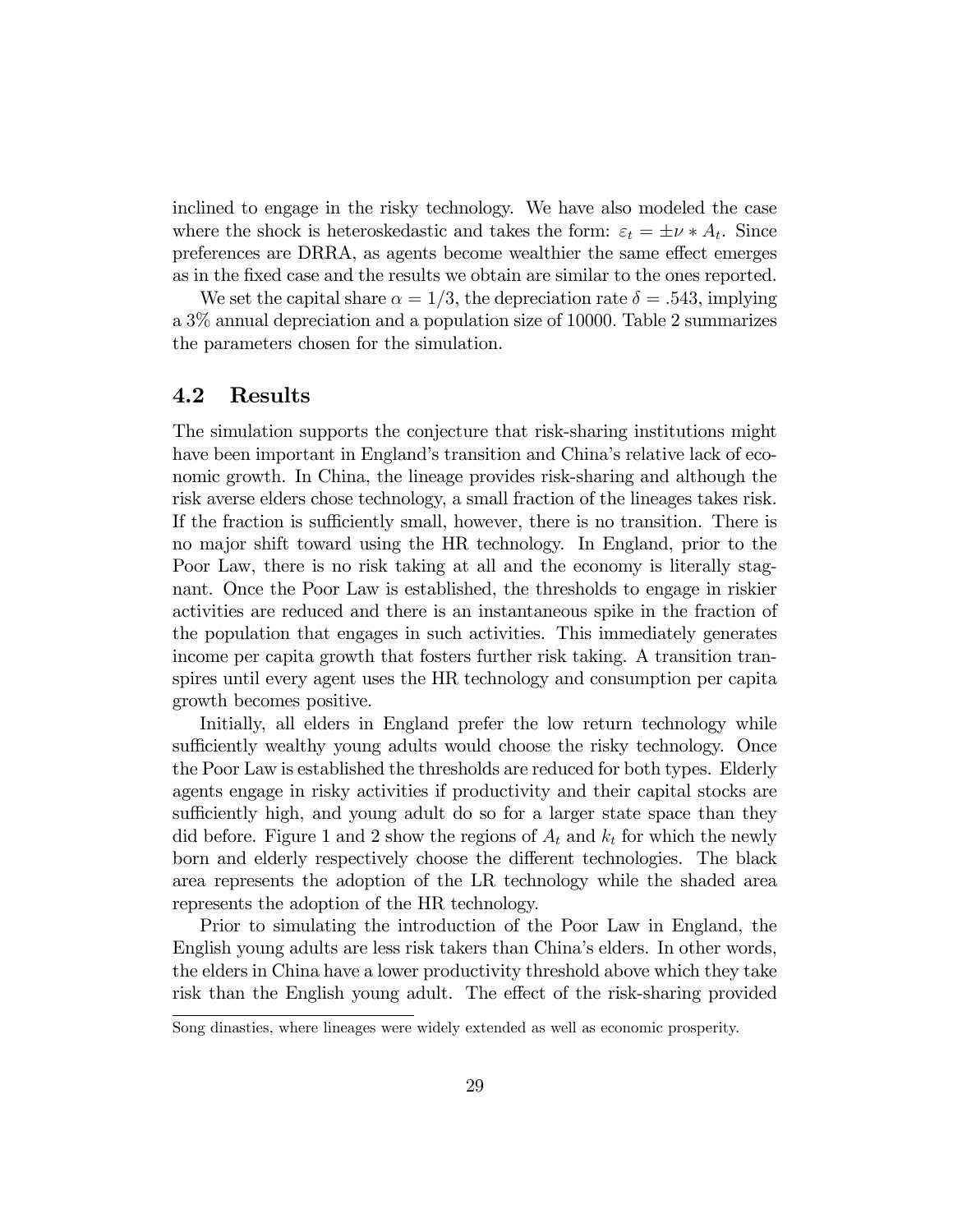by the lineage is stronger than the effect of the elders' higher risk aversion. Once the Poor Law is passed, the thresholds for the English young adult and elders are lower than those of the Chinese elders. Figure 3 shows the regions of  $A_t$  and  $k_t$  for which a lineage's elders choose each technological regime. Again, the black area represents the LR technology while the shaded area represents the HR one.

Figure 4 shows the evolution of consumption per capita over time under the two social arrangements. The grey vertical line represents the introduction of the Poor Law, which we denote as period 0. Consumption per capita is immediately reduced after the Poor Law is introduced, as agents decide to engage in riskier activities and increase their precautionary savings (capital) in case they receive a large negative shock. Afterwards, consumption per capita grows at a positive rate forever, eventually surpassing the Chinese levels.

The fraction of the population that engages in risky activities is relatively constant in the lineage society and close to 18%. England has no population engaging in such activities and once the Poor Law is established, it increases immediately to 30%. This positively impacts income per capita and reinforces itself, up to the point where every agent in the population chooses the HR technology. In the meantime and also all throughout the Chinese experiment, there is substantial reallocation of agents, moving back and forth from the LR to the  $HR$  regime. Depending on the state variables, agents shuffle from one technology to the other. Even when England becomes wealthier over time (and more agents engage in riskier technologies), there is still a lot of reallocation depending on the particular idiosyncratic shocks that each of them faces. Figure 5 shows the evolution of the fraction that engages in risky activities over time.<sup>35</sup>

The accumulation of capital is constant in China throughout time and in England before the Poor Law. After the Poor Law, there is a rapid capital accumulation that is partly (although definitely not fully) reversed immediately after. This spike reflects two effects: a larger expected capital productivity value for next period and precautionary savings. Initially, agents are still poor and hence relatively more risk averse. They accumulate extra capital to mitigate the increase in risk. As time goes by and agents become wealthier,

<sup>&</sup>lt;sup>35</sup>After the Poor Law is established, many agents are left very close to the technology choice thresholds and therefore idiosyncratic shocks do alter their choices. Even with a 10000 agents simulation we still obtain a slightly volatile series which trends upwards after the poor law is established.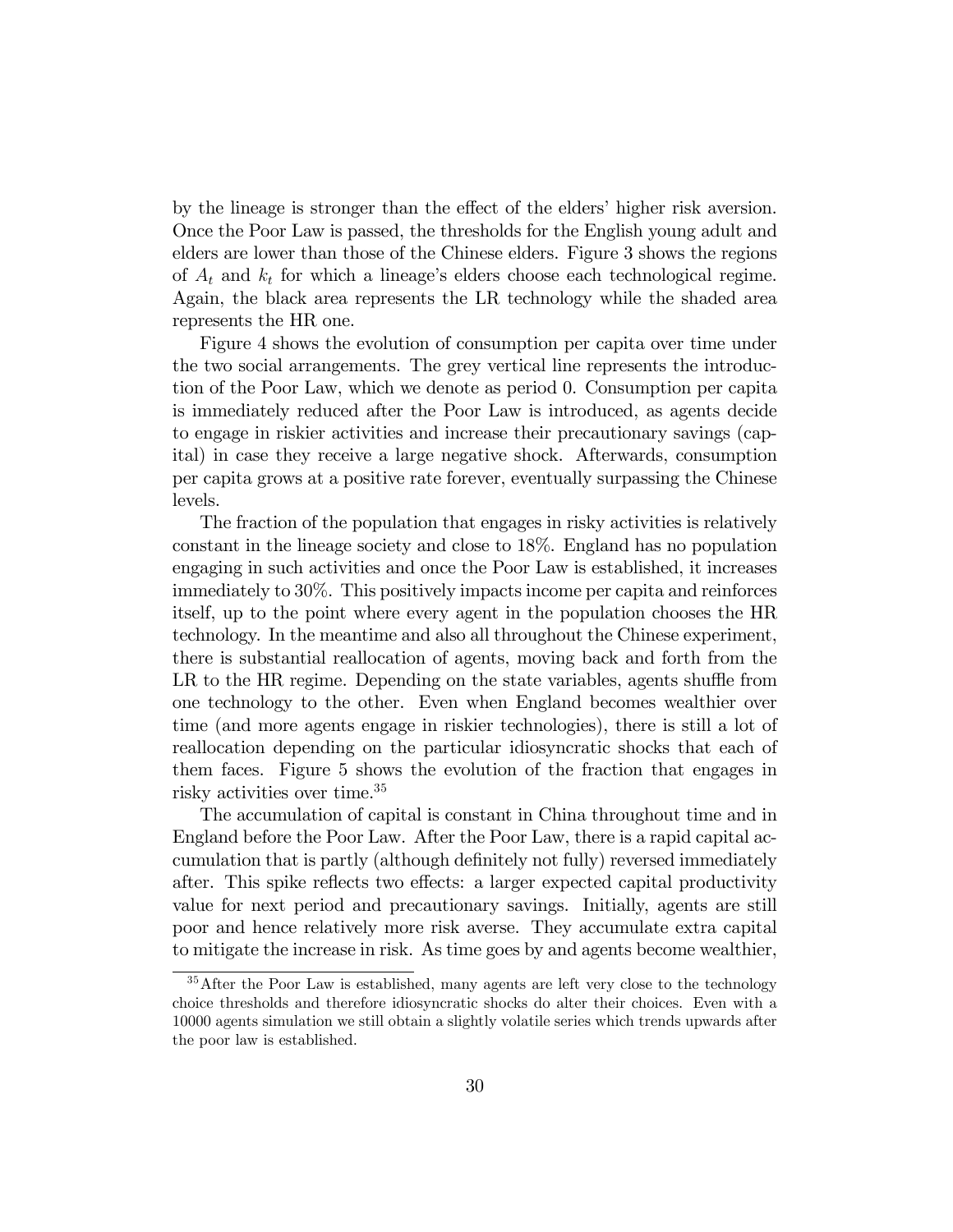the second motive vanishes and capital accumulation decreases slightly.

We have also evaluated whether the simulation captures the essence of our model by simulating the introduction of a Poor Law in China and the impact of larger clans. Our theory predicts either Poor Law or larger clans could have led China to industrialize by providing more insurance. The simulation confirms these predictions. Once a Poor Law is introduced in a lineage society, agents adopt the risky activities and the growth rate of consumption per capita becomes positive. Similarly, increasing clans' size by more than three times, leads all agents to adopt the HR technology.

Evaluating why a Poor Law was not introduced or clans did not increase in size is beyond the scope of this paper. Yet, the Poor Law may not have been introduced because a universal, compulsory law would have undermined the lineage system through which the state was administered. Similarly, the decline in communal families indicates that moral hazard and adverse selection problems limited the size of clans.

## 5 Supporting Historical Observations

The comparative technological history of China and England presents a puzzling observation. China which was ahead of England, fell behind. During the Song dynasty (960-1279), China was the world's technological leader. It "developed an amazing technological momentum, and moved, as far as these matters can be measured, at a rate as fast as or faster than Europe" (Mokyr 1990, p. 208). Yet, shortly after the fall of the Song, technological development slowed and China became, relatively speaking, technologically stagnant (ibid, p. 219). England, in contrast, leaped ahead. This reversal of fortune is inconsistent with existing endogenous growth models. Similarly, there are historical analyses of why either China declined or England advanced, but no analysis explains both time trends. Our conjecture is consistent with both.

Consider first China. We argue that two factors determined the impact of its lineage-based institutions on growth. Intra-lineage insurance encouraged risk-taking while control by the risk-averse elders discouraged risk-taking. This implies more (less) technological progress when lineages provides more (less) insurance and when elders are less (more) powerful. Consistent with these predictions, during the Song, kin provided more insurance than later through communal families while the later lineages provided only poor relief (and see subsection 2.3). Elders also had less legal authority during the Song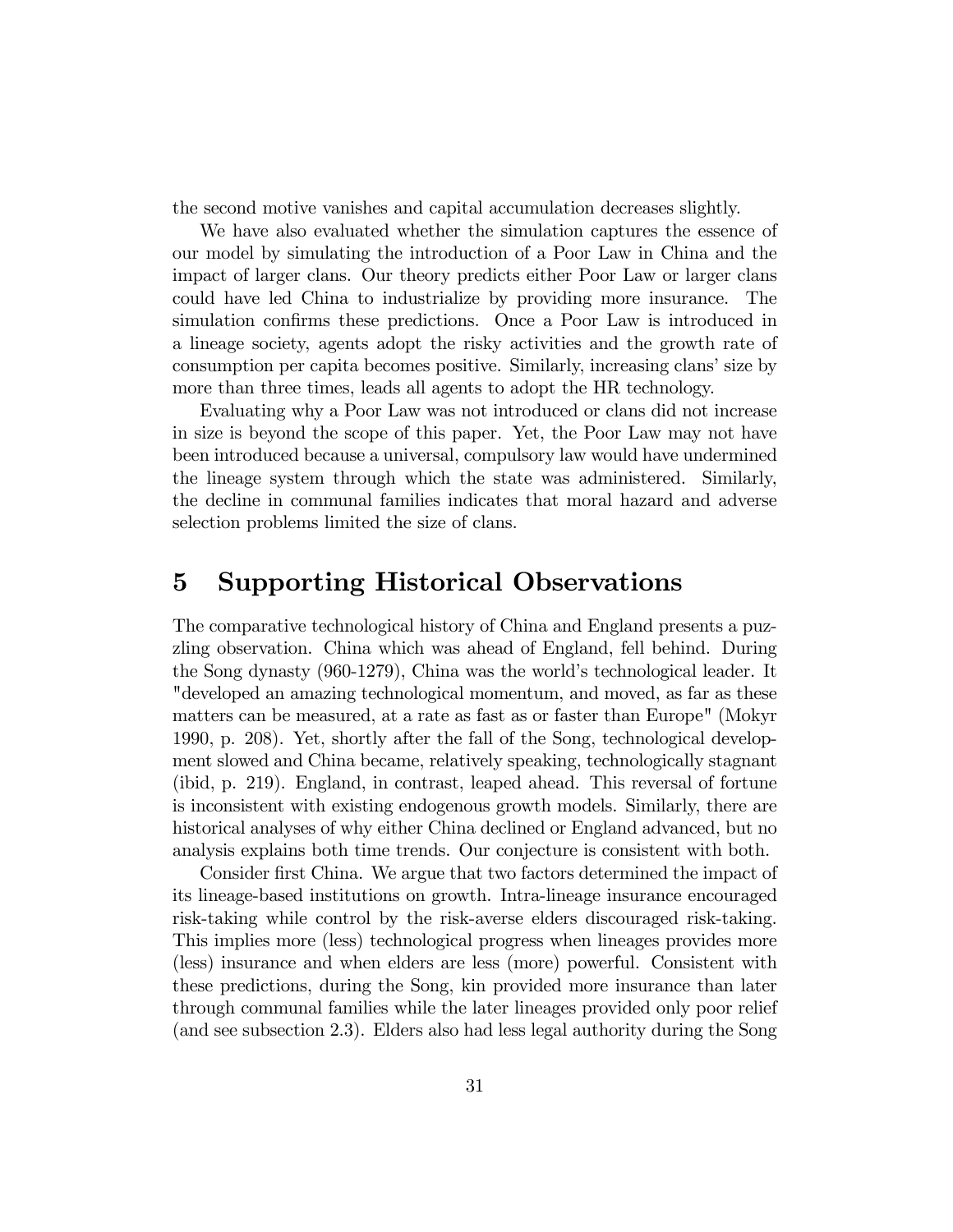dynasty than later. Under the Song, a parent who killed an unfilial son was subject to a lower punishment compared to other murders. As severe this law may seem, after the Song, it was not even a crime for a father to kill an unfilial son! (Hamilton 1990, p. 86). Clearly, disobeying one's father in post-Song China was a dangerous proposition.

Finally, the Song was the only post-1000 dynasty to have a substantial state-based, risk-sharing institutions. Wang Anshi, a prominent Song minister and reformer asserted that the state was responsible for providing the poor. Under his direction the state instituted pensions for the needy. (Ebrey, Walthall, and Palais 2005). Later dynasties, did not follow this example although because clans were mainly rural, poor relief was sometimes provided in cities.

When the Song ruled China, England was less innovative but during the seventeenth century, its economy began the expansion leading to the industrial revolution. Our analysis suggests an explanation. While China had effective risk-sharing institutions long before the seventeenth century, England did not (Solar 1995, p. 8). England lagged in the absence of comparable risk-sharing institutions. Following the introduction of the Poor Law 1601, however, England leaped ahead. England economic ascendancy began by the mid seventeenth century (Nef 1940; Clark 2005).

A similarly puzzling observation is that during the Industrial Revolution, England was not particularly inventive. It was particularly good in adopting, adapting, and commercializing inventions made elsewhere. France was a particularly important source of inventions (Mokyr 1990). This observation is consistent with our conjecture. England's risk-sharing institutions did not specifically rewarded inventors and its patent system was not particularly rewarding either (e.g., Khan 2008). The Poor Law encouraged risk-taking in commercializing inventions by securing local landlords and industrialists from the social unrest that their innovative activities might have otherwise caused. France, which did not have a patent system during that period, was nevertheless inventive because inventors were rewarded by the Crown (Kremer 1998). France's Poor Law system, however, was not as effective as England's (e.g., Solar 1995, p. 7; Lindert 2004, p. 8) and innovations did not follow inventions.

Despite the differences between England and other European states, these states were in a better position to imitate England. In contrast to China they did not have lineages, had a legal, social, and cultural organization that did not favor the elders, had an experience in state-based poor relief. As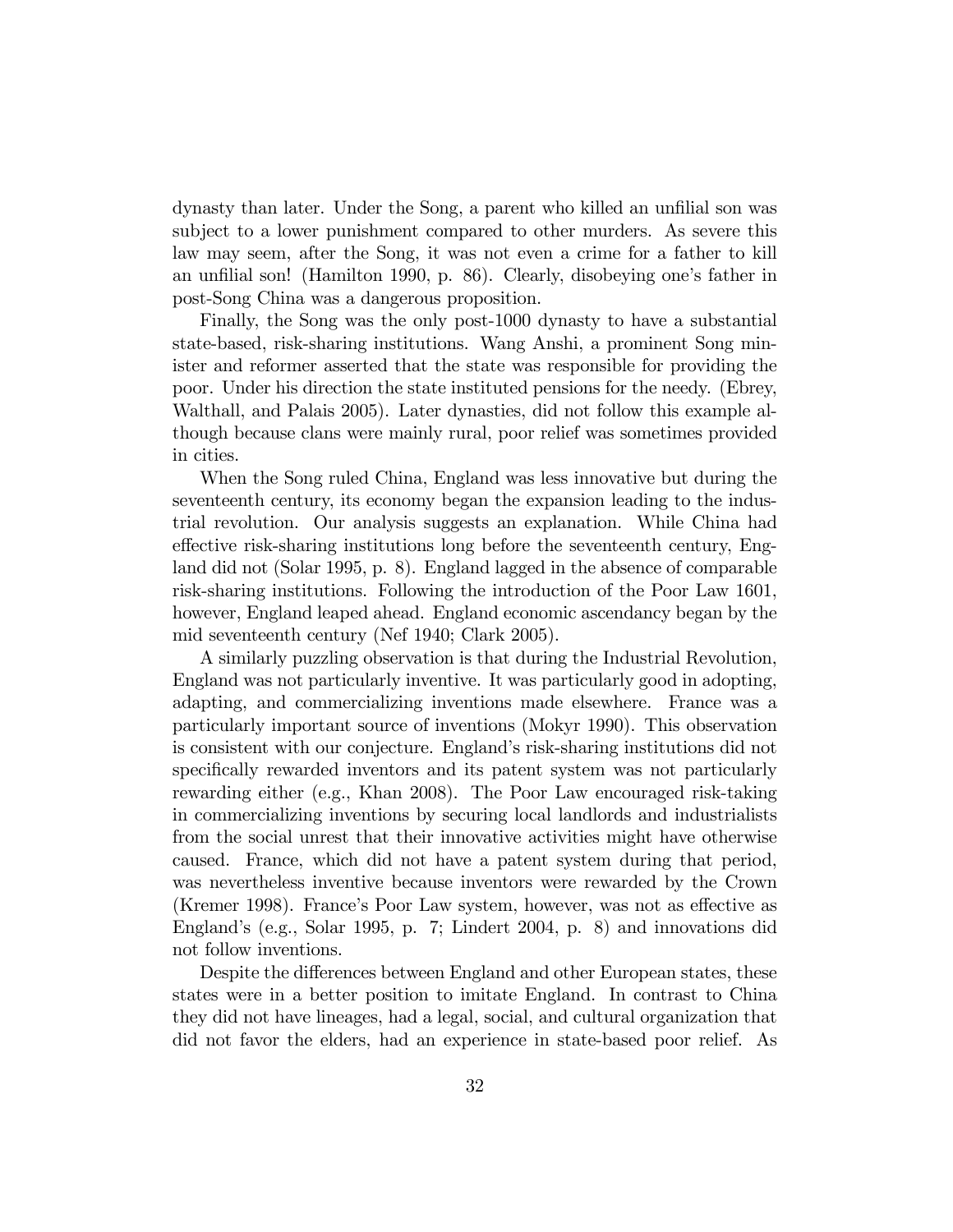our analysis predicts, Europe industrialized relatively quickly after England while China did not. Notably, the continental industrialization transpired in the context of creating the modern, state-based welfare system. (Lindert 2004). At this point in the process of the rise of the modern economies, formal education became more important as a source of productivity growth (Easterlin 1981).

## 6 Conclusion

Growth theory faces the challenge of explaining the initial increase in the rate of productivity growth that causes transitions to modern economy. Initial transitions are due to either favorable realizations of random variables or a technological drift. This paper presents how institutional, and therefore technologically feasible, changes can influence choices generating new knowledge and leading to productivity growth. It demonstrates the theoretical possibility that the rate of technological change is endogenous to risk-sharing institutions. Different risk-sharing institutions imply distinct rates of technological changes.

Our analysis focuses on risk-sharing institutions resembling those that prevailed in pre-modern China and England. It demonstrates analytically that risk-sharing institutions can determine whether the rate of technological change will be positive, and that in societies in which risk-sharing was provided by elders-dominated kinship groups, a transition to a modern economy was less likely to transpire. In an individualistic society in which the young make their own decisions, government policy fostering insurance was more likely to cause a transition. Our simulation demonstrates that the Poor  $Law - which provided better insurance in individualistic England - may have$ had an important role in its transition to a modern economy.

Hence, it may well be that distinct risk-sharing institutions partially explain the age-old question in growth theory and economic history, "why was England first?" Moreover, our analysis suggests that the answer to the question of "why was Western Europe second?" may be that it was not far behind England in terms of its social structures and risk-sharing institutions. Risk-sharing institutions might still be relevant in determining the rate of productivity growth. In contemporary Africa, for example, parents did not adopt Pareto-improving technologies that would have reduced their control over their children and hence the likelihood of old-age support (e.g., Hoff and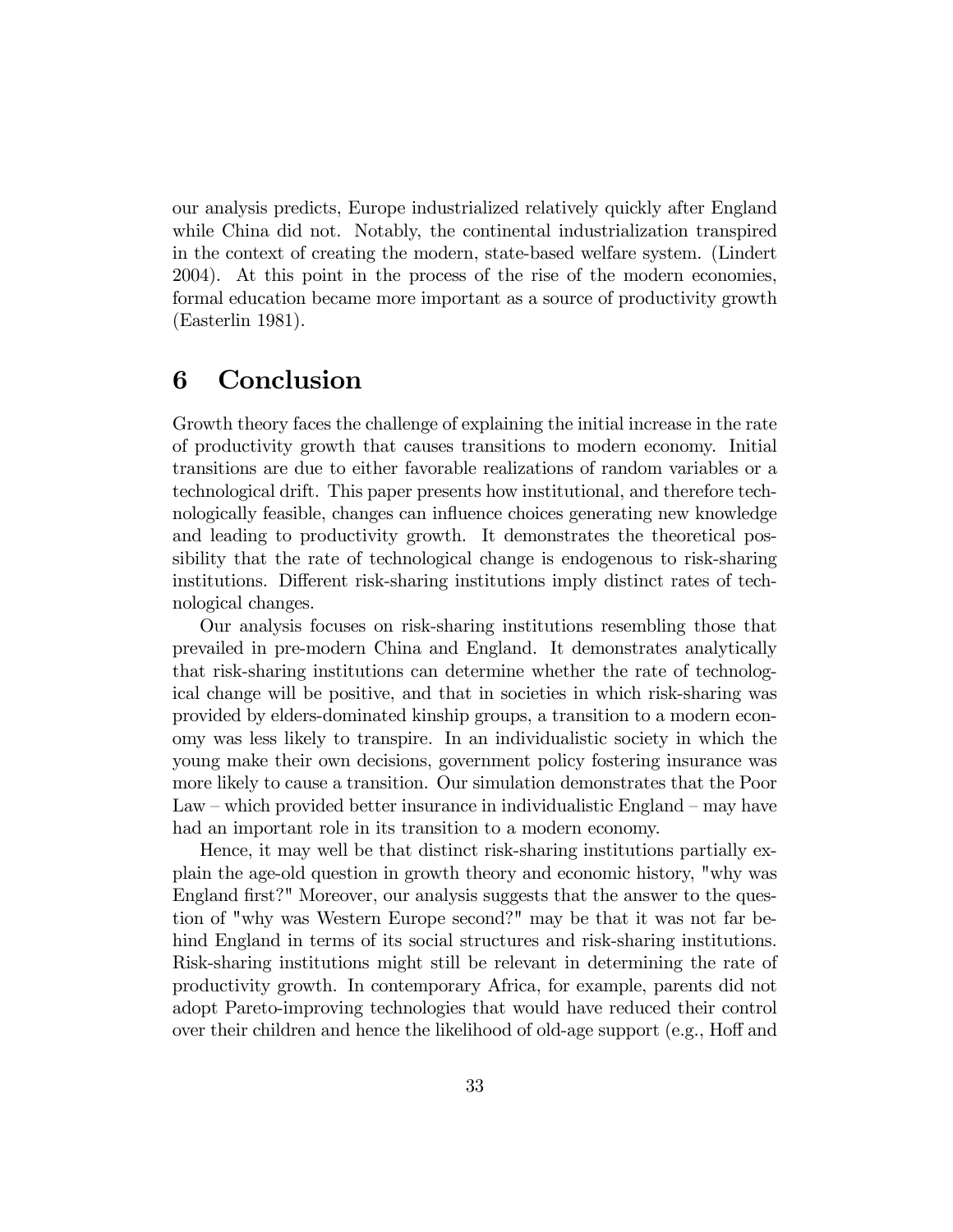Sen, 2005).

Ironically, Europe's success might not have been due to foresight but an unintended consequence of its peculiar institutions. The Poor Law was not designed with an economic transition in mind. It was aimed at, and was effective in, governing a transaction between the wealthy and the poor in which the former provided economic support and the latter refrained from disturbing the peace. The institution had, however, unintended consequences on behavior in other transactions. Specifically, transactions related to risktaking and the creation of new knowledge.

More generally, the analysis reaffirms that in considering the origin, nature, and implication of economic institutions it is important to study them from a broader perspective. One that recognizes that institutional development is a historical process in which economic social, cultural, and political factors matter and unintended consequences can be as important as intended ones (Greif 1994, 2006, 2007). In this work, modeling different risk-sharing institutions as shift parameters influencing the extent of risk-sharing would not have been sufficient to identify their implications. To capture these implications it was necessary to identify the context and their details and to integrate these in a macroeconomic benchmark model. Enriching unified growth theory by incorporating institutions utilizing this broader perspective has the promise to further enhance our understanding of the "change in human condition that the industrial revolution represents" (Lucas 2002, p. 110).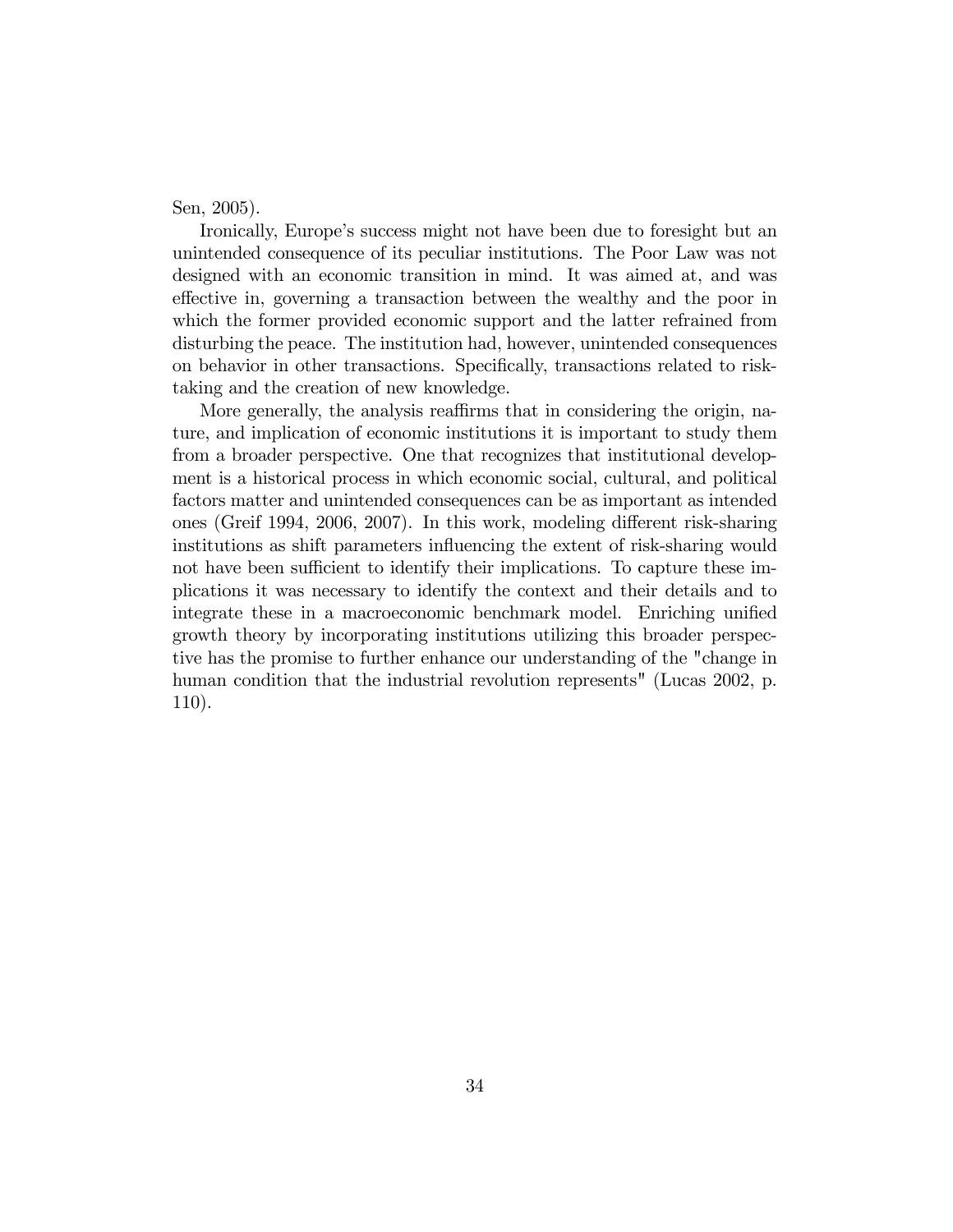## 7 Bibliography

Abramitzky, Ran. 2008. "The Limits of Equality: Insights from the Israeli Kibbutz," Forthcoming, *Quarterly Journal of Economics*.

Acemoglu, D., and F. Zilibotti (1997), "Was Prometheus Unbound by Chance? Risk, Diversification, and Growth", *Journal of Political Economy* 105: 709-751.

Ackerberg D. and M. Botticini, "The Choice of Agrarian Contracts in Early Renaissance Tuscany: Risk Sharing, Moral Hazard, or Capital Market Imperfections?" Explorations in Economic History 37 (July 2000): 241-57

Ackerberg D. and M. Botticini, "Endogenous Matching and the Empirical Determinants of Contract Form." Journal of Political Economy, 110:3 (June 2002): 564-92.

Alston L. and R. Higgs. Contractual Mix in Southern Agriculture Since the Civil War: Facts, Hypotheses, and Tests,.Journal of Economic History, 42:2, pp. 327-353 (1982).

Becker, Gary S., Kevin M. Murphy, Robert Tamura. 1990. Human Capital, Fertility, and Economic Growth. The Journal of Political Economy, Vol. 98, No. 5(2), pp. S12.

Brenner, Robert and Christopher Isett. 2002. "England's Divergence from Chinaís Yangzi Delta: Property Relations, Microeconomics and Patterns of Development," The Journal of Asian Studies,  $61(2)$  May):  $609-662$ .

Boyer, George. 1986. The Old Poor Law and the Agricultural Labor Market in Southern England: An Empirical Analysis. Journal of Economic History, 46(1): 113-135.

Boyer, George. 1990. An Economic History of the English Poor Law, 1750-1850. Cambridge: Cambridge University Press.

Charlesworth, Andrew. 1983. An Atlas of Rural Protest in Britain, 1548- 1900. Philadelphia: University of Pennsylvania Press.

Chen, J. 1999. Chinese Law. Cambridge, MA: Kluwer Law International. Clark, Gregory. 2005. The Condition of the Working Class in England, 1209 2004. Working Paper # 05 39. Davis.

Clark, Gregory. 2008. Welfare Reform, 1834. A paper presented at MIT Conference in Honor of Peter Temin.

Crafts, N.F.R. 1977. Industrial Revolution in England and France: Some Thoughts on the Question, 'Why was England First?' Economic History Review, 30(3): 429-41.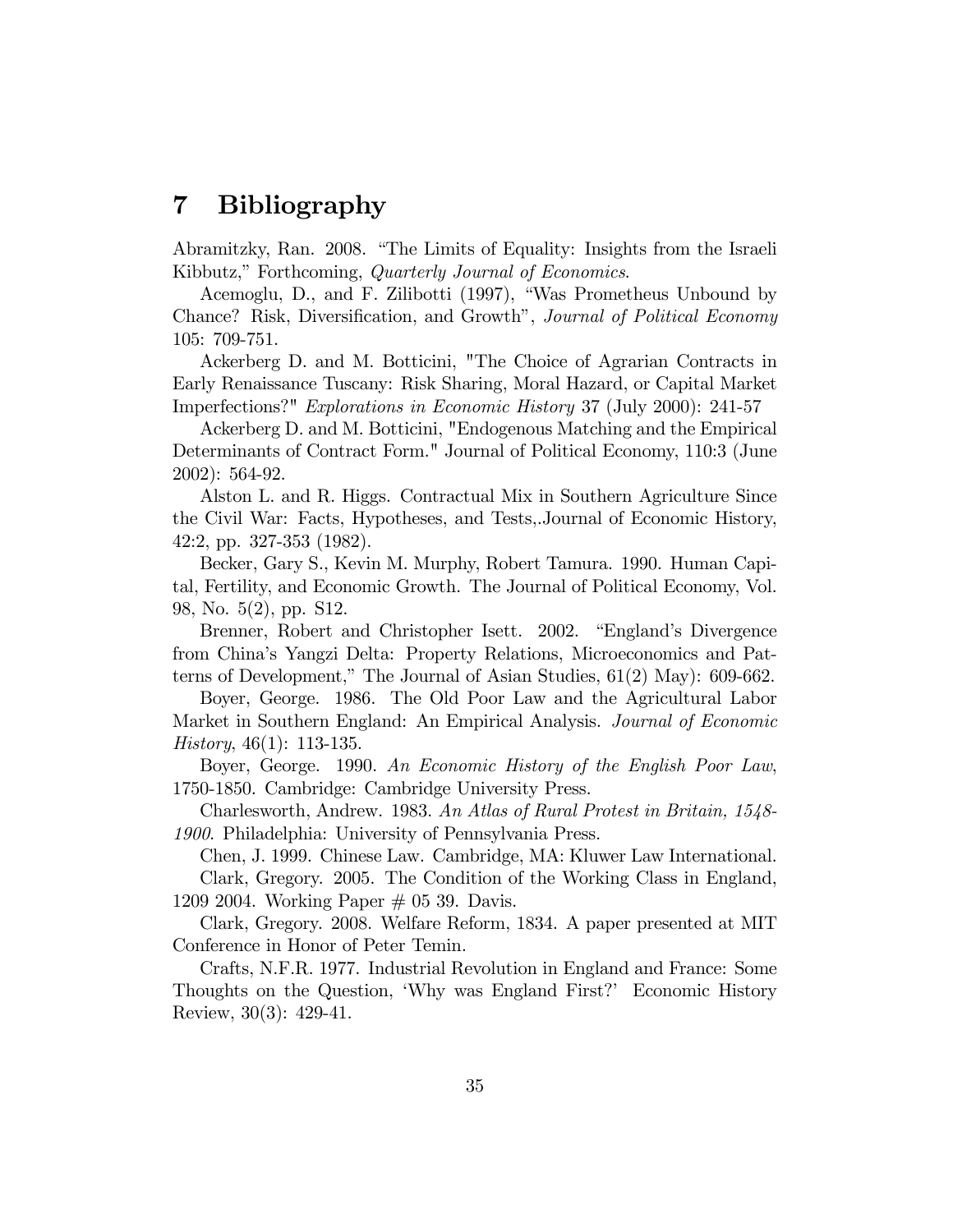De Lara, Yadira Gonzalez. 2004. "Institutions for Contract Enforcement and Risk-Sharing: From Debt to Equity in Late Medieval Venice." Tema di Ricerca, 34: 1-47.

Ebrey, Patricia Buckley, Anne Walthall, and James B. Palais. 2005. East Asia: A Cultural, Social, and Political History. Boston: Houghton Mifflin Company.

Ebrey, Patricia Buckley and James L. Watson. 1986. Kinship Organization in Late Imperial China 1000-1940. Berkeley: University of California Press.

Einav, Liran and Alma Cohen. 2007. Estimating Risk Preferences from Deductible Choice, American Economic Review, 97(3), June 2007, 745 788.

Easterlin, Richard A. 1981. Why Isn't the Whole World Developed? The Journal of Economic History, Vol. 41(1), pp. 1-19.

Fei, John C. H. And Tsíui-Jung Liu. 1982. The Growth and Decline of Chinese Family Lineages. Journal of Interdisciplinary History, Vol. 12, No. 3. (Winter), pp. 375-408.

Fishback, Price and Shawn E. Kantor. 1996. "Precautionary Saving, Insurance, and the Origins of Workers' Compensation, Journal of Political Economy 104 (April), pp. 419 442.

Freedman, Maurice. 1958. Lineage Organization in Southeastern China. London: Athlone.

Galor, Oded. and David Weil. 2000. Population, Technology, and Growth: From Malthusian Stagnation to the Demographic Transition and Beyond. American Economic Review, September, 90(4), pp. 806-28.

Galor, Oded and David Weil. 1996.The Gender Gap, Fertility, and Growth. American Economic Review, June, 86(3), pp. 374.87.

Greif, Avner. 2006. Institutions and the Path to the Modern Economy. Cambridge: Cambridge University Press.

Greif, Avner. 1994. "Cultural Beliefs and the Organization of Society: Historical and Theoretical Reáection on Collectivist and Individualist Societies." Journal of Political Economy 102 (5): 912 50.

Halek, Martin and Joseph G. Eisenhauer. 2001. Demography of Risk Aversion. The Journal of Risk and Insurance, 68(1): 1 -24.

Hamilton, Gary G. 1990. Patriarchy, patrimonialism, and filial piety: A comparison of China and Western Europe. BJS, 41 (1): 77-104.

Hannon, Joan Underhill. 1984. Poverty in the Antebellum Northeast: The View from New York Stateís Poor Relief Rolls. The Journal of Economic History, Vol. 44, No. 4., pp. 1007-1032.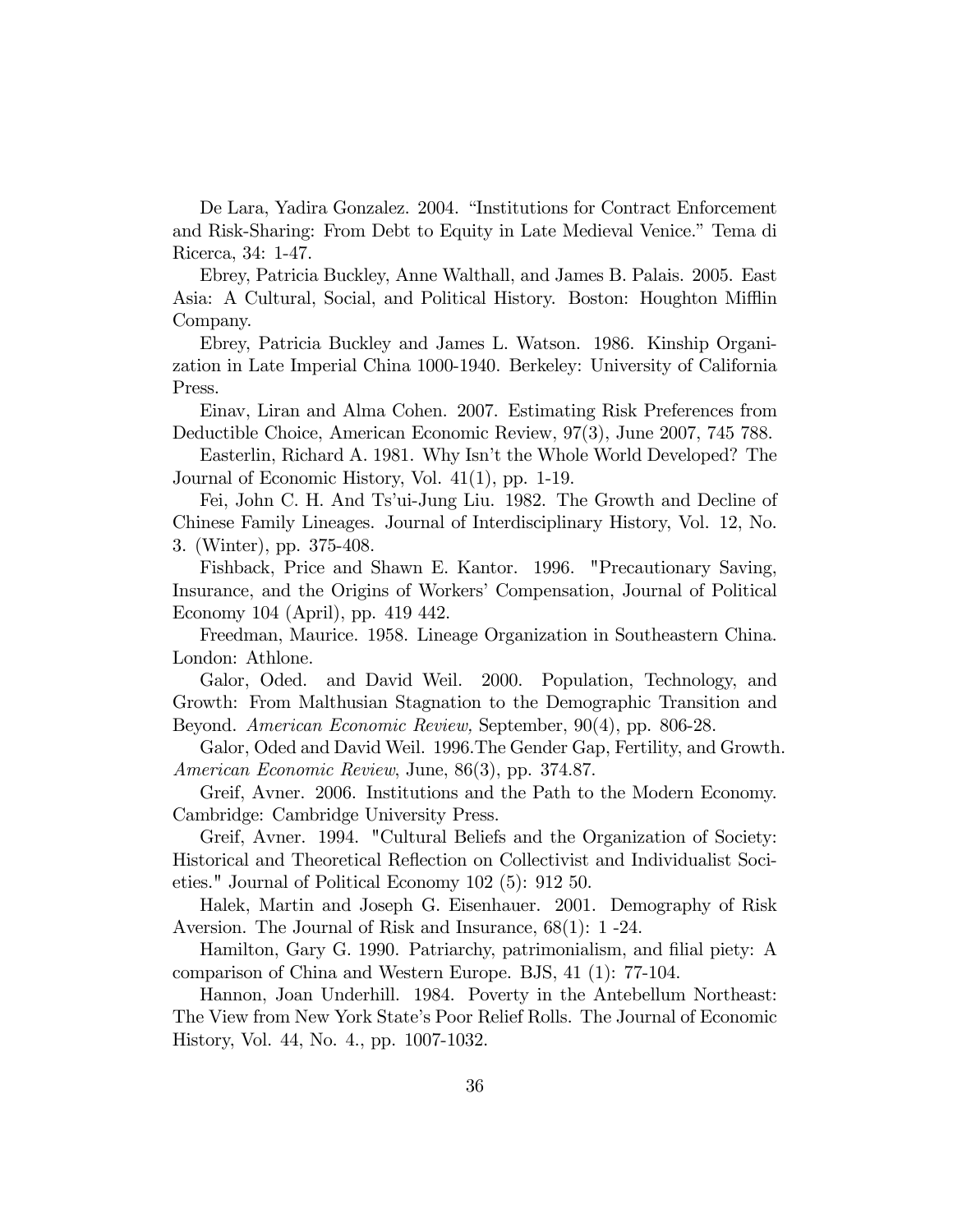Hansen G.D. and E. Prescott (2002). Malthus to Solow. The American Economic Review, Vol. 92, No 4, pp. 1205-1217.

Hoff, Karla and Arijit Sen. 2005. The Kin System as a Poverty Trap? World Bank Policy Research Working Paper 3575, April 2005

Hoffman P., .The Economic Theory of Sharecropping in Early Modern France, Journal of Economic History, 44:2, pp. 309-319 (1984).

Hoffman P., Sharecropping and Investment in Agriculture in Early Modern France, Journal of economic History, 42:1, pp. 155-159 (1982).

Jones, I. C., (1999). "Was an Industrial Revolution Inevitable? Economic growth over the very long run. Working Paper 7375, National Bureau of Economic Research.

Khan, Zorina B. 2008. The Evolution of Useful Knowledge: Great Inventors, Science and Technology in British Economic Development, 1750-1930. Memo. Bowdoin College.

Kremer, M., (1993), Population Growth and Technological Change: One Million B.C. to 1990,.Quarterly Journal of Economics, August 1993, 108 (4), 681.716.

Kremer, Michael. 1998. "Patent Buyouts: A Mechanism for Encouraging Innovation," Quarterly Journal of Economics, November, pp. 1137 1167.

Ligon, E., J. Thomas and T. Worrall (2000). "Mutual Insurance, Individual Savings and Limited Commitment," Review of Economic Dynamics, Academic Press for the Society for Economic Dynamics, vol. 3(2), pages 216-246.

Lindert, Peter H. 2004. Growing Public. Cambridge: Cambridge University Press.

Liu Cuirong [Liu Ts'ui-Jung]. 1992. Ming Qing shiqi jiazu renkou yu shehui jingji bianqian (Lineage populations and socio-economic change in the Ming-Qing period), vol. 2. Taibei: Zhongyang yanjiuyuan jingji yanjiusuo.

Liu, Hui-Chen Wang. 1959. The Traditional Chinese lineage Rules. Now York: Augustin Inc. Publisher.

Lucas Jr., R.. 2002. Lectures on Economic Growth. Harvard University Press.

Malthus, T. (1798). An essay on the principle of population. Oxford: Oxford University Press (1993 printing).

Mokyr, Joel.1990. The lever of riches: Technological creativity and economic progress. Oxford: Oxford University Press.

Mokyr, Joel. 1999. Editor's Introduction: The New Economic History and the Industrial Revolution. In Joel Mokyr, ed., The British Industrial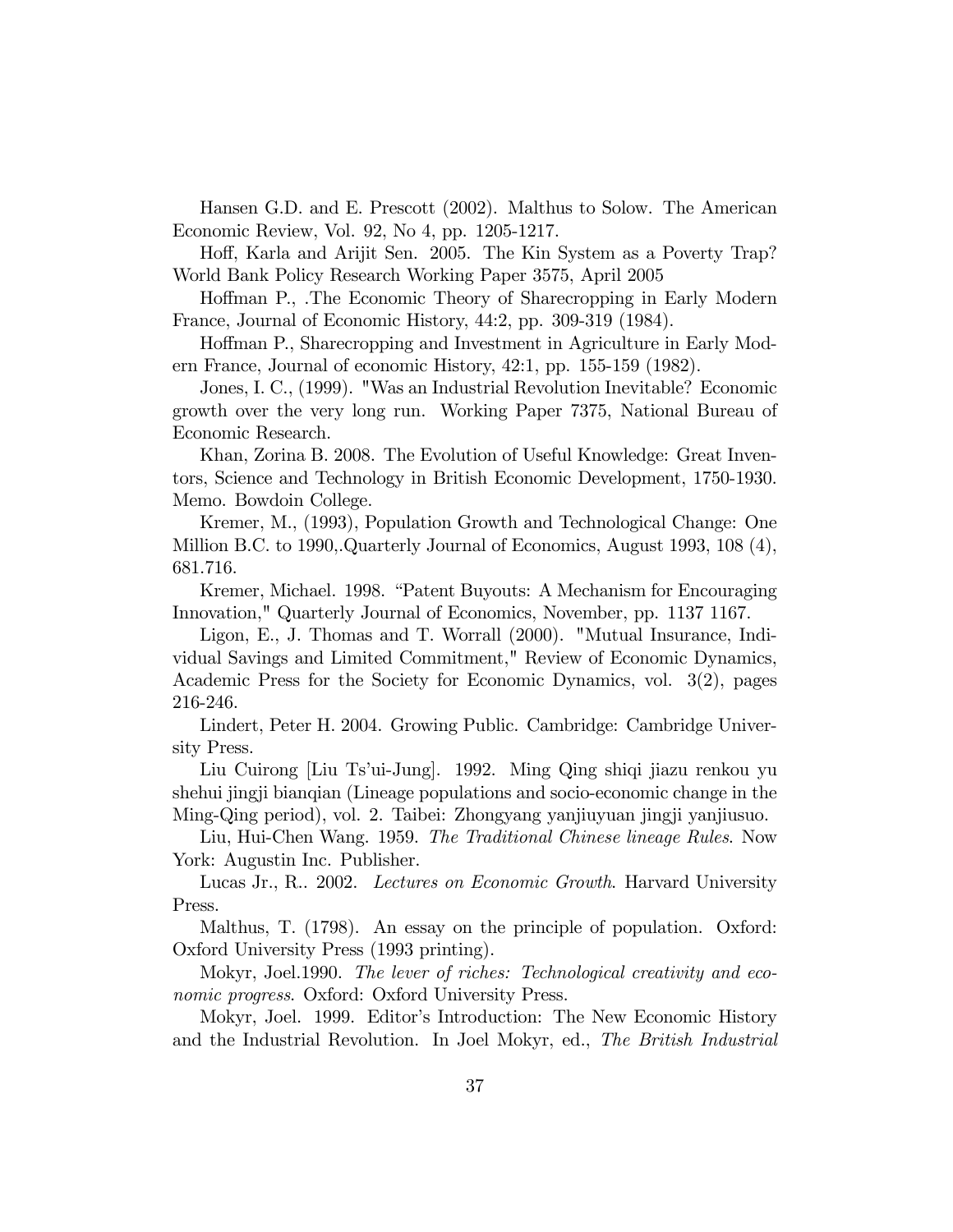Revolution: an Economic Perspective. Boulder: Westview Press, 2nd ed., 1999, pp. 1-127.

Mokyr, Joel. 2002. "Why was the Industrial Revolution a European Phenomenon?î, Supreme Court Economic Review 9.

Mokyr, Joel. 2005. "Long-term Economic Growth and the History of Technology.î In the Handbook of Economic Growth, Volume 1B. Edited by Philippe Aghion and Steven N. Durlauf. Elsevier B.V., pp. 1114-1180.

Mokyr, Joel. 2006. Entrepreneurship and the Industrial Revolution in Britain. Memo. Northwestern University

Moriguchi, Chiaki. 2003. Implicit Contracts, the Great Depression, and Institutional Change: A Comparative Analysis of the U.S. and Japanese Employment Relations, 1920-1940. Journal of Economic History 63(3): 625- 665.

Nef, U John. 1940. Industry and Government in France and England 1540-1640. Ithaca and London: Cornell University Press.

Parente, S. and E. Prescott (2005), "A Unified Theory of the Evolution of International Income Levels," Handbook of Economic Growth, P. Aghion and S. Durlauf, eds. (Elsevier Press).

Pomeranz, Kenneth. 2000. The Great Divergence: China, Europe and the Making of the Modern World Economy. Princeton, NJ: Princeton University Press.

Riley, William B. Jr. and K. Victor Chow. 1992. Asset Allocation and Individual Risk Aversion. Financial Analysts Journal, Vol. 48 (Dec. 6): 32 37.

Slack, Paul. 1990. The English Poor Law, 1531-1782. London: Macmillan.

Smith, Joanna F. Handlin. 1987. Benevolent Societies: The Reshaping of Charity during the Late Ming and Early Chíing. The Journal of Asian Studies, 46(2): 309- 37.

Solar, Peter M. 1995. Poor Relief and English Economic Development before the Industrial Revolution. The Economic History Review, New Series, Vol. 48 (1), pp. 1-22.

Stiglitz, Joseph, "Incentives and Risk Sharing in Sharecropping." Review of Economic Studies 41, (April 1974), 219-55.

Sullivan, Richard J., 1984. Measurement of English Farming Technological Change, 1523-l900. Explorations in Economic History, Vol. 21, pp. 270-289.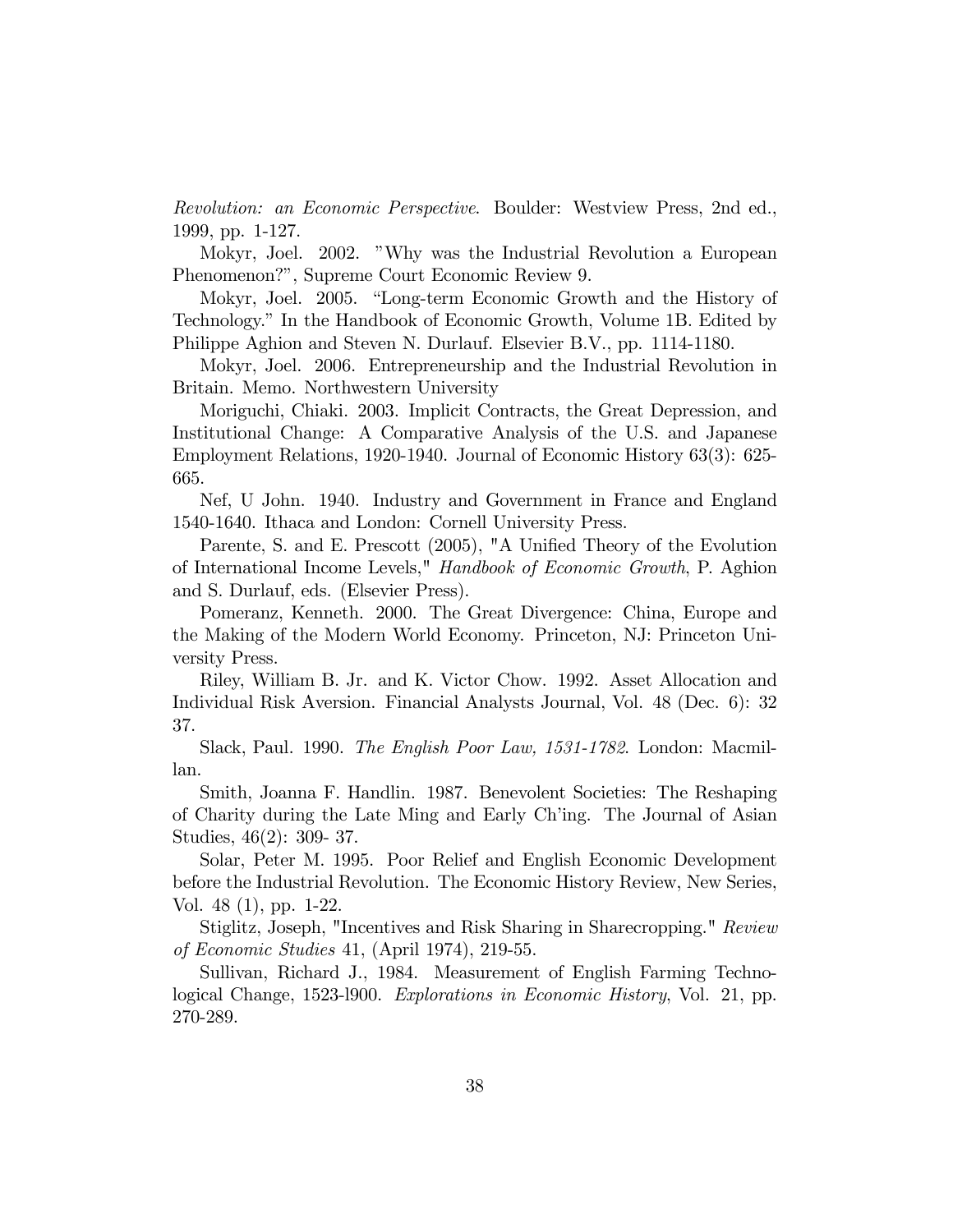Sullivan, Richard J. 1989. England's Age of Invention: the Acceleration of Patents and Patentable Invention During the Industrial Revolution. Explorations in Economic History, Vol. 26(4), pp. 424-452.

Szonyi, Michael. 2002. Practicing Kinship. Lineage and Descent in Late Imperial China. Stanford. Stanford University Press.

Van Praag, C. M. And J. S. Cramer. 2001. The Roots of Entrepreneurship and Labour Demand: Individual Ability and Low Risk Aversion. Economica, New Series, 68(no. 269, Feb): 45 62.

Voigtländer, Nico and Hans-Joachim Voth. 2006. Why England? Demographic Factors, Structural Change and Physical Capital Accumulation during the Industrial Revolution. Memo. Universitat Pompeu Fabra.

Watson, James L. 1982. Chinese Kinship Reconsidered: Anthropological Perspectives on Historical Research. The China Quarterly, No. 92. (Dec., 1982), pp. 589-622.

Wiens, Thomas B. 1976. Peasant Risk Aversion and Allocative Behavior: A Quadratic Programming Experiment. American Journal of Agricultural Economics, (58, No. 4, Nov.): 629 35.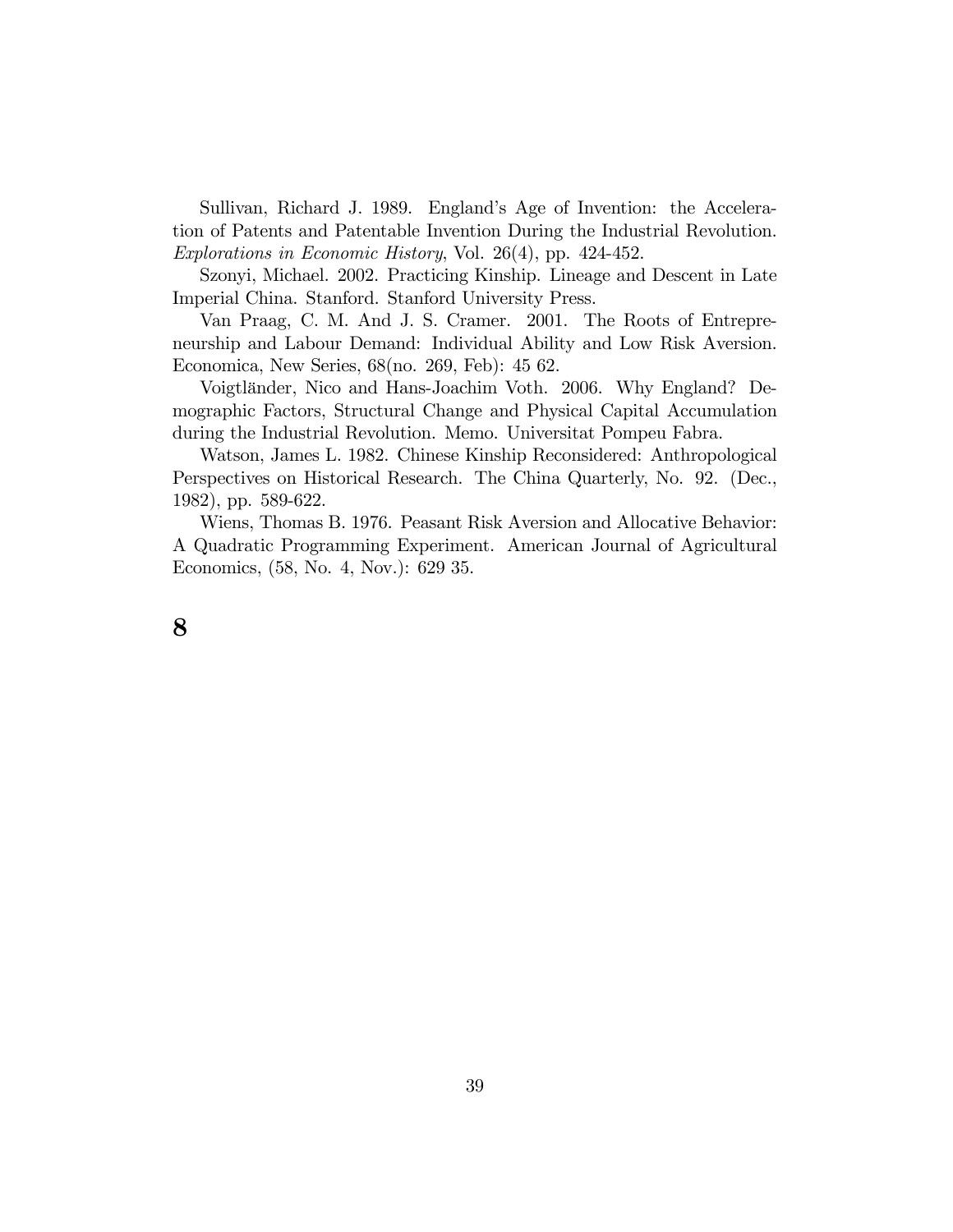## 9 Appendix: Productivity Level and Optimal Technology

**Remark 1** For every state of the world and social arrangement ( $r = m, PL, or$ )  $\Gamma$ ) there is a pair of productivity levels  $\Big\{A_y^r, A_\sigma^r\Big\}$  $\Big\}$  such that if  $A_t < A_y^r$ , LR technology is optimal for all agents; if  $A_t \in \left[ \underline{A_y^r}, \underline{A_o^r} \right]$ , the HR (LR) is optimal for the newly born (young adult and older agents); and if  $A_t > A_c^r$ , HR technology is optimal for all agents.

**Proof.** The preferences depend on the comparison between the two technological regimes, that can be viewed as two lotteries. The decision of the newly born agents depends on:

$$
sign E_{A_{t+1}|A_t} V_2^r(A_{t+1}, k_{t+1} | (A_t, k_t), HR) - E_{A_{t+1}|A_t} V_2^r(A_{t+1}, k_{t+1} | (A_t, k_t), LR)
$$
  
for  $r = m, PL$ , or  $\Gamma$  (5)

The young adult and the older agents always have the same optimal technology. The choice of technology impacts on next period utility, where both types of agents will have the same (elderly type) preferences. Their decision depends on:

$$
sign E_{A_{t+1}|A_t} V_3^r(A_{t+1}, k_{t+1} | (A_t, k_t), HR) - E_{A_{t+1}|A_t} V_3^r(A_{t+1}, k_{t+1} | (A_t, k_t), LR)
$$
  
for  $r = m, PL$  or  $\Gamma$  (6)

Since all the agents have DRRA utility functions, given the state variables  $(A_t, k_t)$ , there is a threshold productivity value,  $\left\{A_{y}^{r}, A_{\sigma}^{r}\right\}$  $\}$  for (5) and (6) respectively, such that for any value below that threshold agents choose the low risk regime and for any value above that threshold they choose the high risk regime in each of the social structure organizations. Since elderly agents are more risk averse than young agents (5) is always higher than (6) and therefore  $A_y^r < A_c^r$ . This determines three zones. Given  $(A_t, k_t)$ , if  $A_t < A_y^r$ , there is unanimity and all the agents favor the low risk-low return regime. If  $A_t \in \left[ \underline{A_y^r}, \underline{A_o^r} \right]$ I newly born favor the high return regime while the rest of the agents the low return regime. If  $A_t > A_c^r$ , all the preferences are realigned again and everybody favors the high return regime.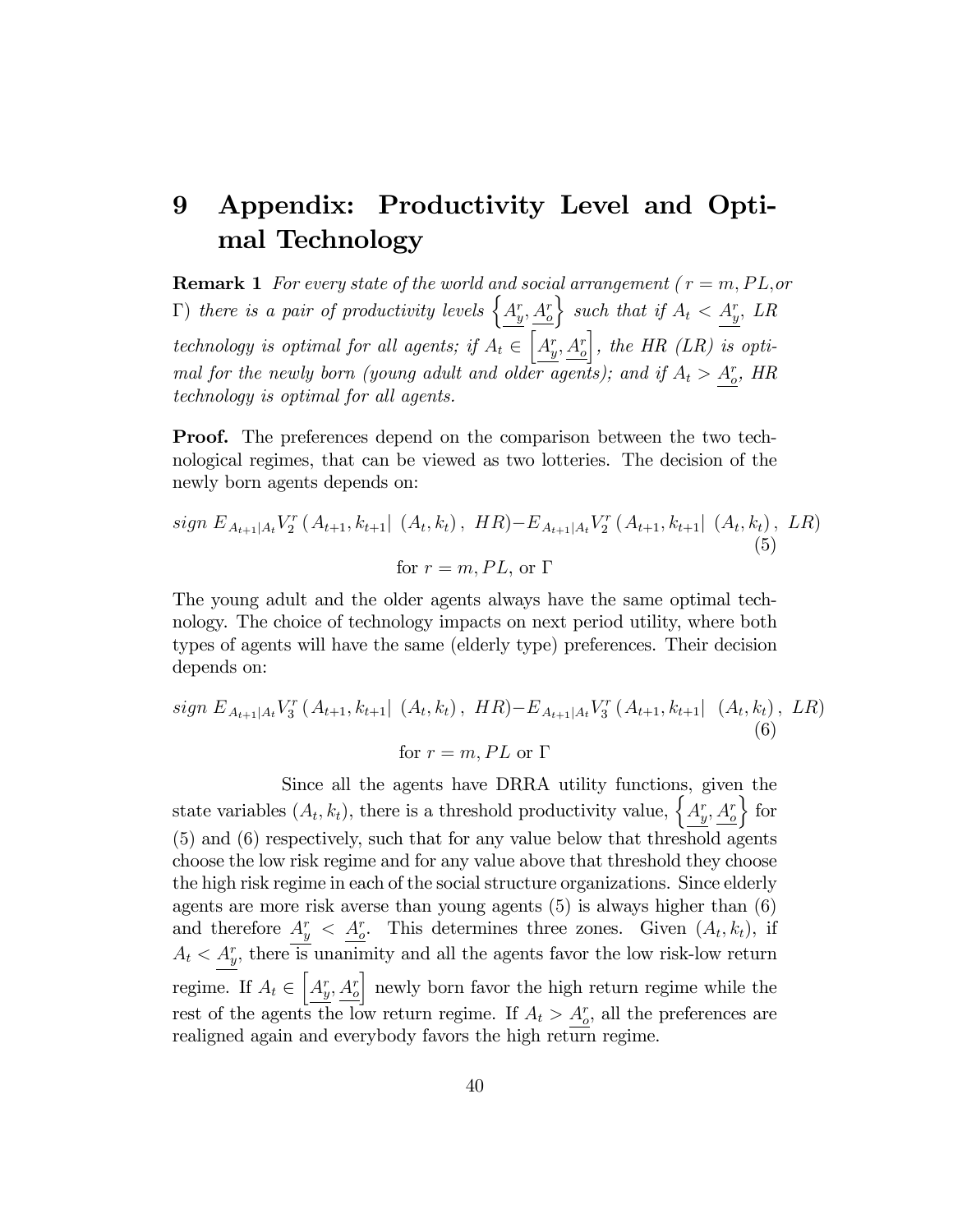10 Tables and Figures

 $\blacksquare$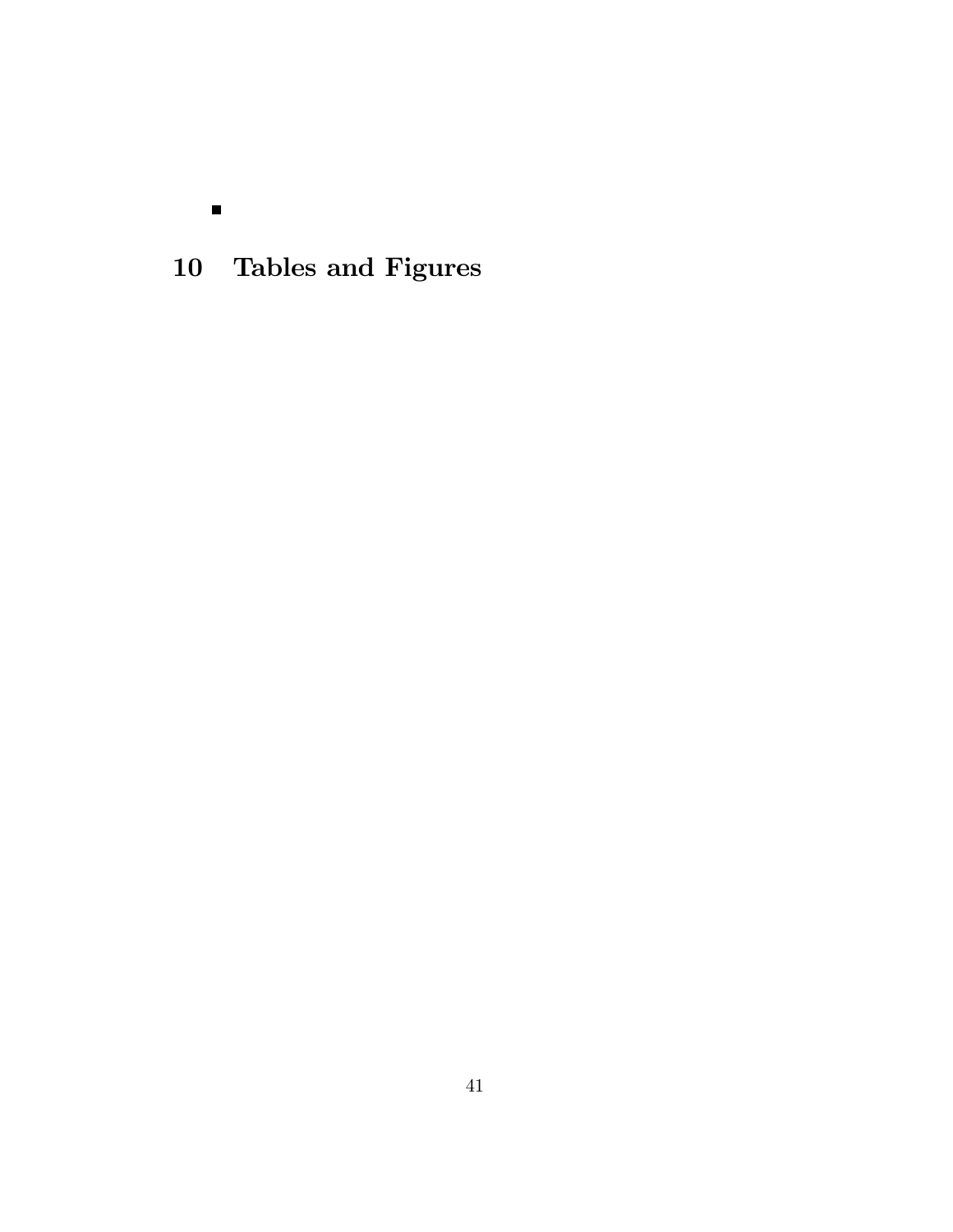

Figure 1. Technological Choice for the Newly Born Market Society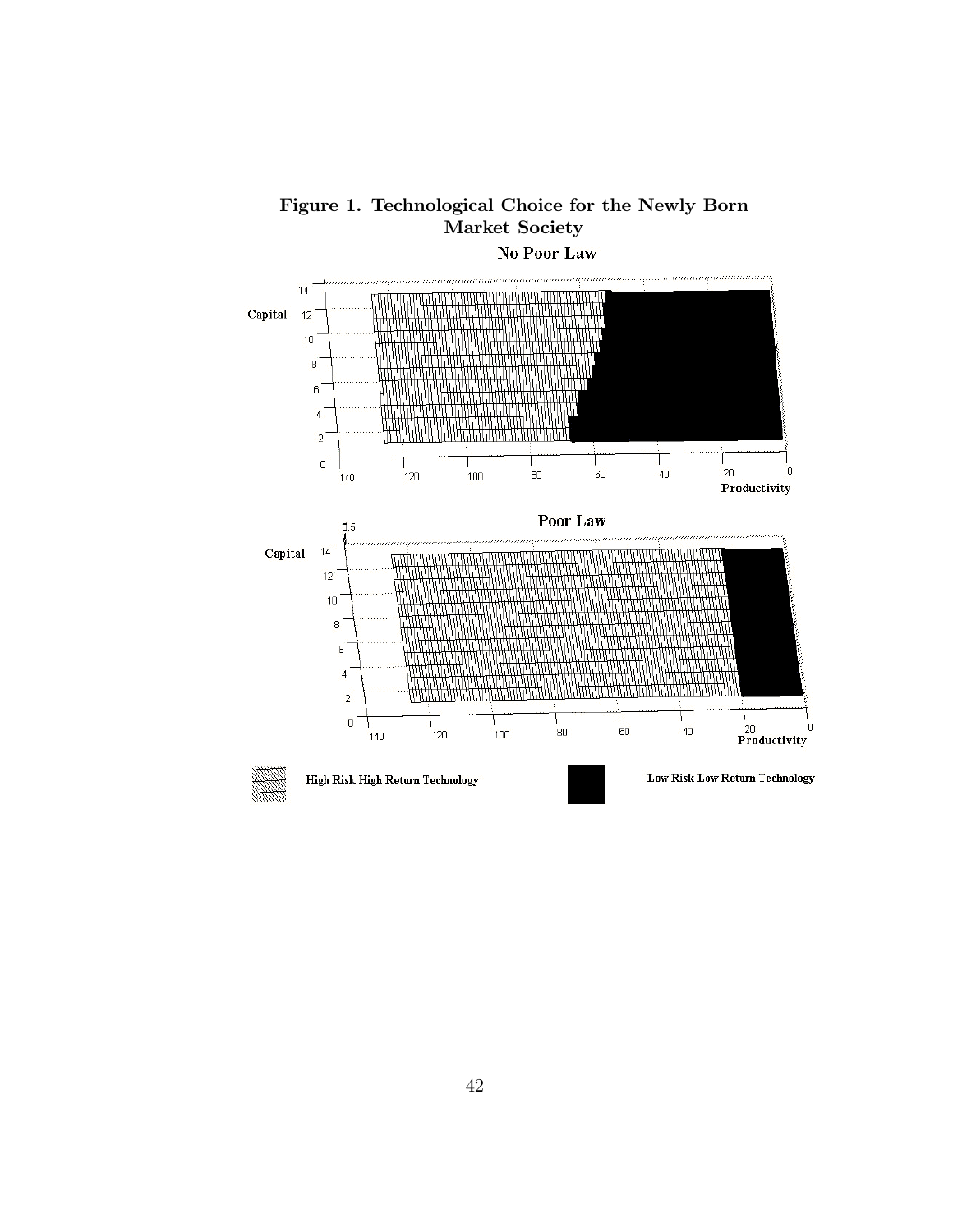

Figure 2. Technological Choice for the Elderly Individualistic Society No Poor Law

Ŷ.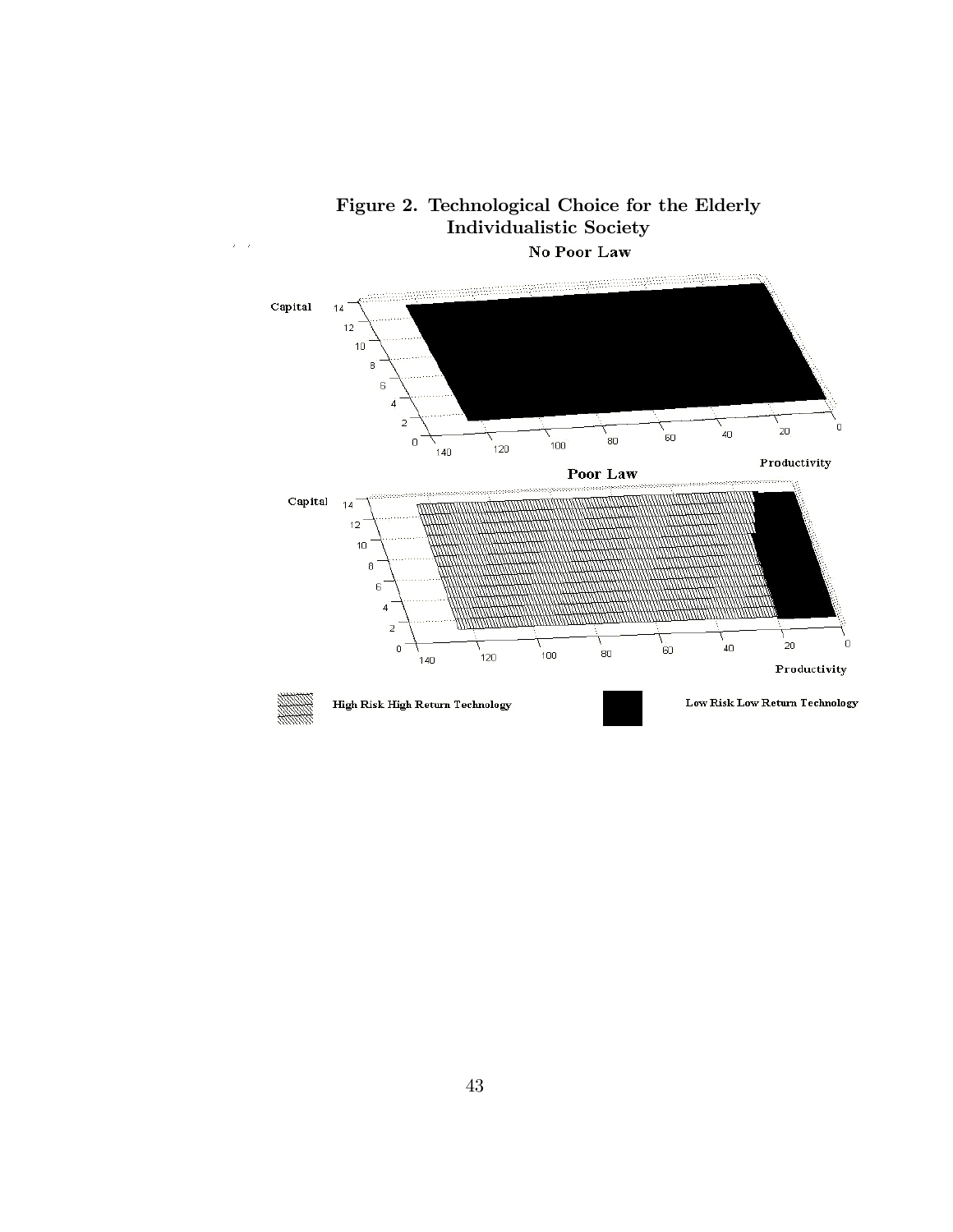

### Figure 3. Technological Choice Lineage Society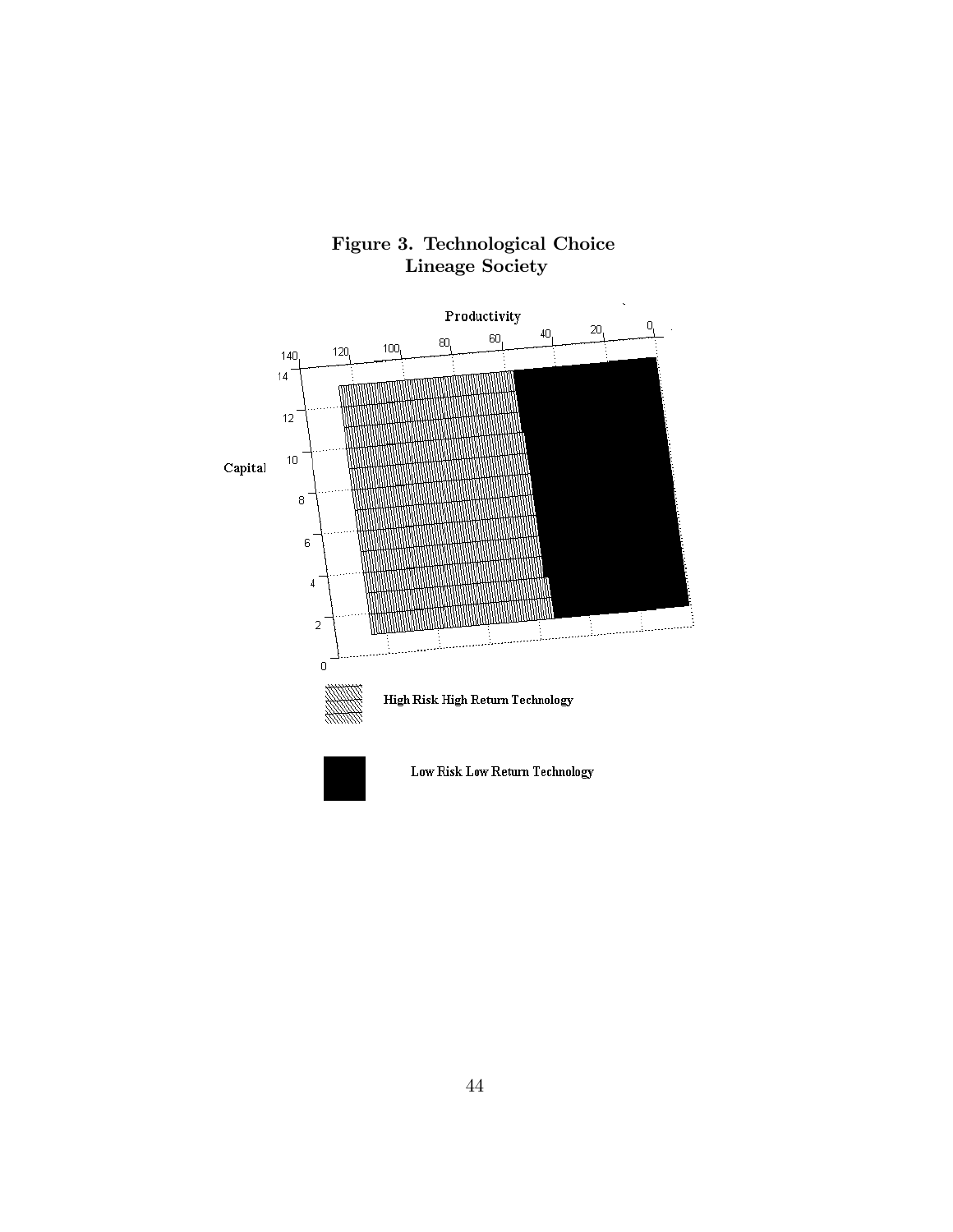Figure 4. Consumption per Capita



J.

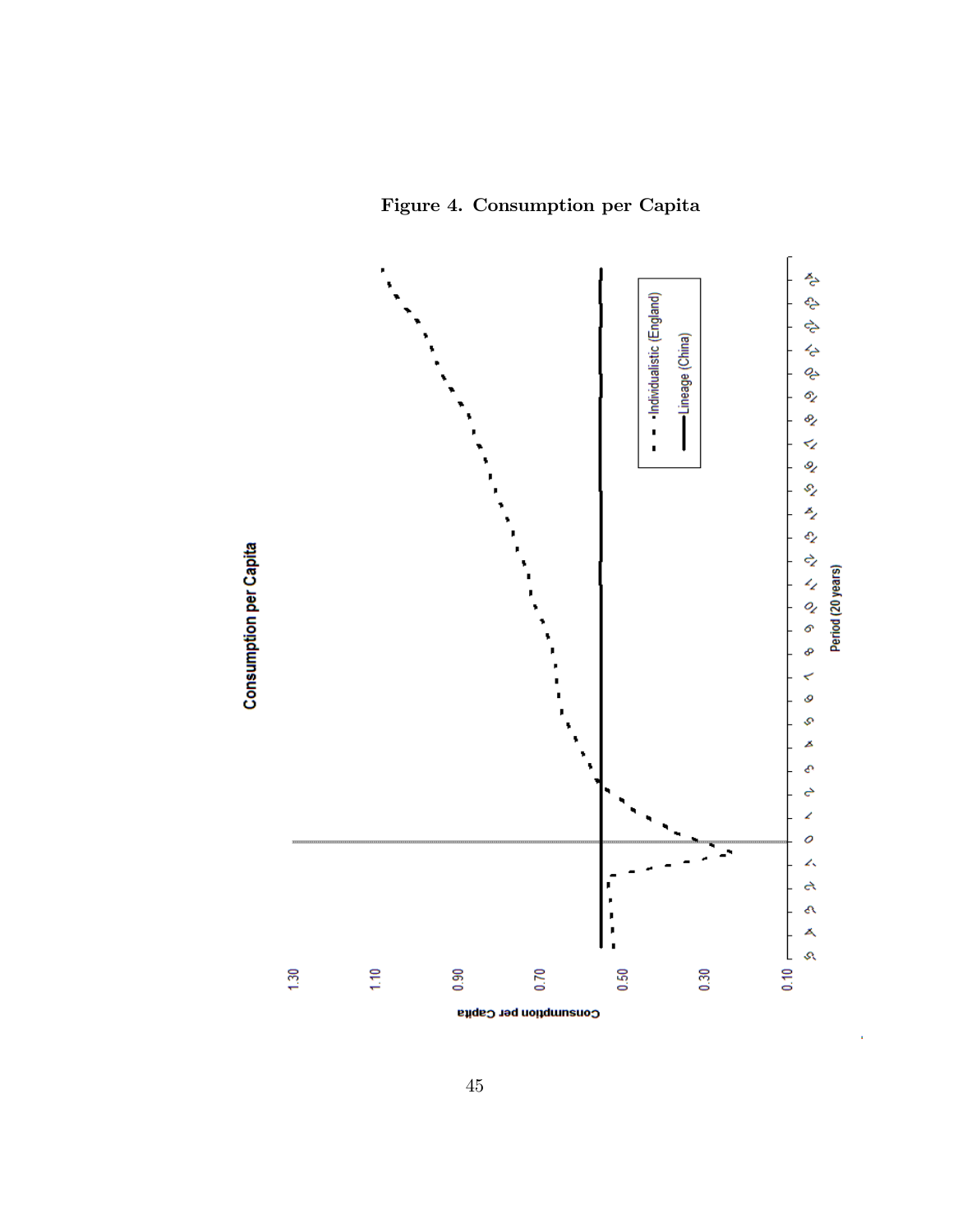Figure 5. Fraction Engaging in Risky Activities

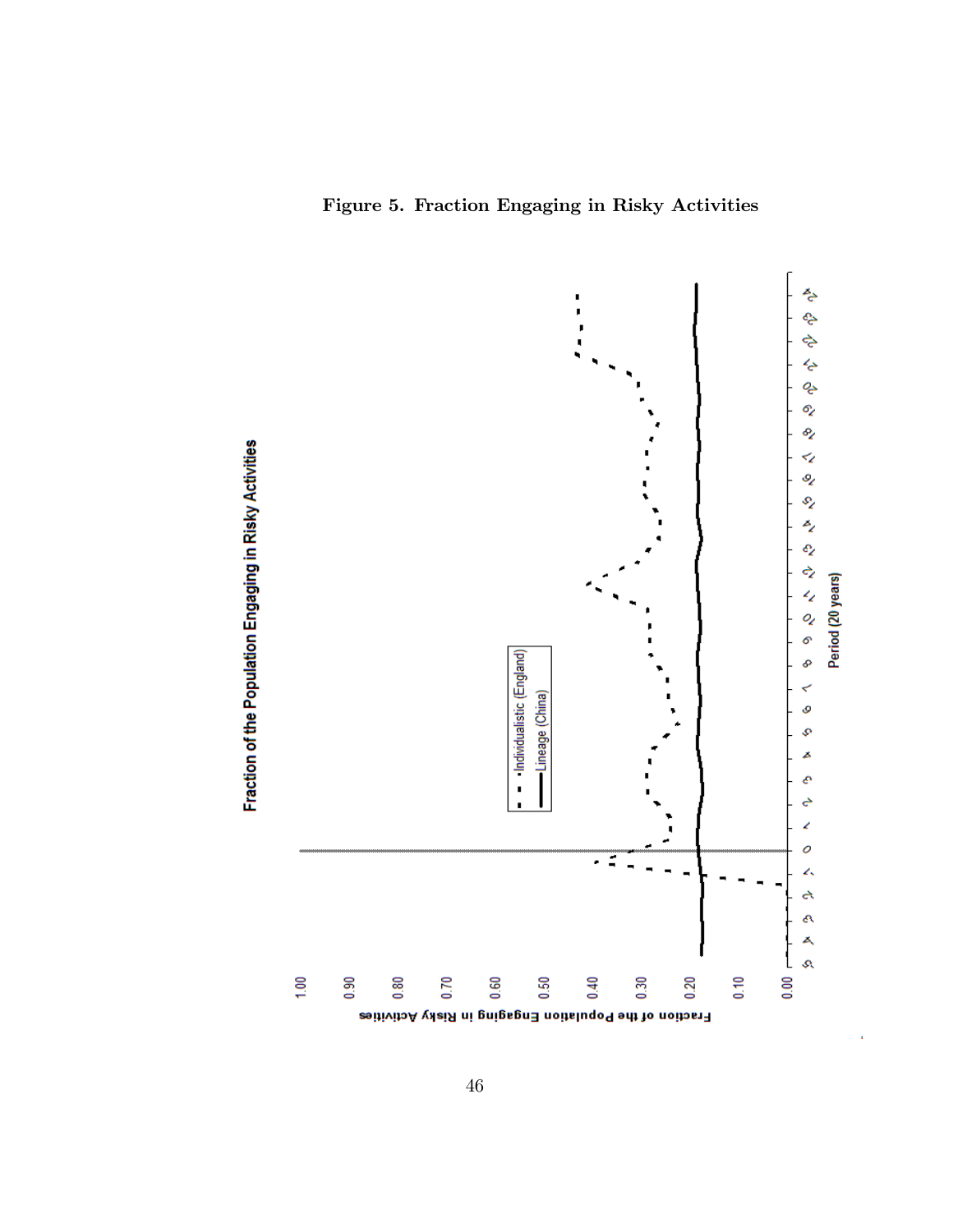Figure 6. Capital Accumulation